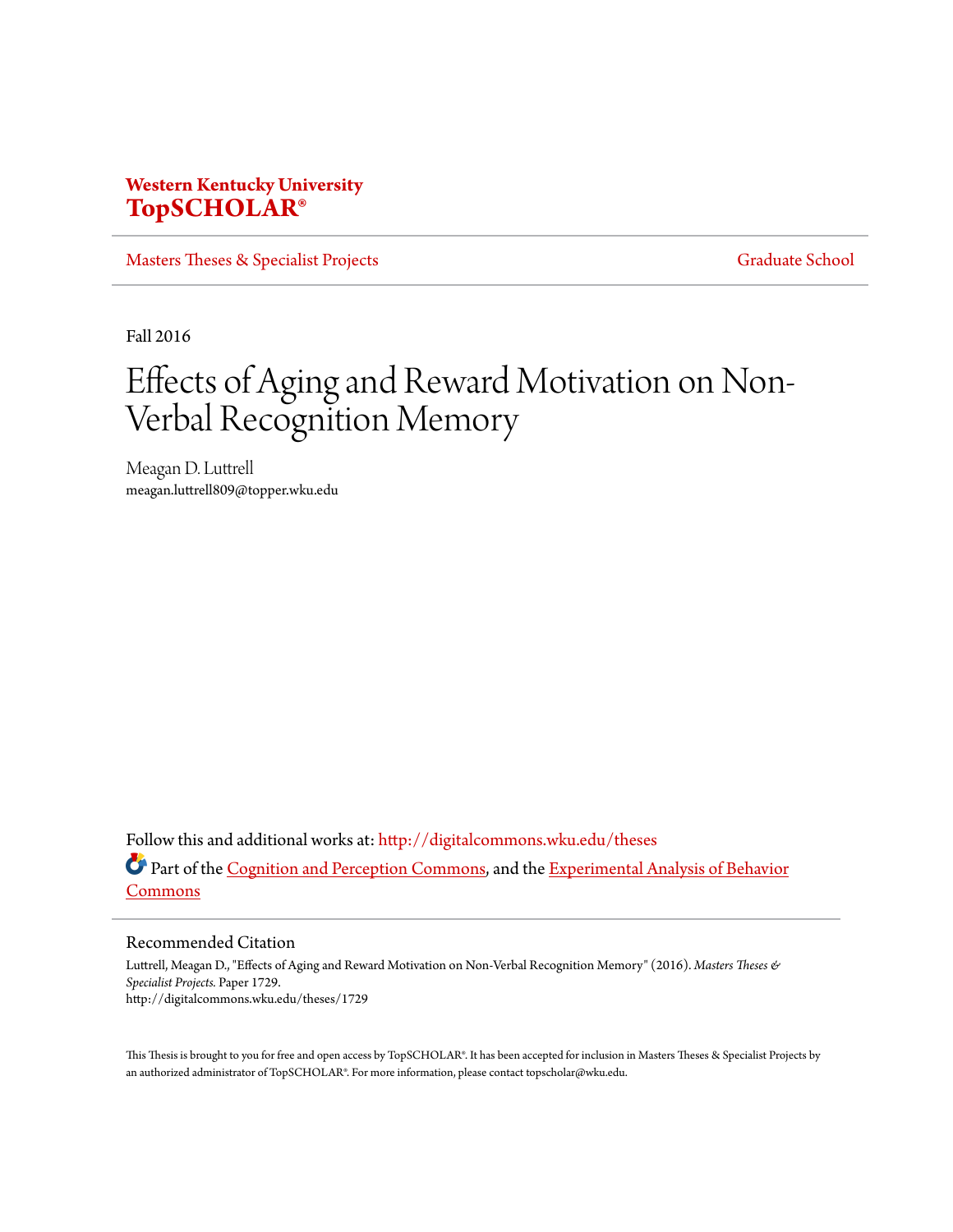### EFFECTS OF AGING AND REWARD MOTIVATION ON NON-VERBAL RECOGNITION MEMORY

A Thesis Presented to The Faculty of the Department of Psychological Sciences Western Kentucky University Bowling Green, Kentucky

> In Partial Fulfillment Of the Requirements for the Degree Master of Science

> > By Meagan Luttrell

December 2016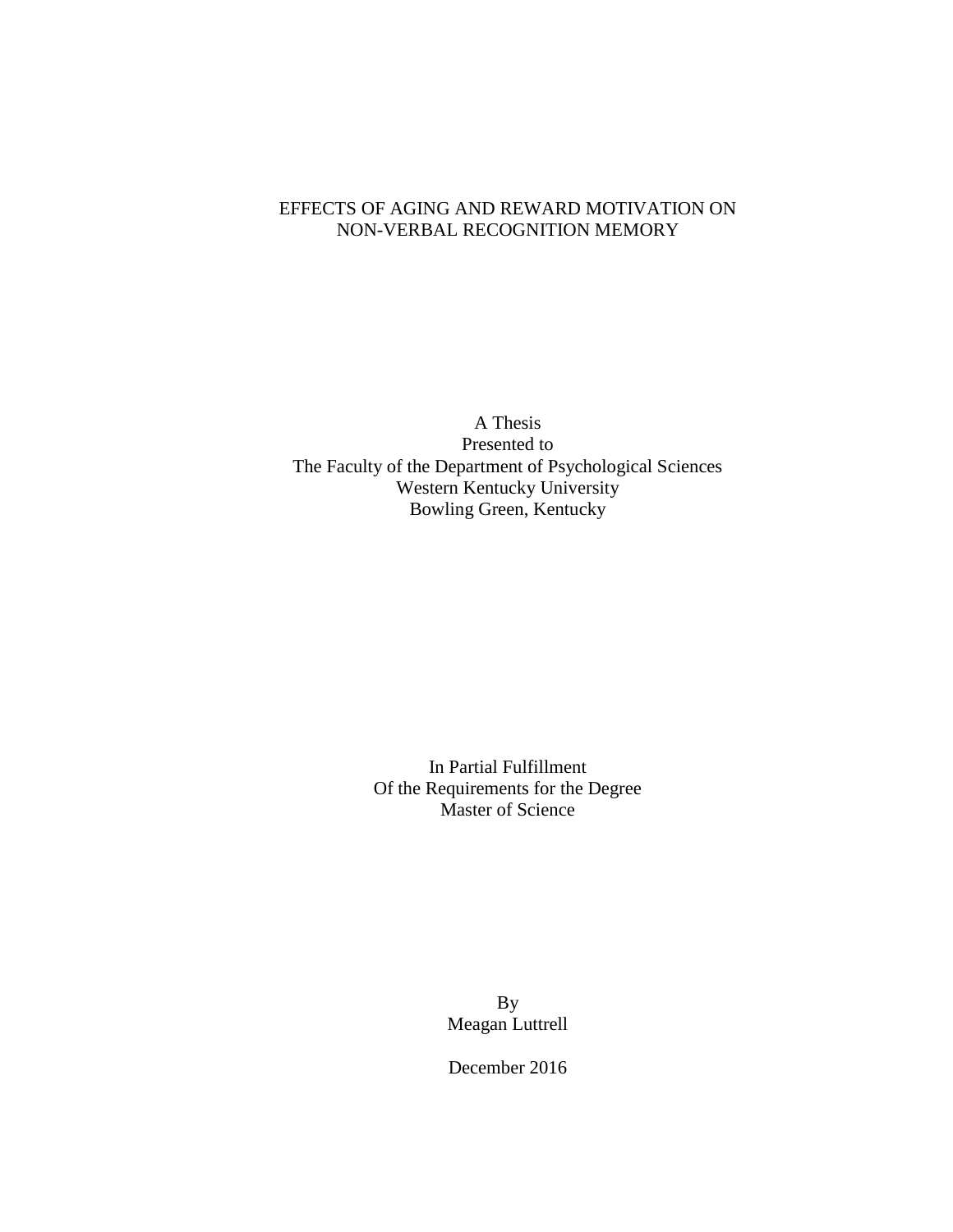## EFFECTS OF AGING AND REWARD MOTIVATION ON NON-VERBAL RECOGNITION MEMORY

Date Recommended  $10/4/16$ 

m Mutt Sharon Mutter, Director of Thesis

Andrew Mienaltowski

Matthew Shake

 $\frac{1}{6}$  $\mu$ 

Dean, Graduate Studies and Research Date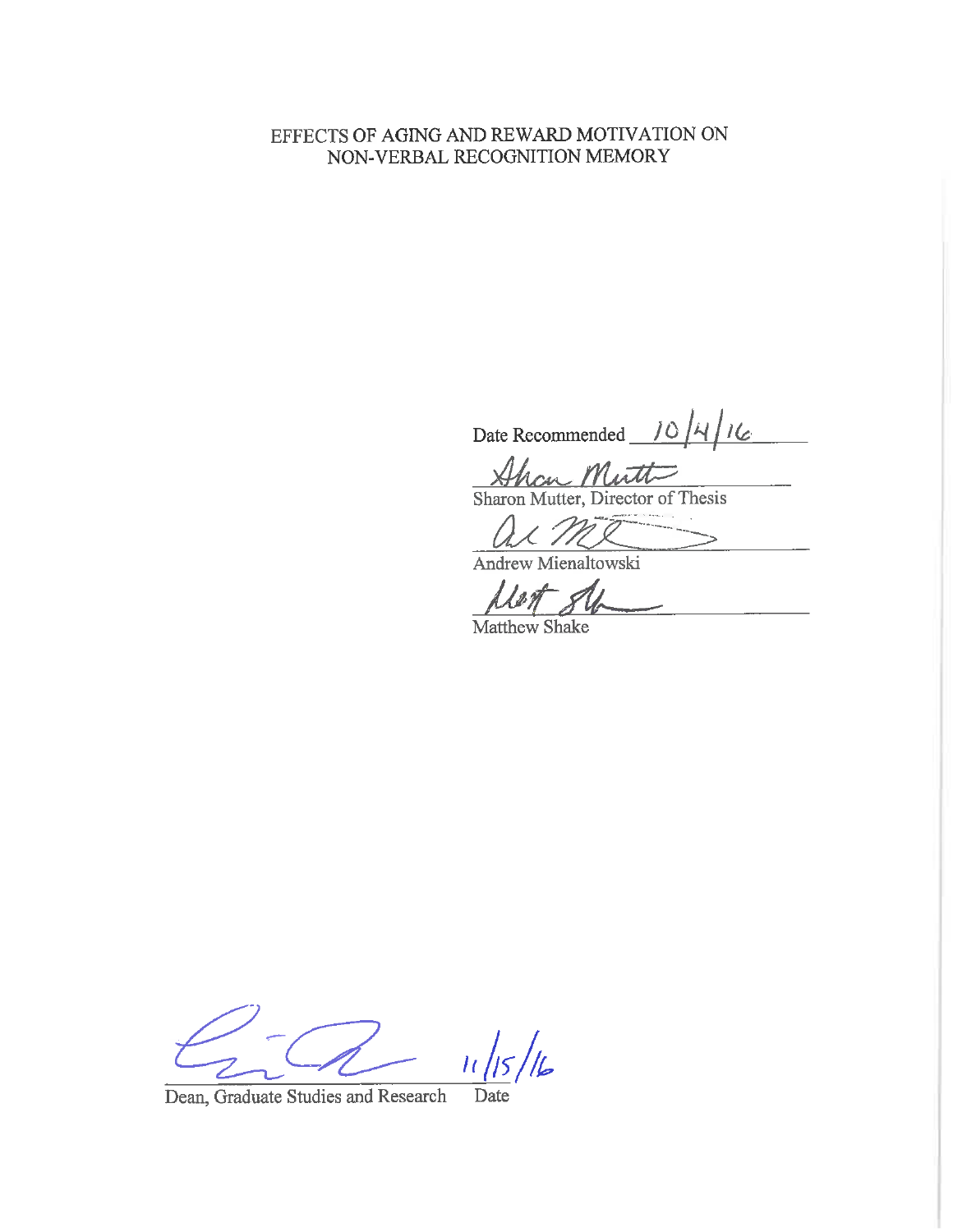I dedicate this thesis to my parents, Perry and Sherri Luttrell, who have dedicated their lives to making those of my sister and I better than we have ever deserved. I am grateful

for your continuous encouragement and support throughout my education.

I also dedicate this work to my beloved fiancé, Tanner Greenwell. Your patience and support made all the difference while I was away at school. Although earning a Master's of Science brings me much pride, the title that I will find the most pride in holding is that of your wife.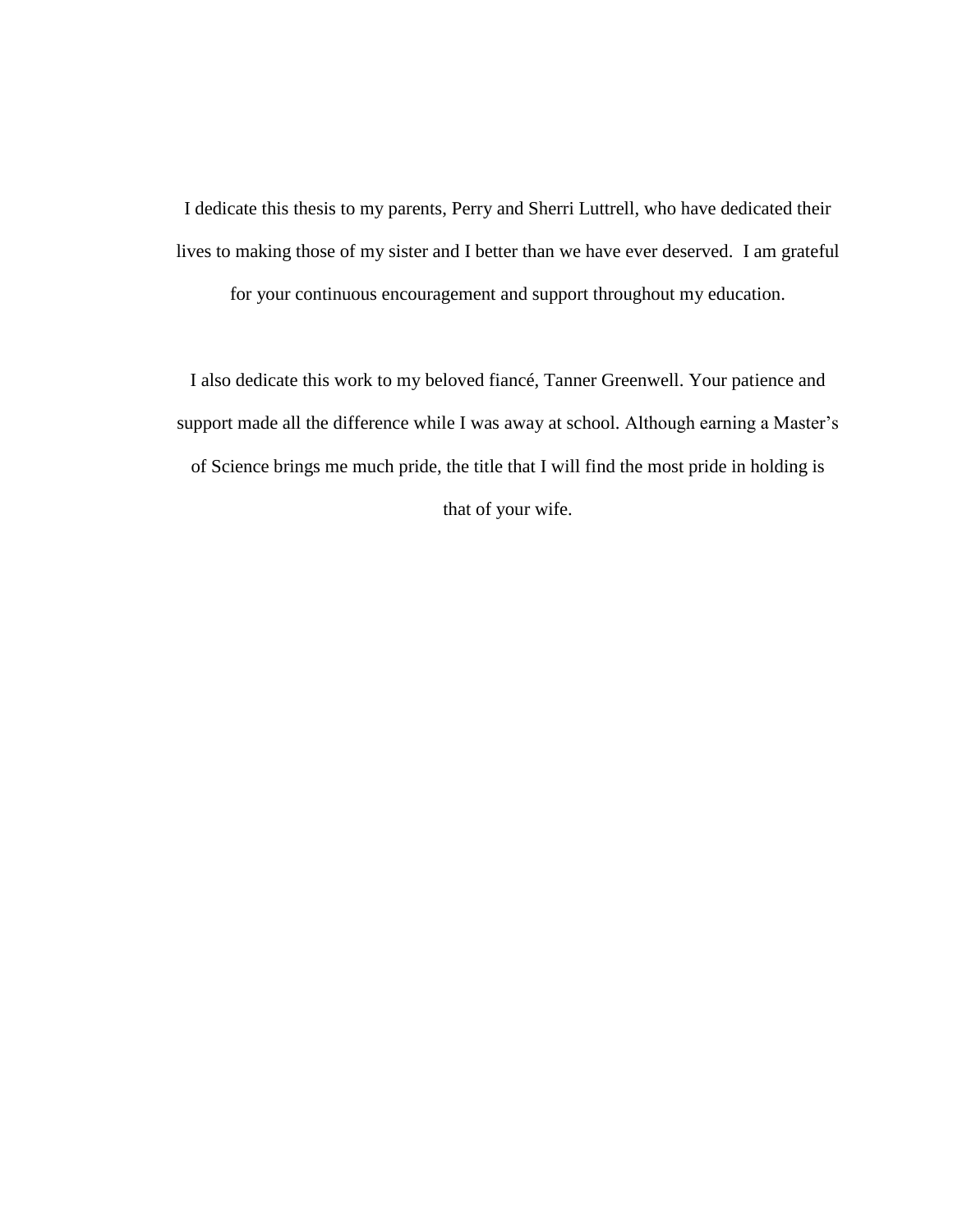#### ACKNOWLEDGMENTS

I want to thank my mentor, Dr. Sharon Mutter, for her patience and guidance throughout my time as her student. It was under her supervision that I discovered my passion for research and chose to pursue it at the graduate level. I am especially grateful for her diligence throughout the development of this thesis as it would not have been possible without her countless comments and edits on a seemingly infinite number of rough drafts. I feel as though I have learned from the best and expect that our mentormentee relationship will extend long past the completion of my degree.

I also want to thank the members of the Cognition Lab who assisted in collecting and processing the data for this thesis. Your work, as well as your friendships, were more valuable to me than you know. I wish you all the best of luck in your future endeavors.

Finally, I would like to thank my thesis committee for the time and considerations that you have contributed toward this thesis. Your feedback was critical toward the success of this project.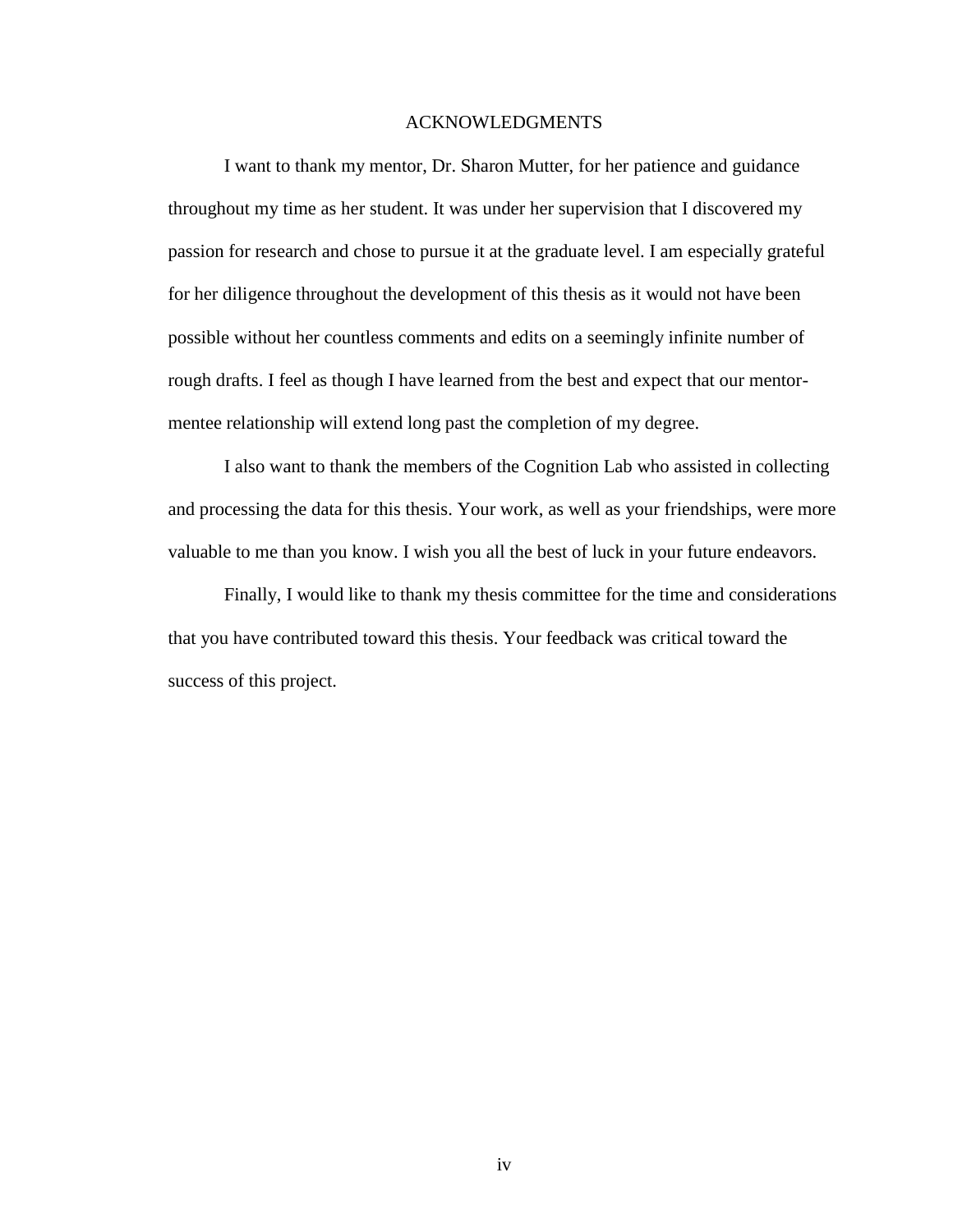## **CONTENTS**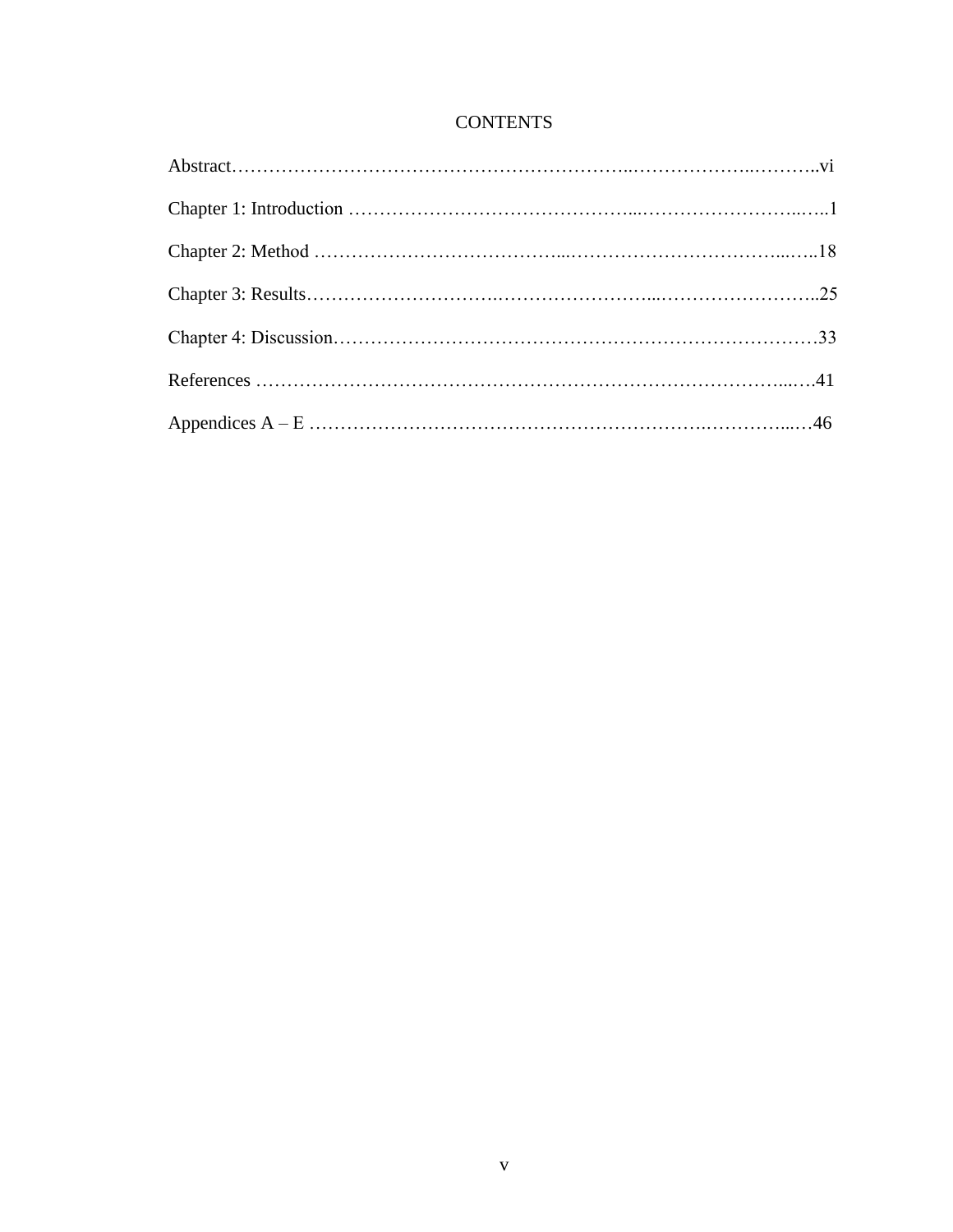#### EFFECTS OF AGING AND REWARD MOTIVATION ON NON-VERBAL RECOGNITION MEMORY

| By Meagan Luttrell                   | December 2016                                                      | 60 Pages                    |
|--------------------------------------|--------------------------------------------------------------------|-----------------------------|
|                                      | Directed by: Sharon Mutter, Andrew Mienaltowski, and Matthew Shake |                             |
| Department of Psychological Sciences |                                                                    | Western Kentucky University |

There is a long history of research on the effects of reward motivation on memory, but there are still questions concerning how such motivational variables affect memory. In a study that examined the influence of reward anticipation on episodic memory, Adcock, Thangavel, Whitfield-Gabireli, Knutson, and Gabrieli (2006) found that memory was better for scenes preceded by high value reward cues than low value cues (see also Cushman, 2012; Spaniol, Schain, & Bowen, 2013). More recently, Castel, Murayama, Friedman, McGillivray, & Link (2013) observed that anticipation of reward influences selective attention to "to be remembered" (TBR) words and the memories that are formed in both younger (YA) and older adults (OA). Finally, in an examination of reward-motivated memory for both word items and pairs, Mutter, Luttrell, & Steen (2013) found that high reward enhanced associative memory for word pairs for both YA and OA. The theoretical explanation for this finding attributed word pair stimuli as promoting and high reward motivation as selectively enhancing relational encoding strategies for both OA and YA, producing reward effects for associative recognition performance only.

The present study conceptually replicated the methodology from Mutter, Luttrell, and Steen (2013) in an examination of how reward motivation at study affects non-verbal single item recognition and dual item recognition for picture pair stimuli. It was expected

vi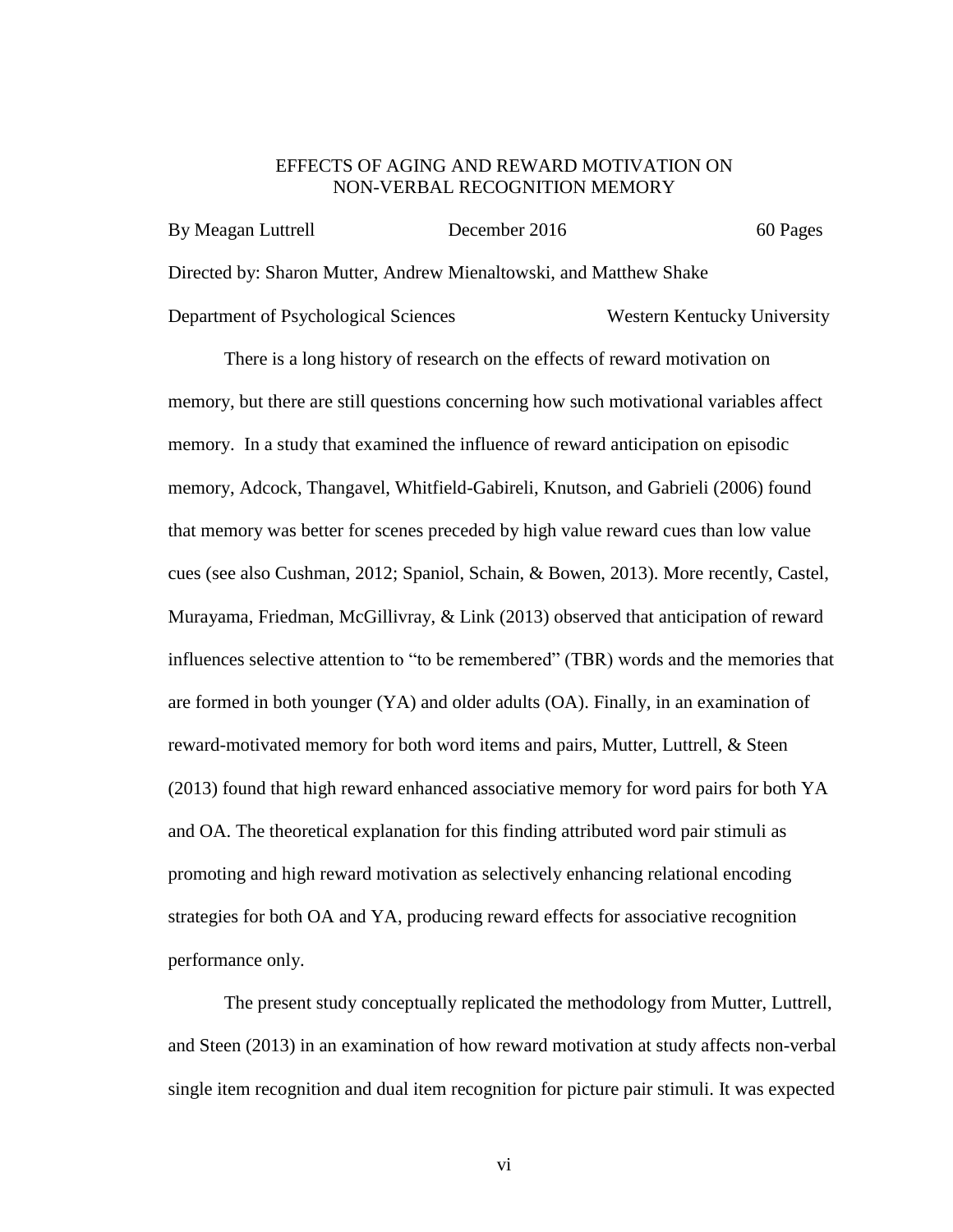that high reward will induce both YA and OA to engage in more extensive encoding of TBR information, but that, due to age-related associative deficits (e.g., Naveh – Benjamin, Hussain, Guez, & Bar-On, 2003), the type of encoded representations would differ for the two groups. YA would perform better than OA on the types of recognition that require memory for relational information (i.e., associative and context recognition), but YA and OA would perform equally well on the types of recognition that require memory for item-specific information (i.e., pair and no context recognition). As compared to the word pair stimuli used by Mutter and colleagues (2013), it was expected that picture pair stimuli would alternatively promote item-specific encoding strategies for both OA and YA and high reward would selectively enhance single item recognition performance.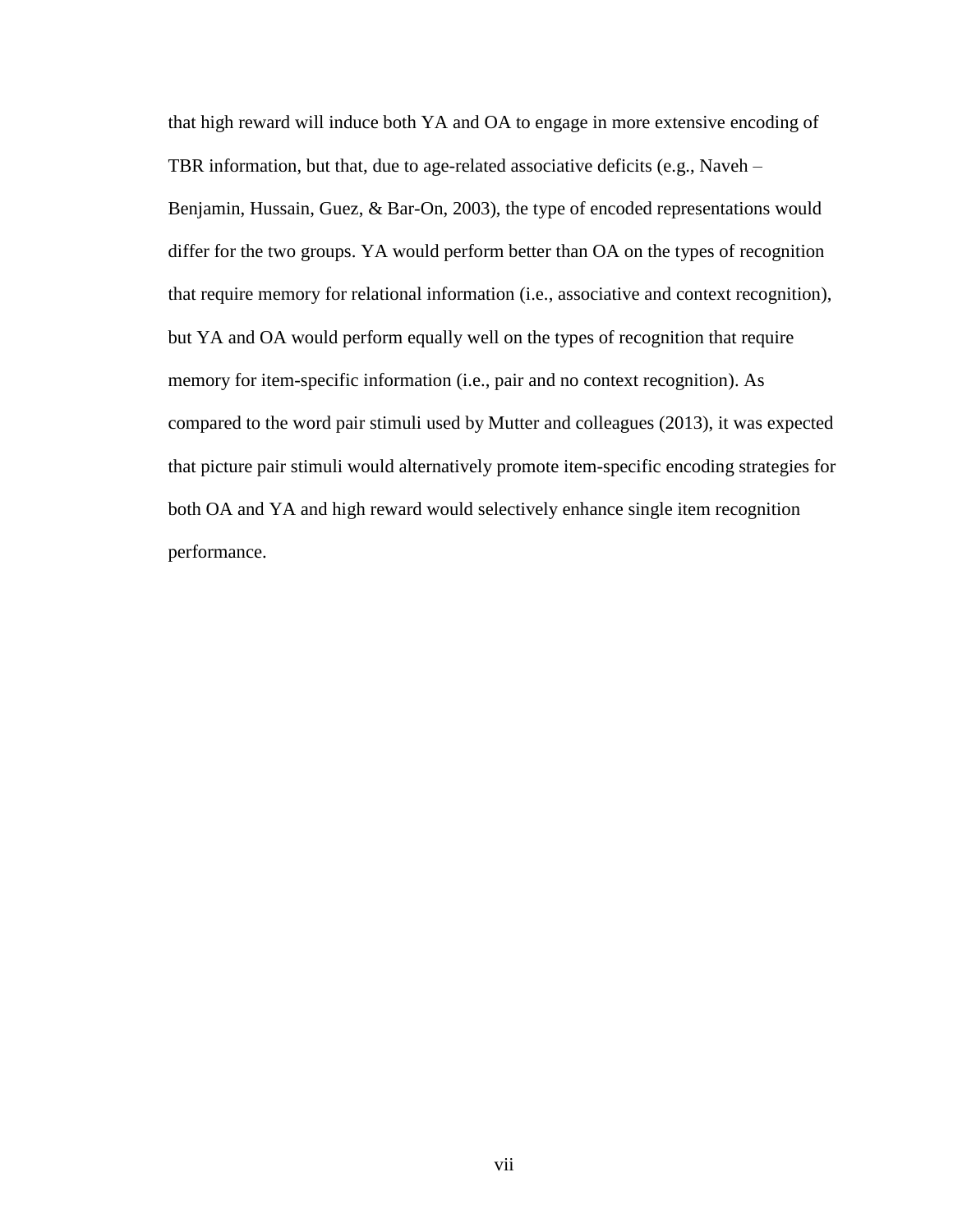#### CHAPTER 1

#### **Introduction**

The act of recognizing refers to the mental process of remembering a previous exposure to an object, event, or other target stimulus and appropriately perceiving it as "old" (Mandler, 1980). Recognition judgments are made thousands of times each day and are arguably the most adaptively valuable cognitive function available. However, some recognition judgments are much more difficult to make than others. There are a variety of different types of recognition memory and each has a different set of cognitive demands that are required to accurately make a recognition judgment.

**Single item recognition.** Conventional item recognition involves studying a list of individual stimuli and discriminating the individual items that were seen before from distractors that were not seen. Although similar to conventional recognition (Naveh-Benjamin, 2000), single item recognition is the ability to identify the previous exposure of a single stimulus that is presented together with another stimulus in a pair (Mandler, 1980). Items are both studied and tested as stimulus pairs (e.g., *chair* + *flower*) but test instructions require a recognition judgment of only one of the items in each pair (e.g., the item on the right). Single item recognition can be broken down into two sub-types: context and no context recognition (Clark, 1992, Humphreys, 1976). The sub-type of recognition performance that is measured depends on how the study items are combined in the test pairs that are presented (Humphreys, 1976).

Context recognition refers to a recognition judgment of an item made in the same context that it was learned. The studied items can either be presented in the same familiar context or a different unfamiliar context. At test, targets that are presented in the same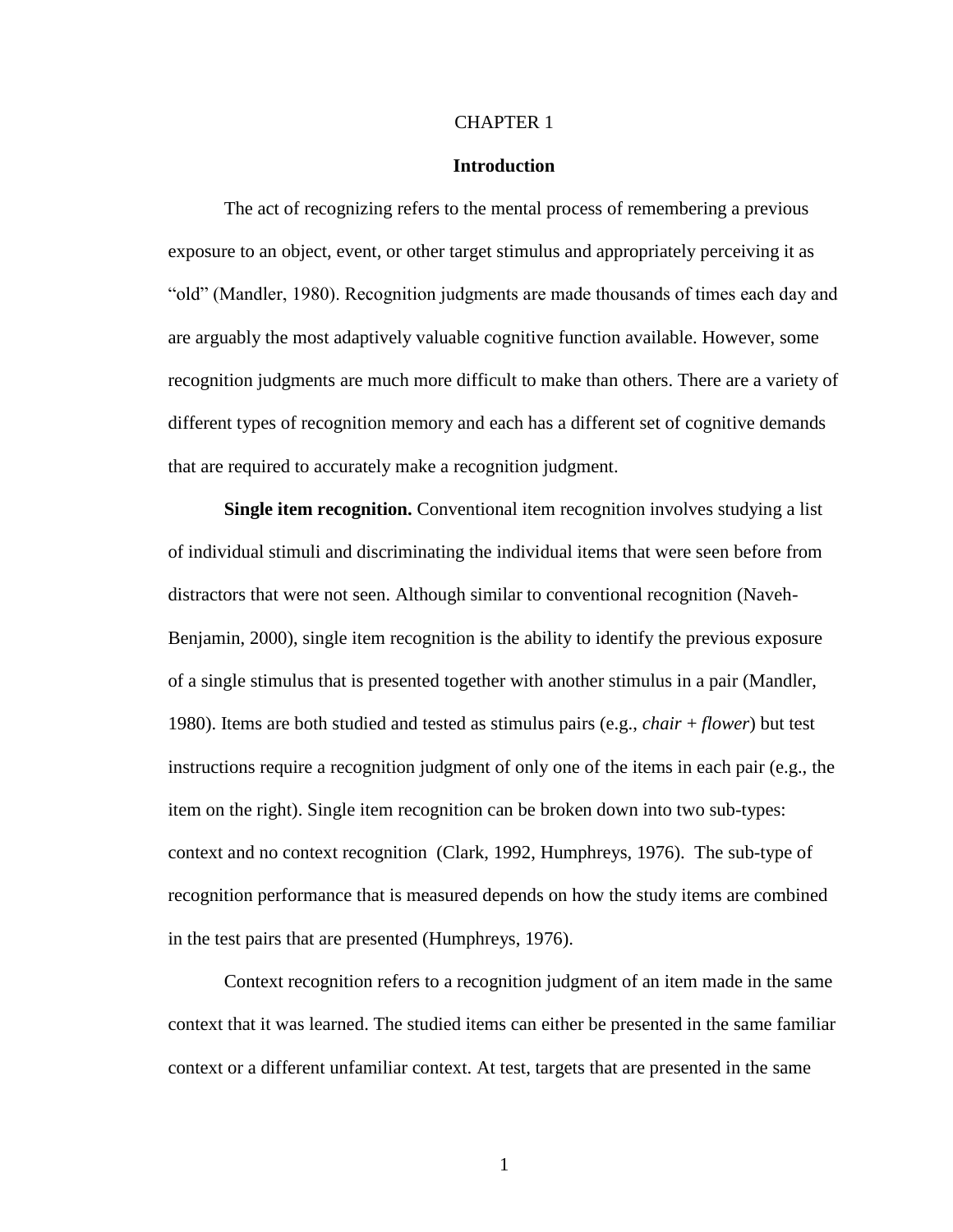context as studied (i.e., target is presented with an item it was paired with during study) must be discriminated from a new distractor item presented with an old item from study. When targets are presented in the same familiar context, participants can rely on context cues from the other stimulus in the pair to aid memory retrieval. This should enhance recognition performance for these items as compared to recognizing targets presented in a different unfamiliar context.

Another form of single item recognition is no context recognition. This refers to a recognition judgment of an item made in a different context than it was learned. At test, targets that are presented in a different context from that seen during study (i.e., target is presented with an item seen during study but not the item it was originally paired with) must be discriminated from new distractor item pairs that were not seen during study. In the former case, although the other item in the pair cannot act as context cue, a strong memory trace for the target can aid memory retrieval and discrimination. In the latter case, correct rejection should come easily as the participant has no experience with either of the stimuli in the test pair.

**Dual item recognition.** Dual item recognition is the type of recognition memory used most often in daily life, because much of what we learn is presented to us in pairs (Kausler, 1994). Consider that a name and a face, a word and a meaning, etc. initially were two seemingly unrelated pieces of information (i.e., there is nothing about a face that suggests the name "John"). However, after one or more learning trials, the two components become linked, one piece naturally cuing memory retrieval of the other (Humphreys, 1976; Kausler, 1994). In a dual item recognition test stimulus pairs are presented both at study and at test, and test instructions require recognition judgments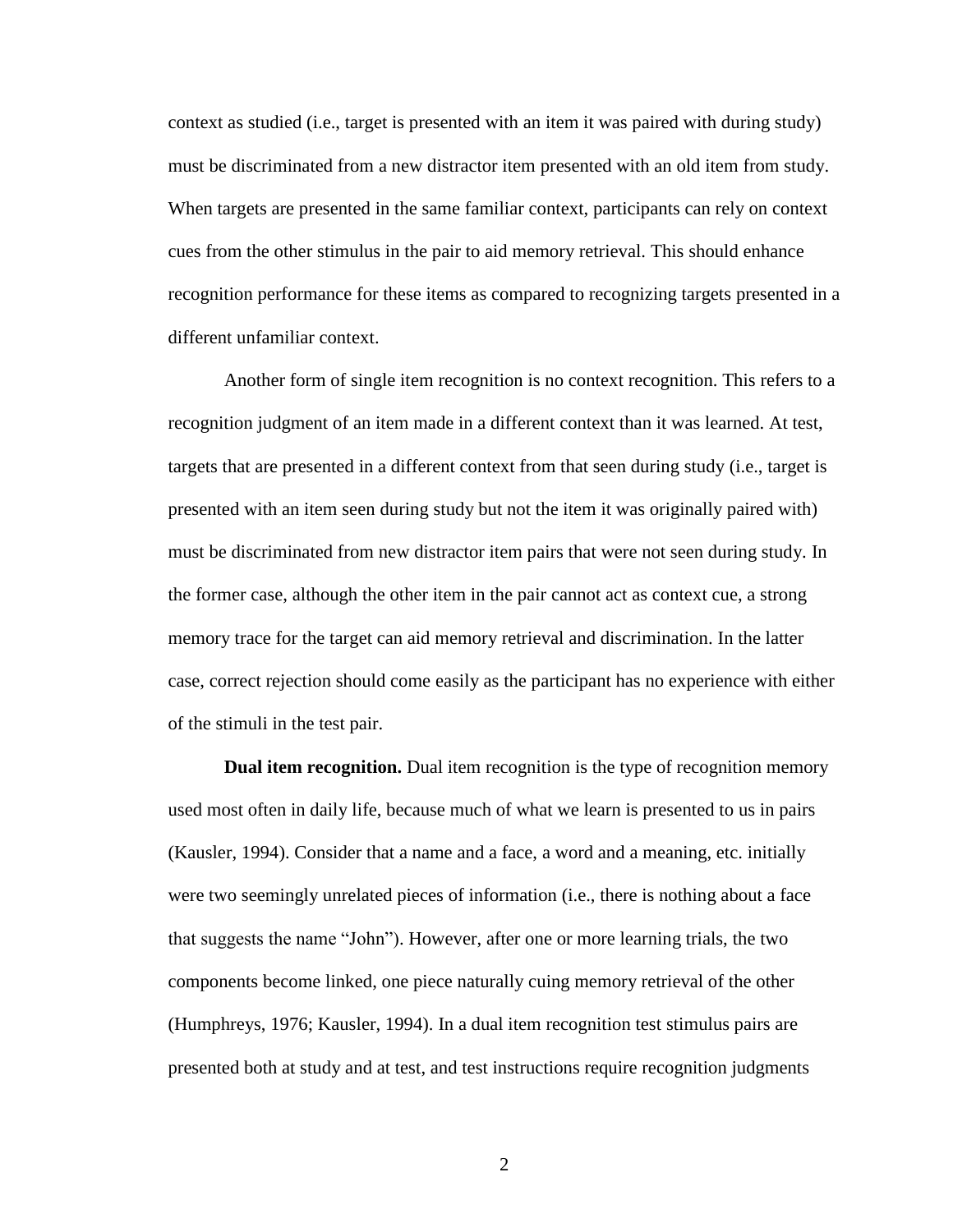regarding the state of each pair as a whole. Like single item recognition, dual item recognition can be broken down into two subtypes: associative and pair recognition (Clark, 1992; Clark & Shiffrin, 1992).

Associative recognition can be considered the more difficult of the two types of dual item recognition. At study, pairs of stimuli are presented (i.e., AB) and at test, intact pairs from study (i.e., AB) as well as rearranged combinations of pairs from study (i.e., AD) are presented. Because a dual item recognition test requires a judgment of the entire pair, only intact pairs should be endorsed as "old". However, discriminating between these two types of test pairs requires strong associative memory traces for the stimulus pairs presented at study because all of the individual stimuli in the test pairs are familiar and have a common source. Therefore, if only information for the individual items were encoded and not information for the relationships between items in each pair, all rearranged test pairs would be inappropriately endorsed as "old".

Pair recognition is considerably less difficult than associative recognition. At study, stimulus pairs are presented, and, at test, the pairs can either be presented as intact pairs from study (i.e., AB) or new distractor pairs that were not seen during study (i.e., XY). This "all or nothing" discrimination is made more easily because both of the stimuli in the pairs are either familiar or unfamiliar. Therefore, although information for the relationships is helpful, participants can rely on the memory traces for individual items and still make accurate recognition judgments.

#### **Theoretical Considerations**

**Retrieval processes in recognition.** Retrieval processes in recognition can best be described in terms of a dual process model that involves two complimentary retrieval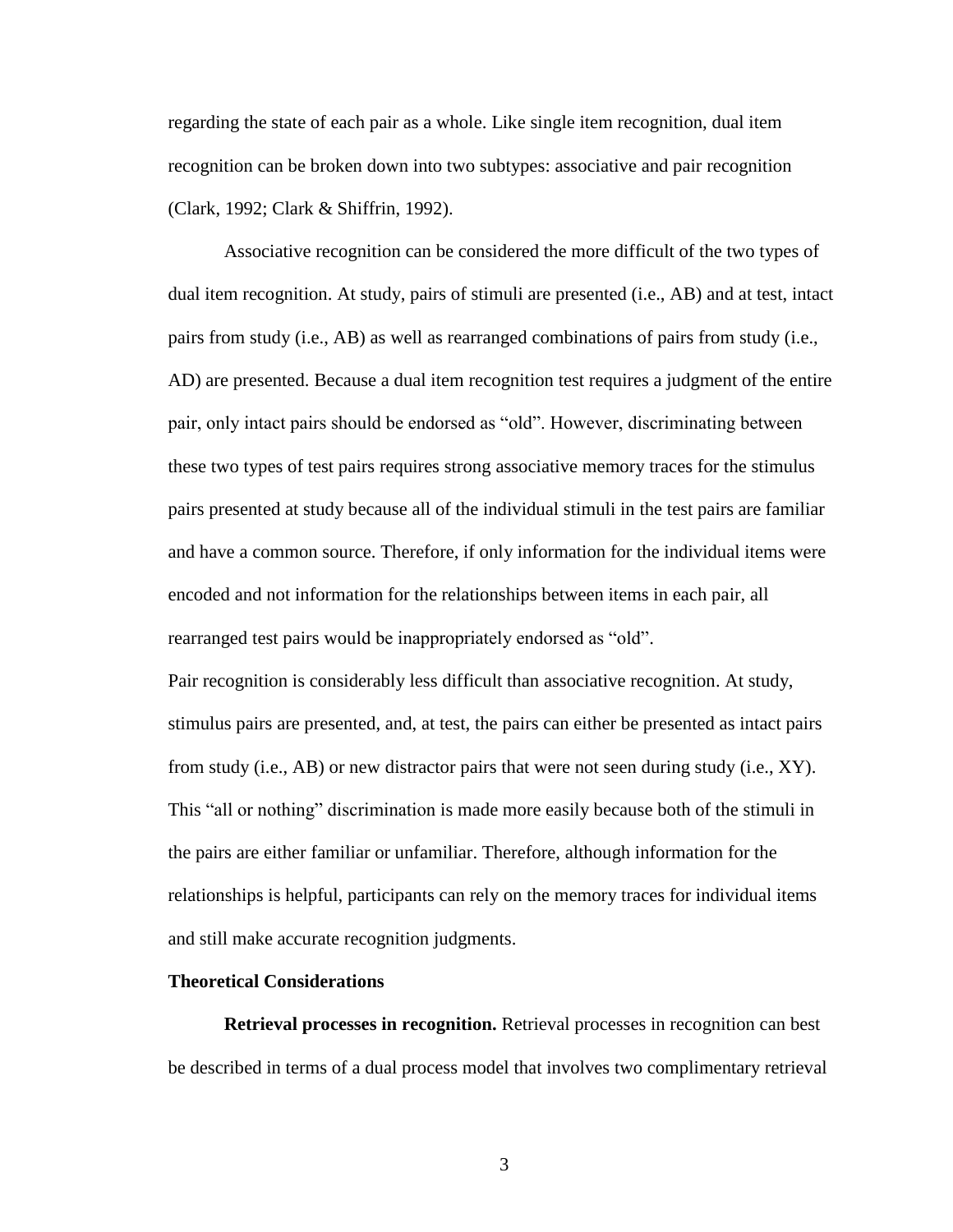mechanisms: recollection and familiarity. Recollection is a retrieval process that accesses both memory for an item and its source, or interitem information (Mandler, 1980). Recollection is characterized as a recapitulation or re-experiencing of the initial exposure to the target because memories of peripheral information, such as thoughts, emotional reactions, contextual details, and distractors, are retrieved along with the target (Mandler & Boeck, 1974). Upon the presentation of the cue, a retrieval check is engaged and scans multiple memory sources until a match is achieved. Upon achievement of a match for the target, the memory trace is retrieved. Along with the memory for the actual target, memory for peripheral information is also retrieved.

On the other hand, familiarity can best be described as intraitem memory, meaning that information about the details of specific items is accessed (Mandler, 1980). Unlike recollection, effective familiarity requires attention to distinctive information about a single item at encoding, such that memory for the item is highly detailed and independent of other pieces of information. This strategy integrates the details of the item into a cohesive memory trace (Mandler, 1980). Although this sounds much like the organization process involved in recollection, it should be noted that recollection retrieval processes involve integrating information about multiple sources of information into a memory trace (e.g., items in a list, context information, etc.), whereas familiarity retrieval processes involve integrating details of a single source of information into a memory trace. Familiarity is a rapid retrieval process that facilitates quicker recognition than recollection (Mandler & Boeck, 1974). It serves a discriminative function such that the experienced sense of familiarity must exceed a specific threshold of acceptability to facilitate a recognition judgment (Einstein & Hunt, 1980).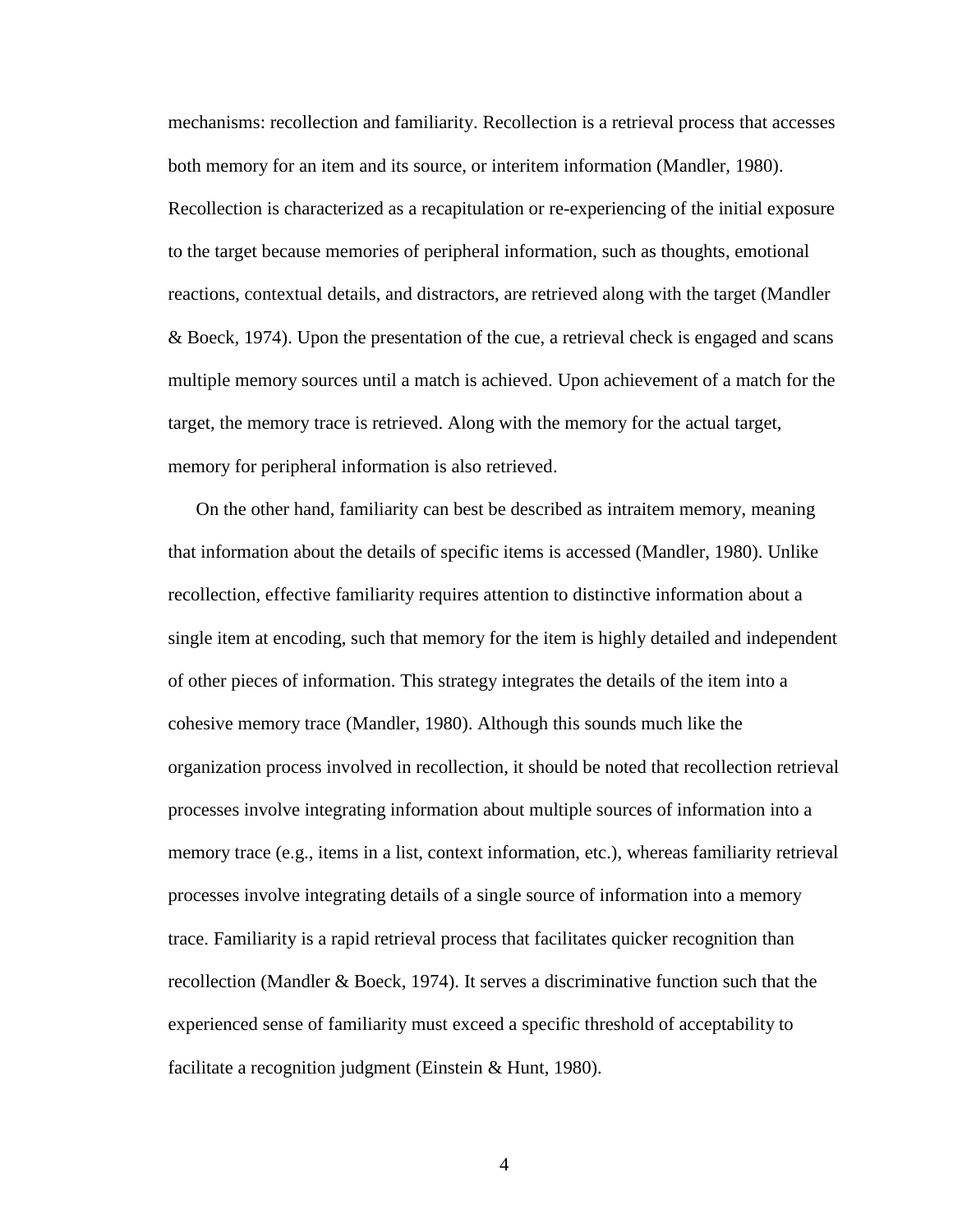**Neurological evidence for two recognition retrieval processes.** Neurological evidence that supports recollection and familiarity as recognition retrieval processes typically focus on the medial temporal lobe (MTL) as the region of interest. The MTL is involved in memory-related processing from anticipation, encoding, storage, and retrieval (Adcock et al., 2006; Daw & Shohamy, 2008). The hippocampus, a central structure in the MTL, has a primary role in declarative memory formation and consolidation. More specifically, the hippocampus binds disparate pieces of information together (e.g., a location and food reward; background context and target item) into a single memory trace such that one piece of information can cue memory of the other (Danker & Anderson, 2010). For example, in spatial learning tasks, such as the win-shift radial arm task, require that rats consistently revisit previously baited arms to earn reward. Rats with hippocampal lesions do not learn the context dependency of the reward (Yin  $\&$ Knowlton, 2004). Thus, the hippocampus is considered the critical structure for relational encoding and recollection retrieval processes in dual item recognition.

In a study that investigated the possible dissociation between MTL structures for memory for items and memory for associations, Davachi, Mitchell, and Wagner (2003) instructed participants to study and take a recognition test over a list of adjective and noun/verb word pairs while undergoing fMRI scanning. In support of previous findings, hippocampal activation at encoding was related to successful source memory, but not item memory, at test. Further, perirhinal activation at encoding was related to successful item memory, but not source memory, at test (Davachi et al., 2003). Thus, the perirhinal cortex is considered the critical structure for item-specific encoding and familiarity retrieval processes in single item recognition. These findings assert that within the MTL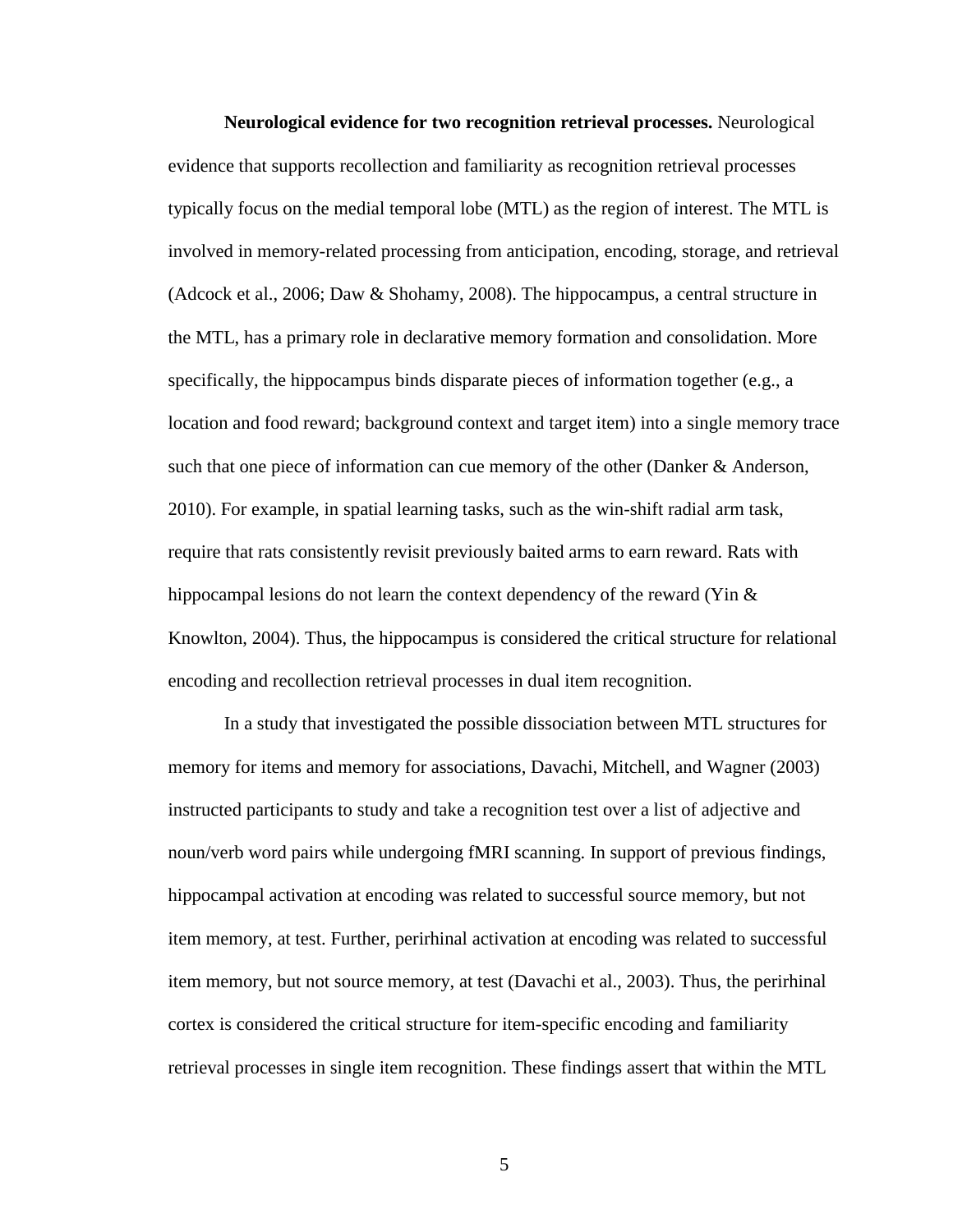there is a clear dissociation between recollection and familiarity retrieval processes that are directly related to differences in activation patterns at encoding, presumably in parallel to employing different encoding strategies (Davachi et al., 2003).

**Encoding and retrieval interactions in recognition.** The type of information available when making recognition judgments depends on the way the information was encoded and stored into memory. When making recognition judgments, item specific and relational encoding strategies compete to aid formation of the previously discussed memory retrieval processes (Clark, 1992). Relational encoding refers to acquisition of information of similarities or relationships between events (Humphreys, 1976). Relational encoding improves source memory and recollection. Successful recollection is highly dependent upon effective organization and binding of multiple pieces of information into a single memory trace (Einstein & Hunt, 1980). Organizing and binding disparate pieces of information can be achieved through a variety of strategies that include, but are not limited to, focusing on similarities among the pieces of information, forming a sentence or story to include all pieces, and forming a mental image combining all information (Einstein  $&$  Hunt, 1980). The retrieval check that is performed during recollection facilitates the judgment of the target event as a function of the other pieces of information provided in the context (Humphreys, 1976). However, this type of information is only helpful in recognition judgments where the knowledge of the context is valuable. Relational information can impair performance when events are presented in a new, but familiar context, because the other events in the context are not reliable cues (Humphreys, 1976).

Relational encoding aids dual item recognition performance because knowledge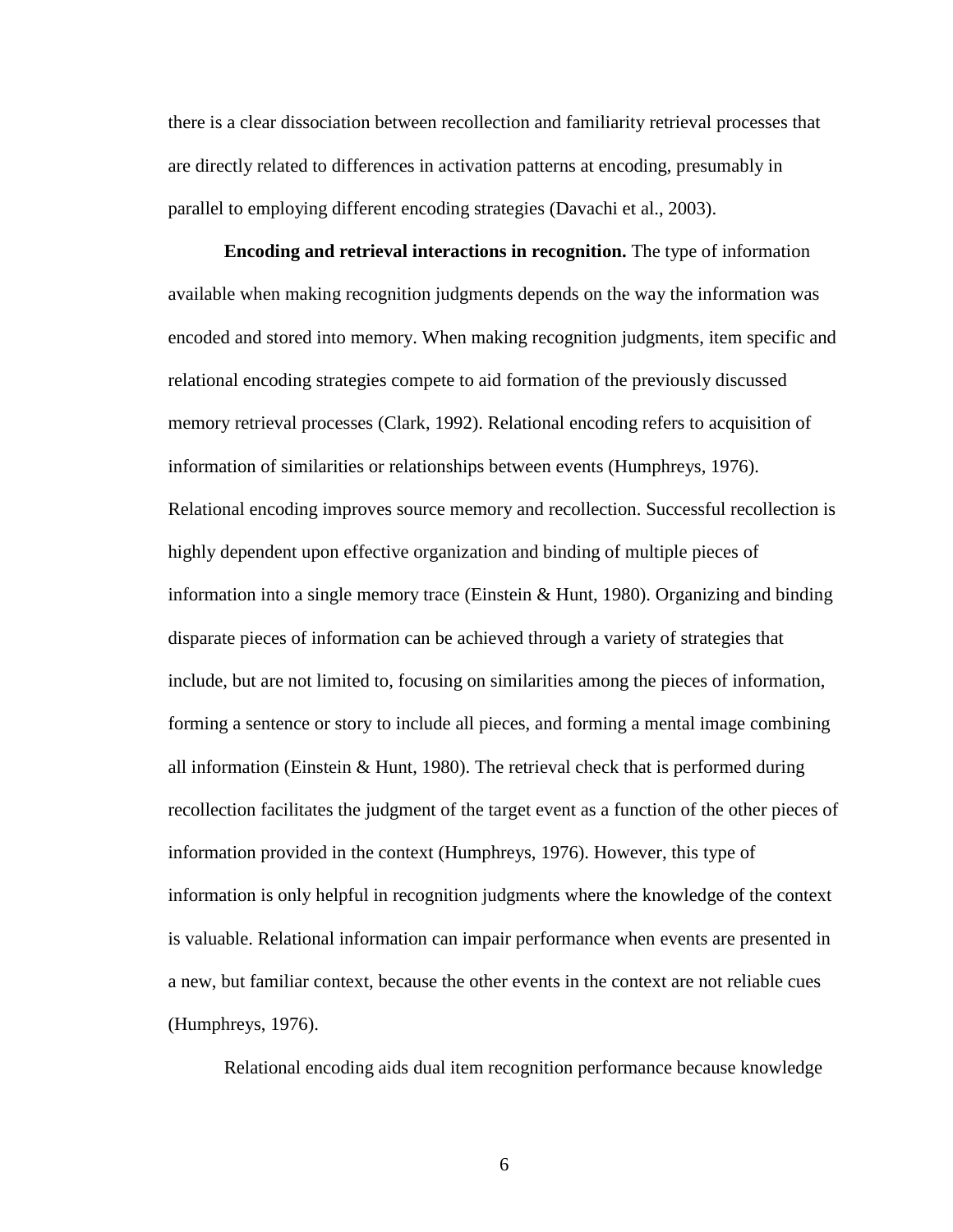of the association between the objects in a pair will aid both an associative and a pair recognition judgment (Humphreys, 1976). However, relational information is more essential for successful associative recognition because all of the stimuli in the test pairs are old. Thus, a strong memory trace for relational information is critical for the discrimination. If participants only used item-specific information to make associative recognition judgments, they would incorrectly recognize all stimulus pairs as intact pairs from the study phase and have a high false alarm rate at test. The relational information promotes effective discrimination between intact and rearranged test pairs (Humphreys, 1976; Naveh – Benjamin, 2000). Although this type of information is also valuable in pair recognition judgments, item-specific information can also be used to individually judge each item in the pair. This strategy would be effective only in pair recognition and not associative recognition because there are no rearranged items that require relational information, as the test pairs are either intact from study or new.

Item-specific encoding refers to acquiring distinctive, detailed information about individual objects (Clark, 1992; Humphreys, 1976). Item-specific encoding facilitates item memory and familiarity retrieval processes (Humphreys, 1976). Item specific encoding and familiarity occur in parallel and facilitate quick and accurate memory retrieval for individual items. Relational encoding is typically not adequate to make familiarity recognition judgments because items are not encoded in enough detail to make recognition judgments without contextual cues present to aid memory retrieval.

Item-specific information is most helpful for single item recognition tests, as the judgments are made regarding an individual item presented in the test pair. It is important for performance in context and no context recognition because in each situation correct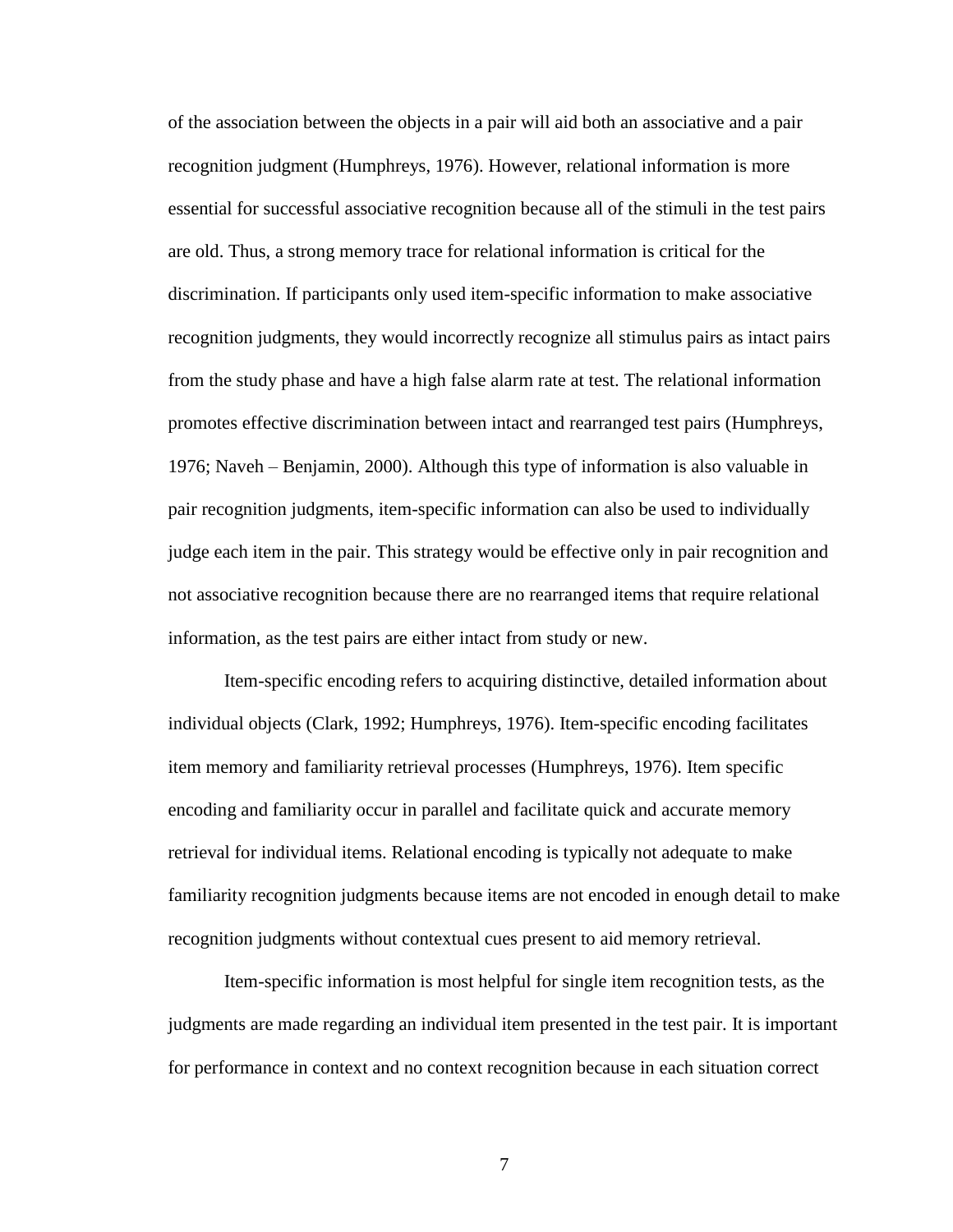recognition can be achieved through familiarity-based retrieval of information for the specific target without regard for the other item in the pair (Humphreys, 1976). However, for context recognition, relational encoding is also valuable because it is responsible for binding contextual details to the target (Humphreys, 1976). Therefore, in order to use context cues, these details must be encoded and bound to the target item at study. If not, they cannot aid memory retrieval.

There are other factors that influence whether information is encoded through relational or item-specific methods. The type of information that is to-be-remembered also has an influence (Humphreys, 1976). Some types of information are inherently more readily related than others. For example, words have semantic meanings that encourage interitem integration or binding of information through relational encoding strategies (Mandler, 1980). Word stimuli can easily be organized through strategies such as forming sentences that include all words in a list to set up a recollection retrieval plan. Picture stimuli, on the other hand, are highly distinctive and encourage intraitem integration through item-specific encoding strategies. Pictures are not as readily related to other pictures in a list as words. Instead, the details of each individual picture can be integrated into a distinctive memory for each item. This sets up a familiarity retrieval process such that the items will be recognized quickly and accurately, but without a strong representation for contextual information.

Although both recollection and familiarity have respective benefits for memory retrieval, the best item recognition performance can be found when using both processes. Einstein and Hunt (1980) induced either familiarity retrieval processes through instructing participants to rate the pleasantness of each word in a list, or recollection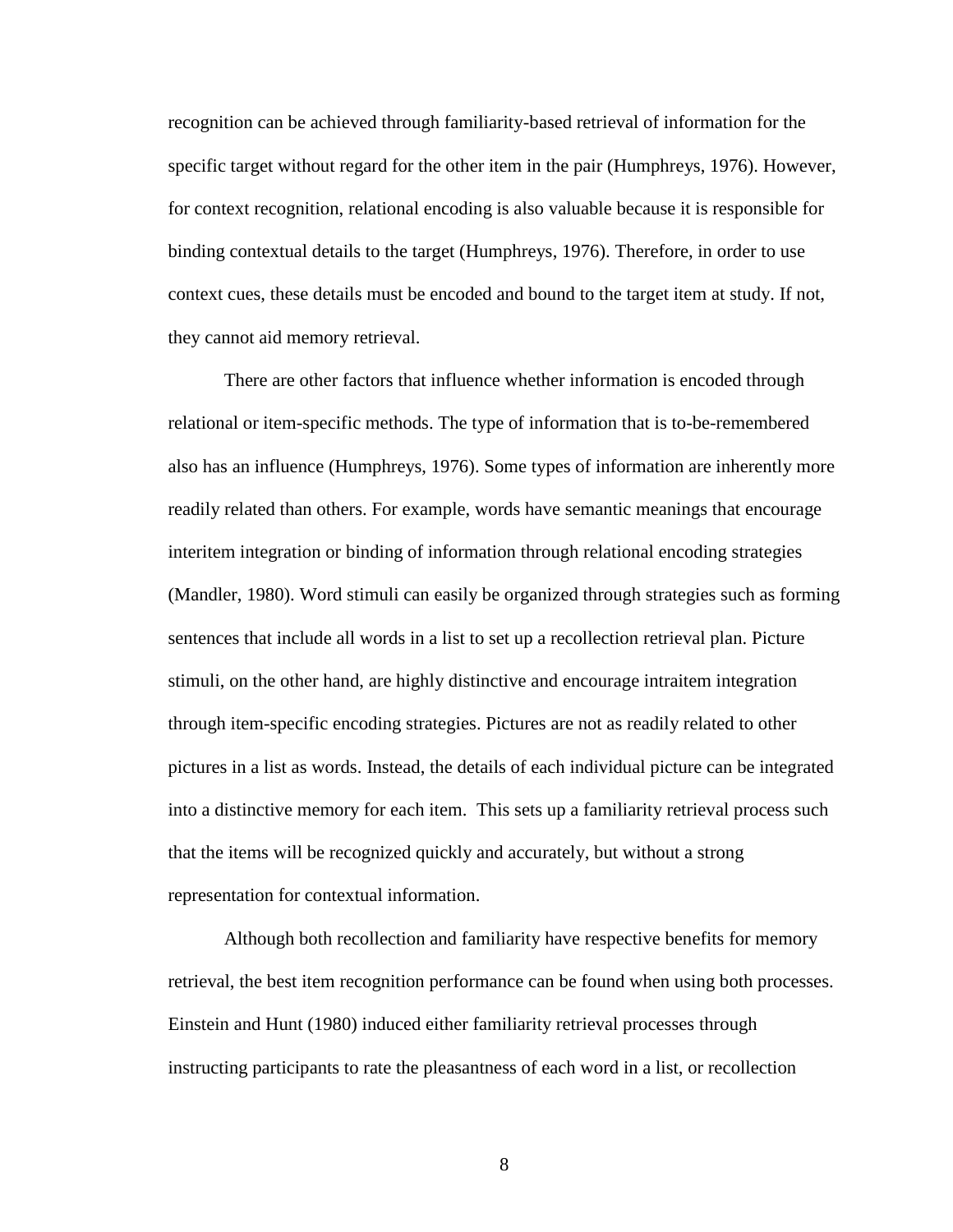through instructions to organize words into categories, or both. The combination of both pleasantness ratings and word organization produced the best recognition performance (Einstein & Hunt, 1980). Therefore, these two functionally different retrieval processes compliment each other and optimize memory performance, one focusing on similarities among stimuli and one focusing on unique details of each stimulus.

**Reward motivation.** There are multiple contributing factors that combine to determine the efficacy of previously discussed encoding strategies on recognition memory. One of these factors is reward motivation. High reward motivation is considered a powerful modulator of behavioral change and adaptability across species. Early Behaviorists found that rewards promote the reoccurrence of targeted behaviors through studies of reinforcement learning. A more recent definition of reward motivation, specifically among cognitive psychologists, emphasizes that manipulating reward incentives induces different levels of effortful cognitive processing (Braver et al., 2014). In terms of recognition memory performance, as the reward for retention of a target stimulus increases (e.g., from \$0.25 to \$2.50), a congruent increase occurs in cognitive effort expended towards appropriate encoding strategies. Increasing cognitive effort subsequently increases the likelihood that the target will be recognized when cued.

Adcock, Thangavel, Whitfield-Gabireli, Knutson, and Gabrieli (2006) were among the first to investigate the effects of reward motivation on recognition performance. They used a monetary incentive-encoding (MIE) task to test young adults' (ages  $18 - 35$ ) item recognition for picture scenes under high and low reward motivation (i.e., reward-motivated item recognition). The task sequence included a randomly presented reward cue (high or low), a picture of a natural scene, and an inter-stimulus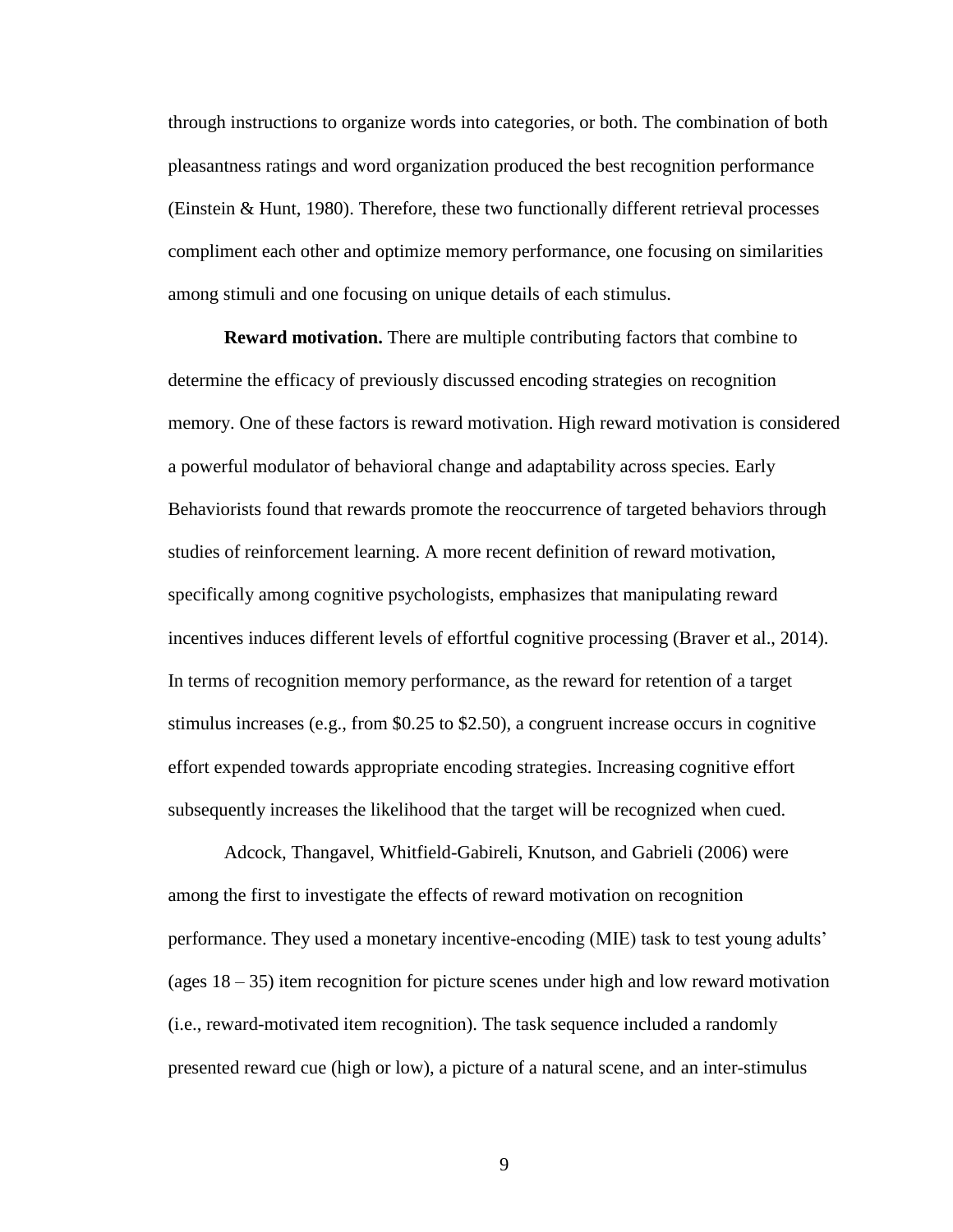distractor task (Adcock et al., 2006). Participants studied the picture scenes for an upcoming test while undergoing fMRI imaging. If they correctly recognized a scene at test, they earned the reward that preceded it in the study phase. Adcock and colleagues found that high rewarded scenes were better recognized than low rewarded scenes and were accompanied with increased activation in various MTL cortical regions. It was speculated that high reward motivation functioned to enhance item recognition of picture stimuli through increased activation in brain regions responsible for memory formation at encoding (Adcock et al., 2006).

**Age, recognition, and the associative deficit***.* Age is another contributing factor to the success of recognition memory performance. Early evidence for such age differences came from Willoughby's (1929) testing of adults of all ages on a task similar to the WAIS Digit Symbol and Digit Symbol Incidental Learning task (Wechsler, 1997). The Digit Symbol test provides a key of numbers from one to nine and a coordinating symbol for each (e.g.,  $9 = \frac{1}{2}$ ). Participants spent two minutes writing the correct symbol next to a series of numbers by referencing the provided key. Following this task, the unexpected memory test, Digit Symbol Incidental Learning, is given and participants must try to remember the associated symbol for each number (Wechsler, 1997). In combination, these two assessments can act as a measure of associative learning and memory. An interesting trend in performance was found, such that, as the age of adults increased, their score on the associative memory task decreased (i.e., remembered fewer symbol – number matches at test), with decline starting as early as age 30. The performance of OA (i.e., ages 65 and older) was close to half the score of YA (i.e., ages 16 – 20). Although Willoughby lacked theoretical explanation for this trend, it is a clear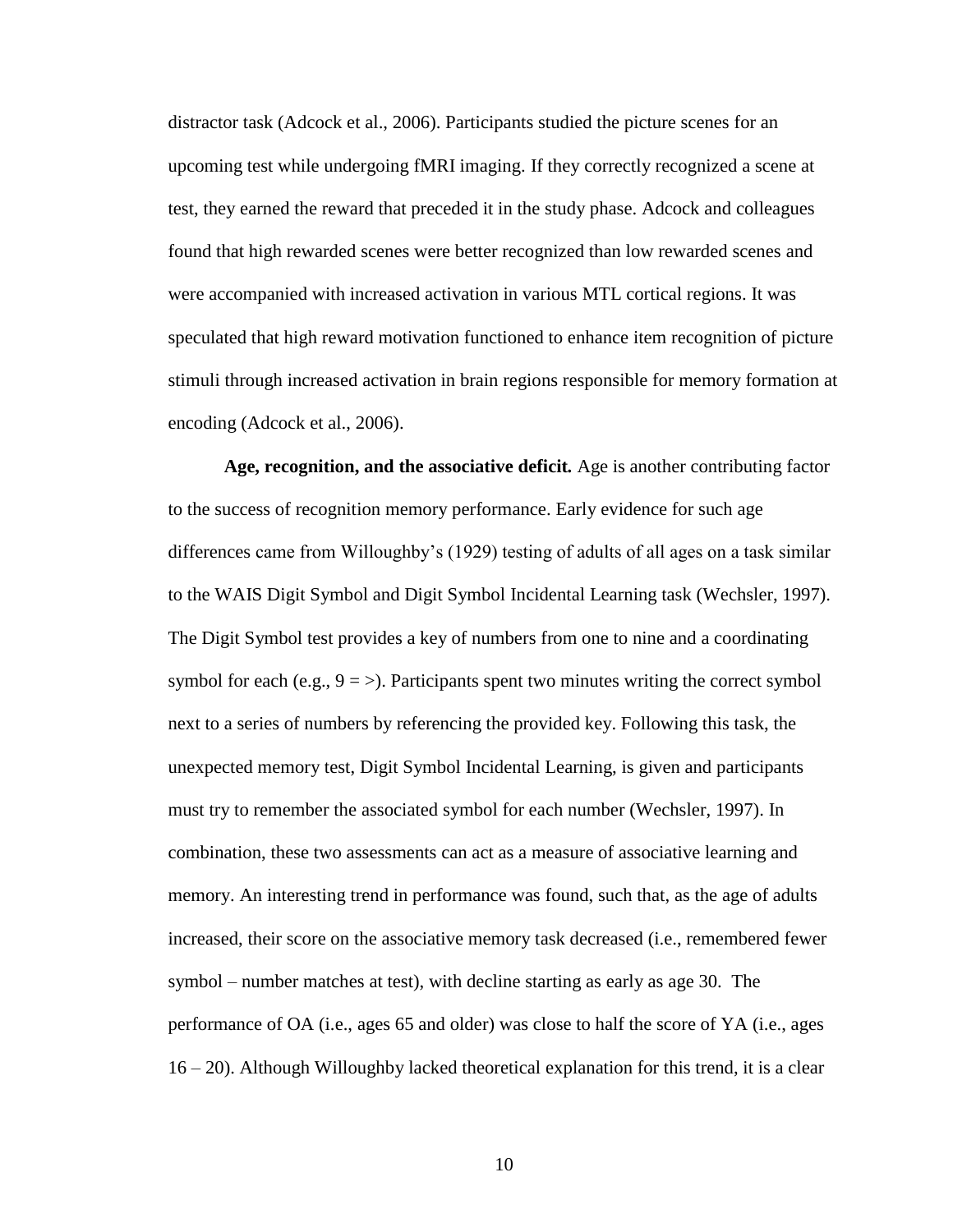reflection of the Associative Deficit Hypothesis (Naveh-Benjamin, Hussain, Guez, & Bar-On, 2003).

Naveh-Benjamin, Hussain, Guez, and Bar-On (2003) examined age differences between younger and older adults in both item and relational or associative recognition. This landmark study discredited the common misconception that older people have poor memories, as it was found that older adults' performance for item recognition was strong and nearly equal to that of younger adults. However, older adults performed dramatically worse than younger adults on the associative recognition task (Naveh-Benjamin et al., 2003). Upon further investigation of possible contributing factors, it was determined that older adults experience an associative deficit that hinders the ability to form and retrieve associatively related pieces of information (Naveh-Benjamin, Brav, & Levy, 2007; Naveh-Banjamin, Craik, Guez, & Kreuger, 2005; Naveh – Benjamin, Guez, & Schulman, 2004). Thus, the deficit exhibited by older adults in associative recognition tasks is not likely due to peripheral disadvantages such as a lack of attentional resources, but rather an actual deterioration or inefficiency of critical memory structures in the brain (Morcom et al., 2009). This landmark finding is known as the Associative Deficit Hypothesis and has been consistently replicated across experimental designs and condition manipulations (Castel & Craik, 2003; Cushman, 2012; Naveh-Benjamin, 2000; Naveh-Benjamin, Brav, & Levy, 2007).

In terms of the previously discussed theoretical considerations, the associative deficit of older adults can be described more specifically as a deficit in relational encoding strategies that affects subsequent recollection retrieval processes. Howard, Bessette-Symons, Zhang, and Hoyer (2006) determined that older and younger adults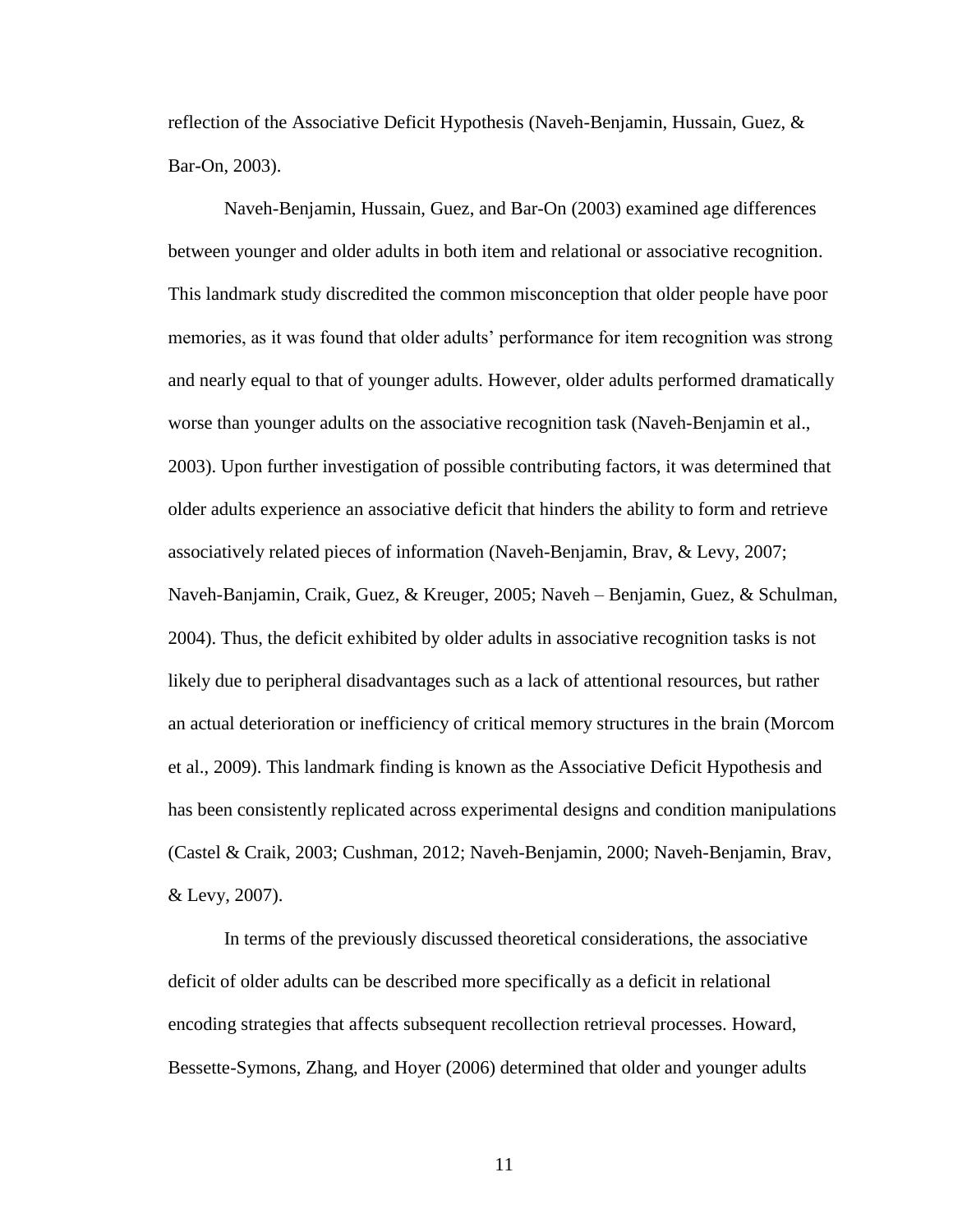scored equally on an item recognition test of travel photos. However, as detected by receiver operator characteristic (ROC) curve plots, the recognition performance of each age group was qualitatively different (Howard et al., 2006). ROC curves are scatterplot presentations of the proportion of hits to false alarms in the recognition test. It has been established that recollection retrieval processes produce an asymmetrical, linear ROC curve, whereas familiarity retrieval processes produce a symmetrical, curvilinear ROC curve. Typically, overall recognition performance on a task will reflect a combination of both retrieval processes in a plot that collapses both trends across one another. Although younger and older adults' ROC curves overlapped, indicating similar levels of discriminability among the test items, the shapes of the ROC curves revealed that older adults' performance was lacking a recollection component whereas younger adults revealed both recollection and familiarity (Howard et al., 2006). As previously discussed, encoding and retrieval occur in parallel meaning that you can only retrieve information that was successfully encoded. Older adults' associative deficit extends to general recollection performance and also reflects a deficit in relational encoding strategies.

Physiological investigations of dual item memory mechanisms provided further support for the associative deficit of older adults. Such investigations suggest that the MTL, including the hippocampus undergoes both structural and functional changes throughout the lifespan (Morcom et al., 2009). Due to such structural changes, critical association areas of the aging brain do not perform as well as those of young adults. Functional imaging studies suggest that when compared to young adults, older adults do not reach an equal level of hippocampus activation when performing the same tasks (Bunzeck et al., 2007). Upon consideration of the age-related structural deterioration and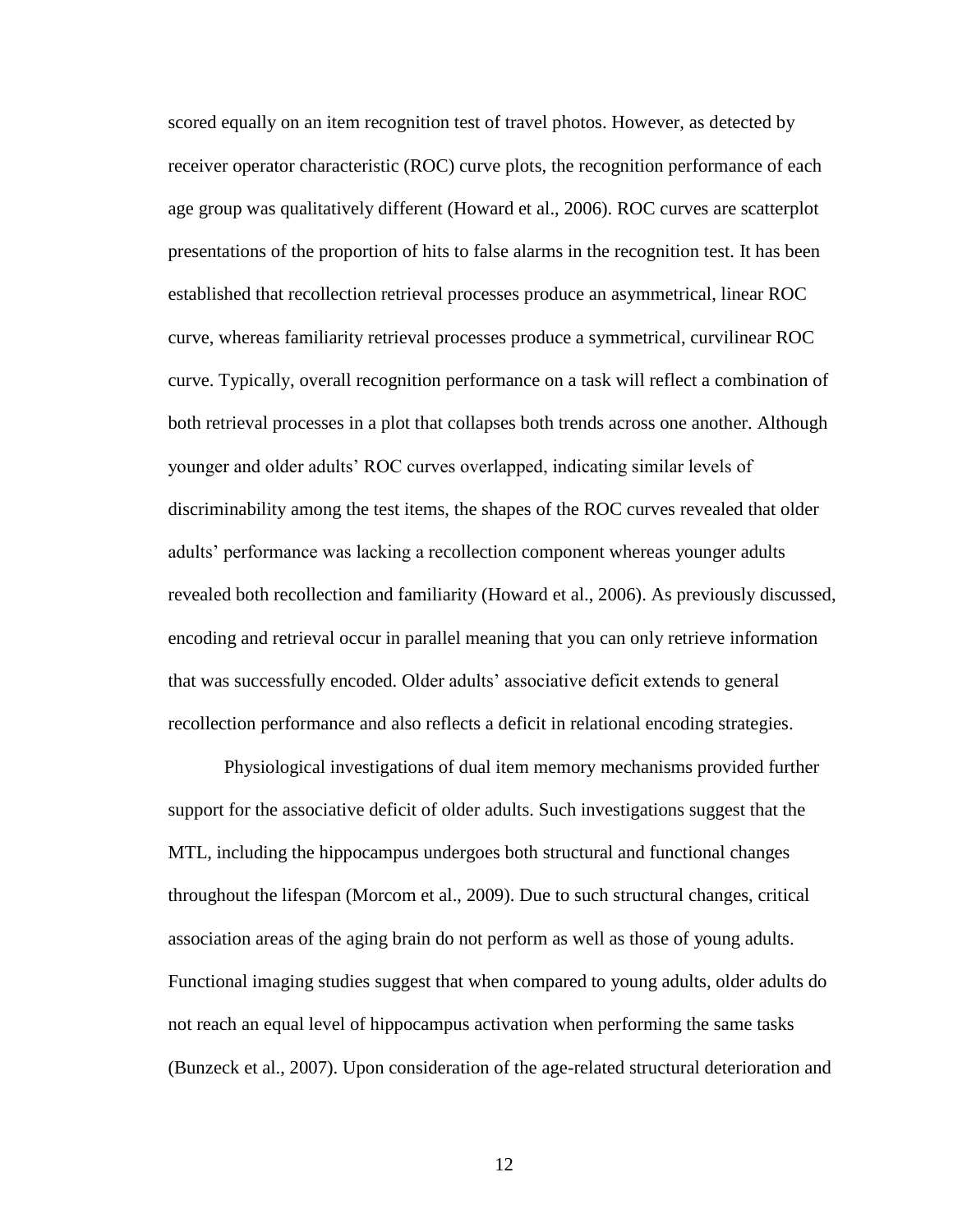lower functioning of the central associative feature of the brain, it should be no surprise that older adults perform below par on associative memory tasks. These findings provide physiological support to the observed associative deficit in older adults.

**Age and reward-motivated memory.** Turning now to a discussion of how the two variables of interest, age and reward motivation, work in conjunction to modulate recognition memory performance, studies that have previously integrated these constructs will be reviewed. Few studies have addressed the potentially different effects that reward motivation can have on various types of memory abilities or on special populations of interest such as older adults. One study that examined the effects of age and reward motivation on memory was a self-paced study paradigm of word items (Castel, Murayama, Friedman, McGillivray, & Link, 2013). Words were placed along a reward scale (high to low;  $1 - 30$  points) and could be studied in any order, at any pace, for two minutes. First, it was found that although young and older adults used different study strategies they performed equally well on the task. This supports the assertion that item recognition abilities are left intact with age (Castel et al., 2013; Naveh-Benjamin et al., 2003). Further, for both younger and older adults, high reward word items were remembered better than low reward word items. This finding suggested that rewards modulate older adults' item recognition abilities in much the same way as younger adults. Another study that tested the effects of aging on reward-motivated memory used Adcock et al.'s (2006) MIE task (Spaniol, Schain, & Bowen, 2013). In a study phase, a series of picture items were preceded by either high or low reward cues. Participants studied the pictures, completed inter-stimulus distractor tasks, and then took an item recognition test. Similar to the previously discussed study, these studies found no age differences in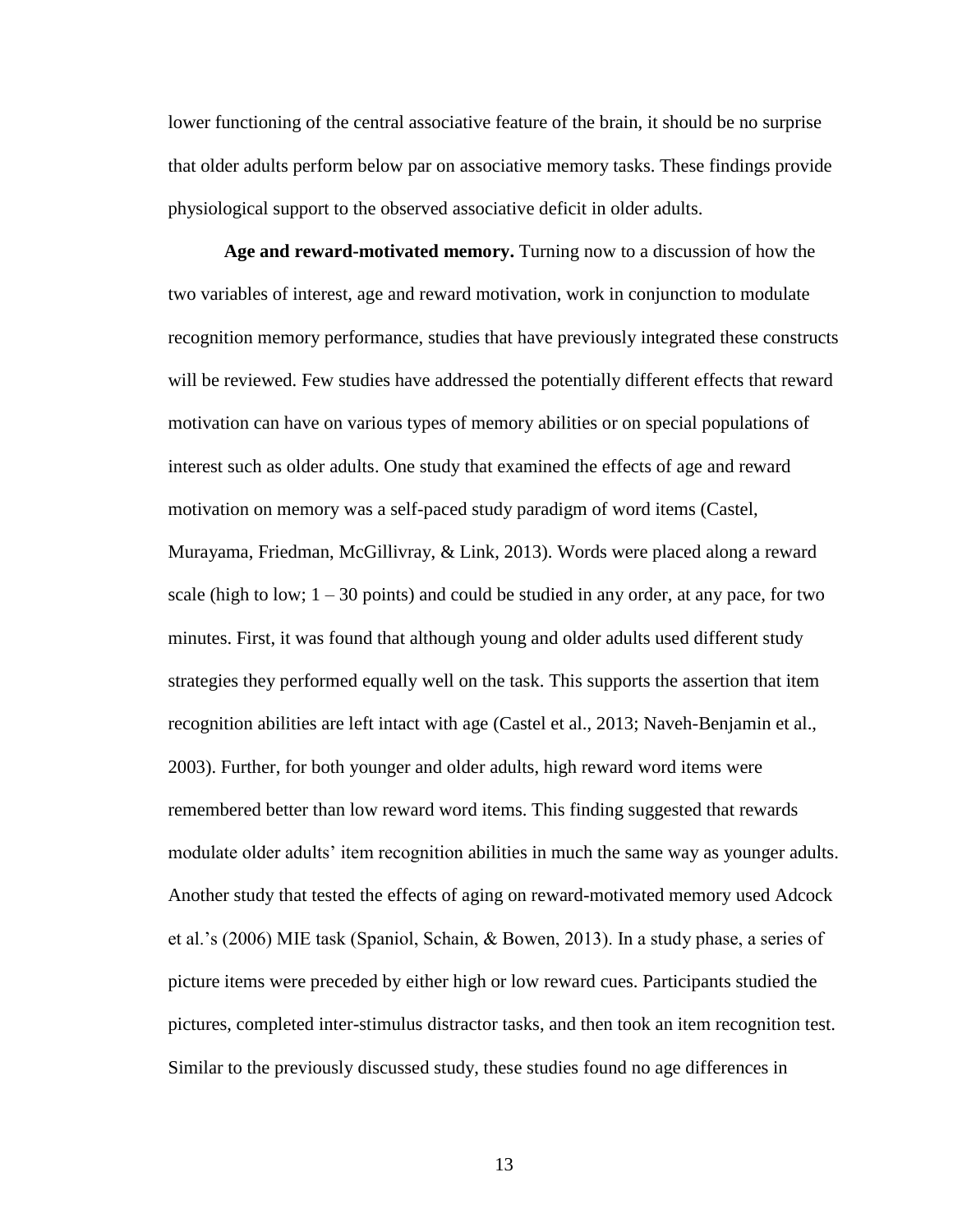recognition of the pictures and high reward items were better recognized than low reward items for both age groups (Spaniol et al., 2013).

Taken together, the evidence suggests that reward-motivated recognition is left relatively intact by the aging process. However, prior studies only included tests of item recognition, so conclusions drawn from them can only be applied to older adults' item recognition ability. These studies do not address the potential effects of reward motivation on older adults' associative recognition.

#### **Current Study**

In a study that aimed to investigate how both item and associative recognition changed as a function of reward motivation for older and younger adults, Cushman (2012) combined the monetary incentive encoding (MIE) study task of reward cued picture stimuli with Naveh-Benjamin's testing paradigm (Naveh-Benjamin, 2000) that revealed the associative deficit of older adults. High reward motivation improved item recognition memory, but had no effect on associative recognition for either older or younger adults. Further, as expected older adults performed worse than younger adults only on the associative recognition test. With regard to the specific research question, these findings can be interpreted as meaning that reward motivation does not have the modulatory potential to overcome the associative deficit of older adults. However, in hindsight, some potential design issues were identified that could have affected the reward motivation findings. First, the manipulated values of high and low monetary reward values may not have been distinctive enough to produce differential levels of reward motivation in associative recognition. The values for high and low reward cues were \$0.50 and \$0.05, respectively. Second, Cushman implemented a testing paradigm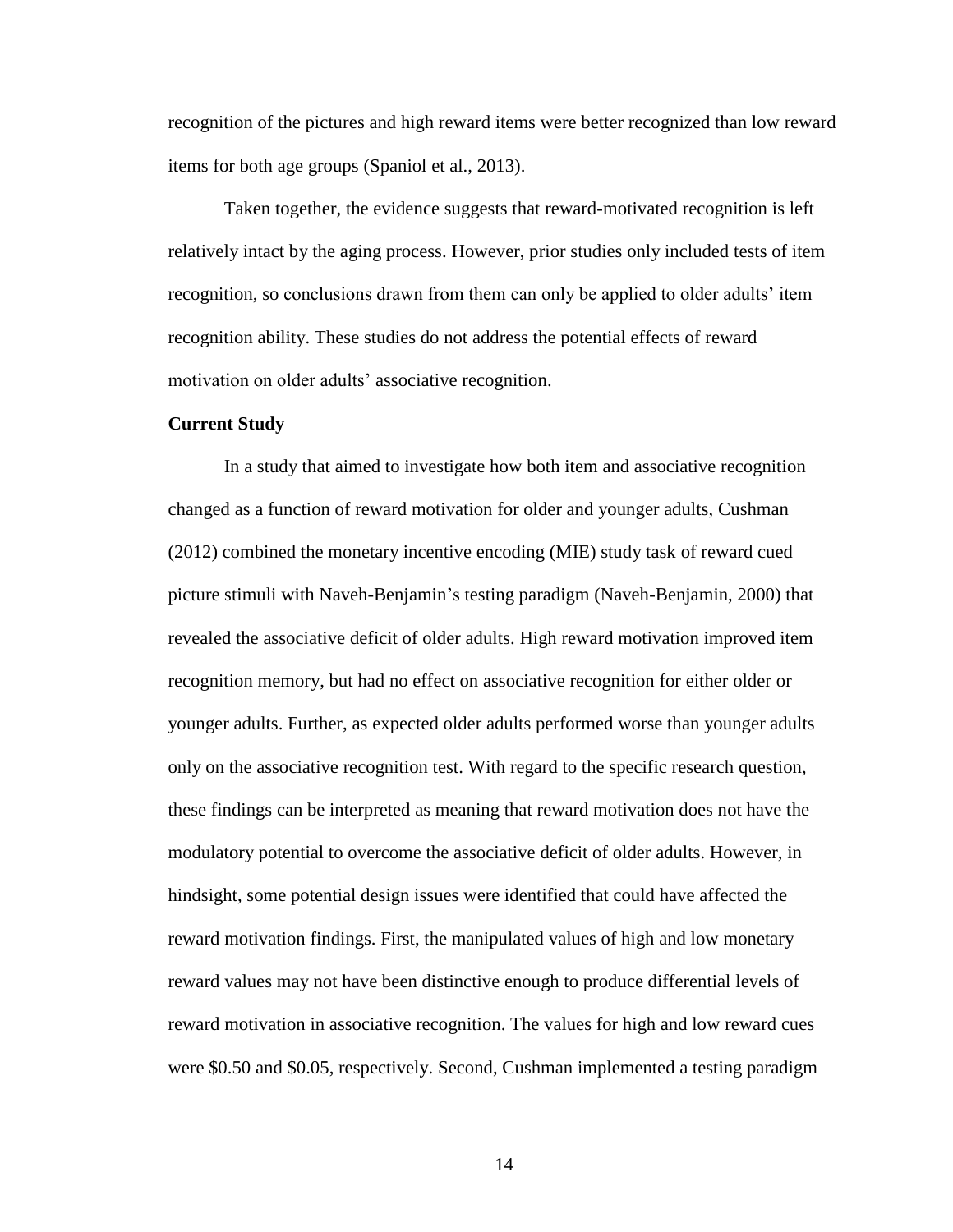that only allowed analysis of reward-motivated item and associative recognition abilities for younger and older adults. However, testing participants with single and dual item recognition tests that can be broken down into respective sub-types could provide finergrained information about young and old adults' familiarity – based and relational recognition processes.

In a follow up study that addressed these issues, Mutter, Luttrell, and Steen (2013) combined the MIE study task of reward cued word pair stimuli with single item and dual item recognition testing of younger and older adult participants. In the MIE study task, reward motivation was manipulated using a point system in which high and low reward cues were 200 points and 10 points, respectively. Their results indicated that high reward motivation improved dual item recognition performance, but not single item recognition performance for both older and younger adults. These findings were opposite to those of both Cushman (2012) and Spaniol and colleagues (2013) who used picture pairs as stimuli. As previously discussed, the type of to-be-remembered items has an influence on the encoding and retrieval strategies that are employed. Pictures have been found to induce item-specific encoding, which is linked to subsequent familiarity-based retrieval, whereas words induce relational encoding, which is linked to subsequent recollectionbased retrieval. This presents the possibility that reward motivation may function to further enhance this tendency to focus on the details of the individual pictures in a picture pair but not the relationships between words in a word pair. Further, in this earlier study, differences in performance for older and younger adults were larger in 1) context recognition than no context recognition and 2) associative recognition than pair recognition. This suggests that older adults are not always equal to young adults on tests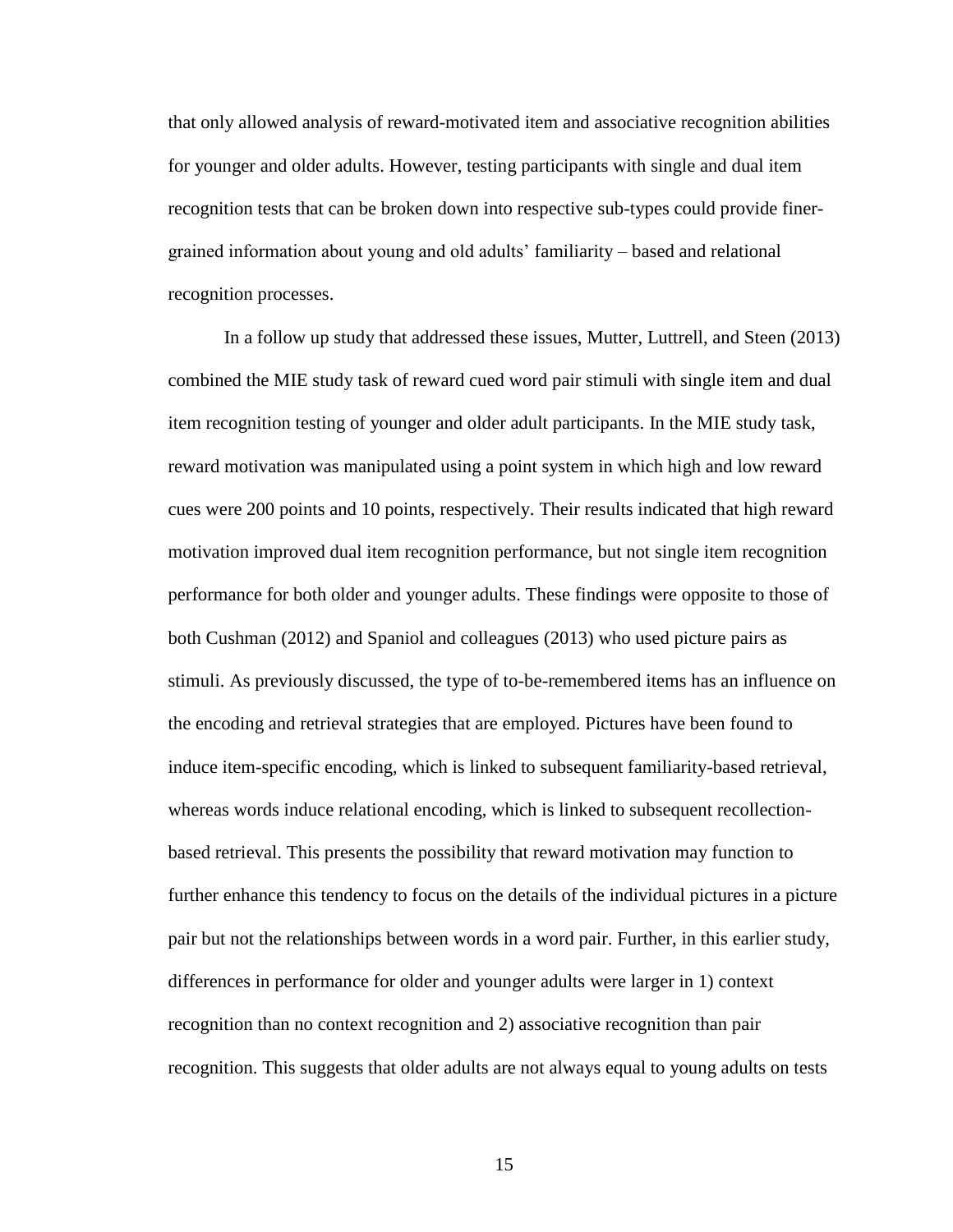of recognition for single words and they are not always worse on tests of word pairs. This finding suggests that the act of separating recognition performance into the finer recognition abilities might improve understanding of the complexity of cognitive aging.

The purpose of the current study is to replicate Cushman's (2012) rewardmotivated recognition testing of picture stimuli using the procedure implemented by Mutter, Luttrell, and Steen (2013). This study more effectively addressed how various types of recognition for pictures differ as a function of age and reward motivation. The following hypotheses were tested:

1) It is expected that age and reward motivation will affect single item recognition for pictures.

1.a) High reward motivation should improve item-specific encoding and familiarity retrieval processes more than low reward motivation and should therefore improve both types of single item recognition performance for both younger and older adults.

1.b) Younger adults should outperform older adults in context recognition because they will be able to use context cues to aid recollective processes during retrieval whereas older adults will not encode contextual details and cannot use this information at retrieval.

1.c) Younger and older adults should perform equally well for no context recognition because the context is not preserved from study to test and young adults will not have the advantage of contextual cues to improve recollection at test.

2) It is expected that age and reward motivation will differentially influence dual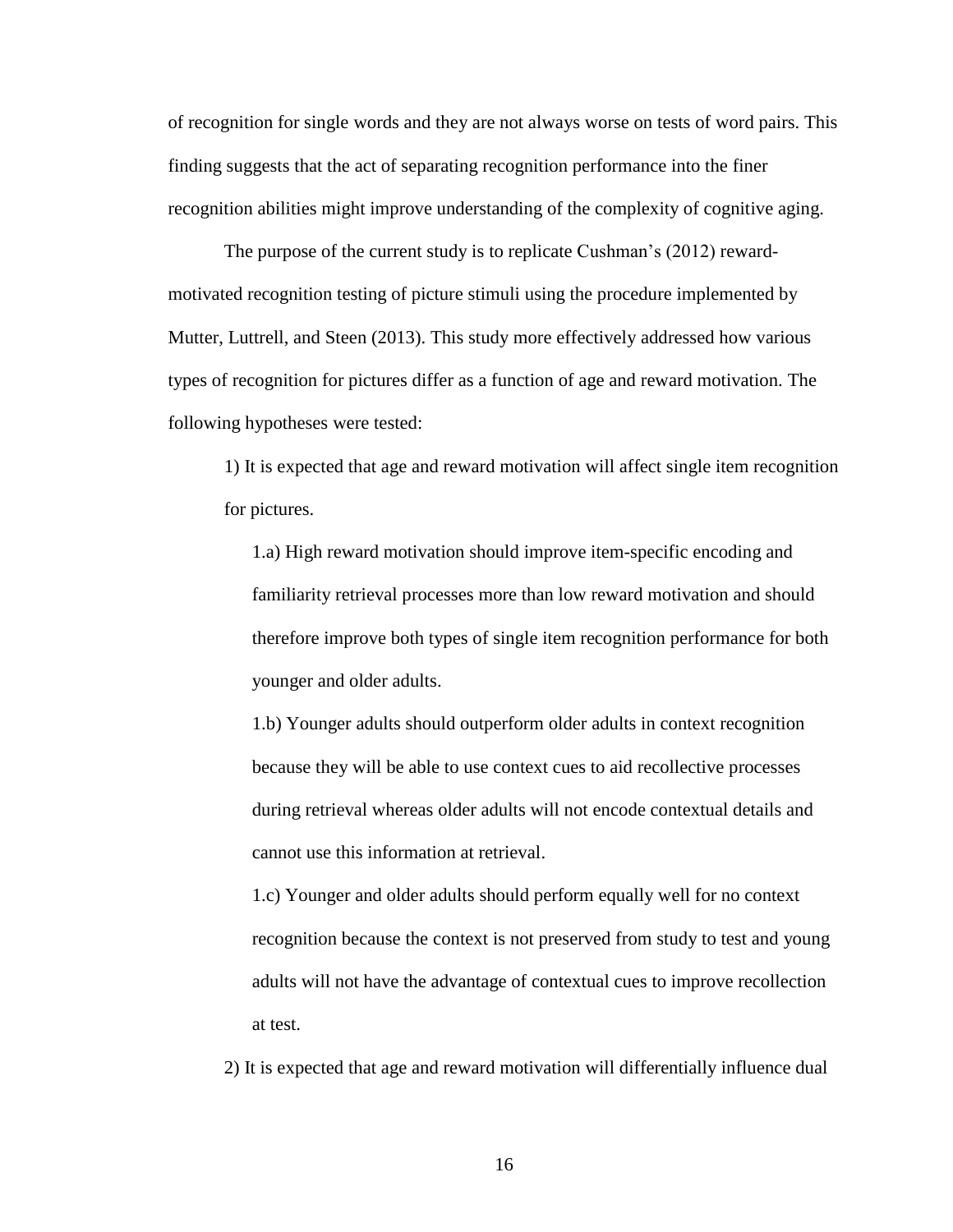item recognition for picture pairs.

2.a) Because high reward motivation should selectively improve item-specific encoding and familiarity retrieval processes more than low reward motivation, it should have no effect on associative recognition. However, high reward motivation could potentially improve pair recognition performance for both younger and older adults because pair recognition item-specific information can be used to effectively discriminate new item pairs from intact pairs. 2.b.) Younger adults should outperform older adults on the associative recognition task because a strong associative link between the items in a pair is required for this test. No effect of reward motivation is expected in this task for either age group.

2.c) The two groups' performance on the pair recognition task should be similar because memory for item specific information about each item in the pair can lead to accurate recognition performance. High reward motivation may also improve performance on this task.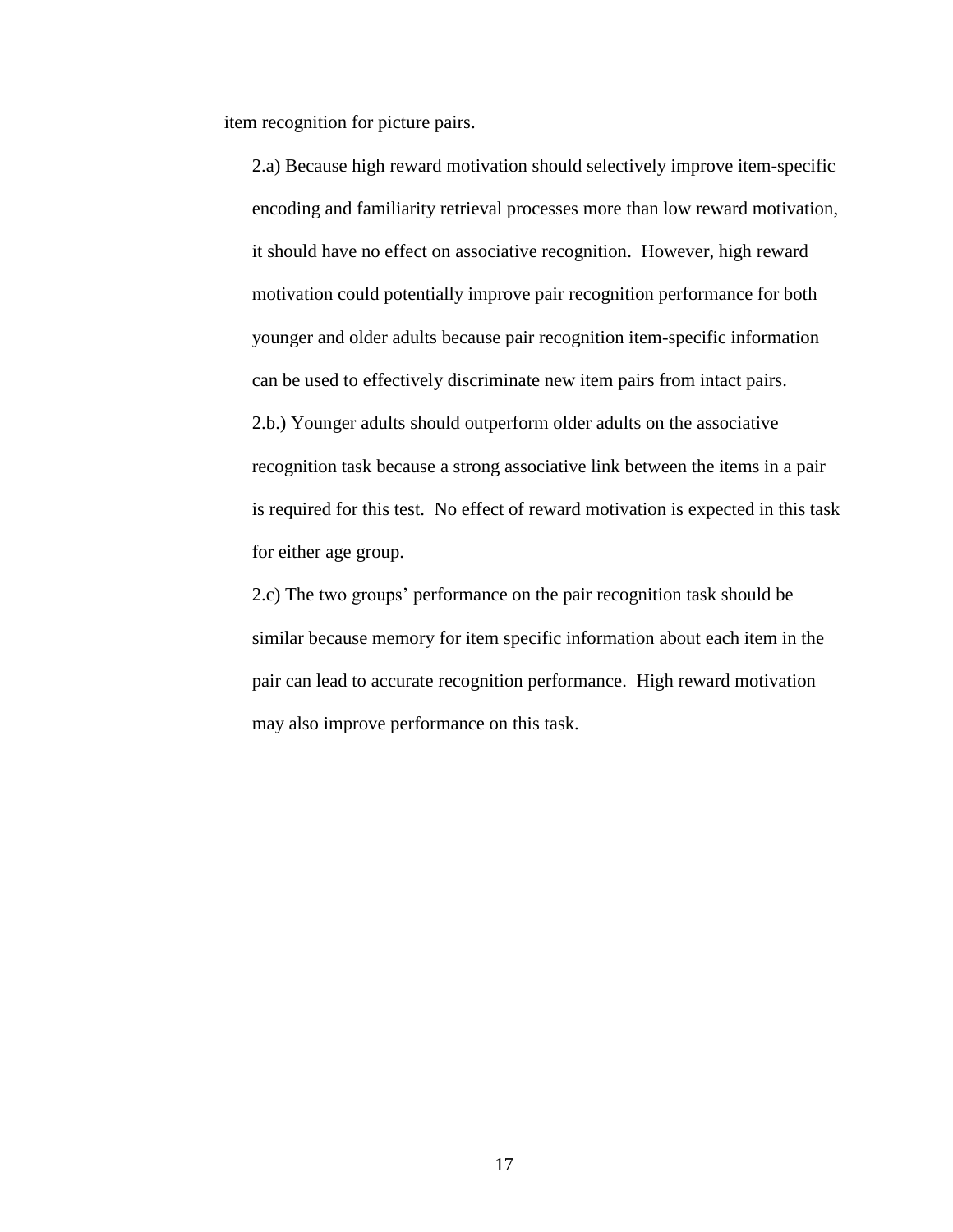#### CHAPTER 2

#### **Method**

#### **Participants**

Forty-eight younger adults (ages 18-29) and 48 older adult participants (ages 60 +) participated in this study. Younger adult participants were WKU students enrolled in various undergraduate psychology courses. They were recruited through the WKU Study Board, an online student subject pool, and received class credit for participating. Older adult participants were citizens from the Bowling Green, Kentucky community and nearby surrounding areas. They were recruited through public fliers, organizational bulletins, and phone calls (i.e., referral, consent to return, etc.). Older participants were compensated \$10.00 per hour for the time provided to the study. The experimenters screened older adults over the phone before scheduling their participation session. Older adults were required to successfully pass a Telephone Mini Mental State Exam (TMMSE) to meet inclusion criteria for this study. Although they could decline to answer questions at any point during the telephone assessment, failure to answer the questions or failure to answer them correctly resulted in exclusion from the study. Additionally, all participants were required to speak English fluently, be in good physical and mental health, and take no psychoactive drugs at the time of participation. During the study session, all participants completed a series of individual difference task which measured various sets of cognitive abilities. These tasks were performed following their completion of the experimental task. Performance was compared across age groups and the data are presented in Table 1.

#### **Design**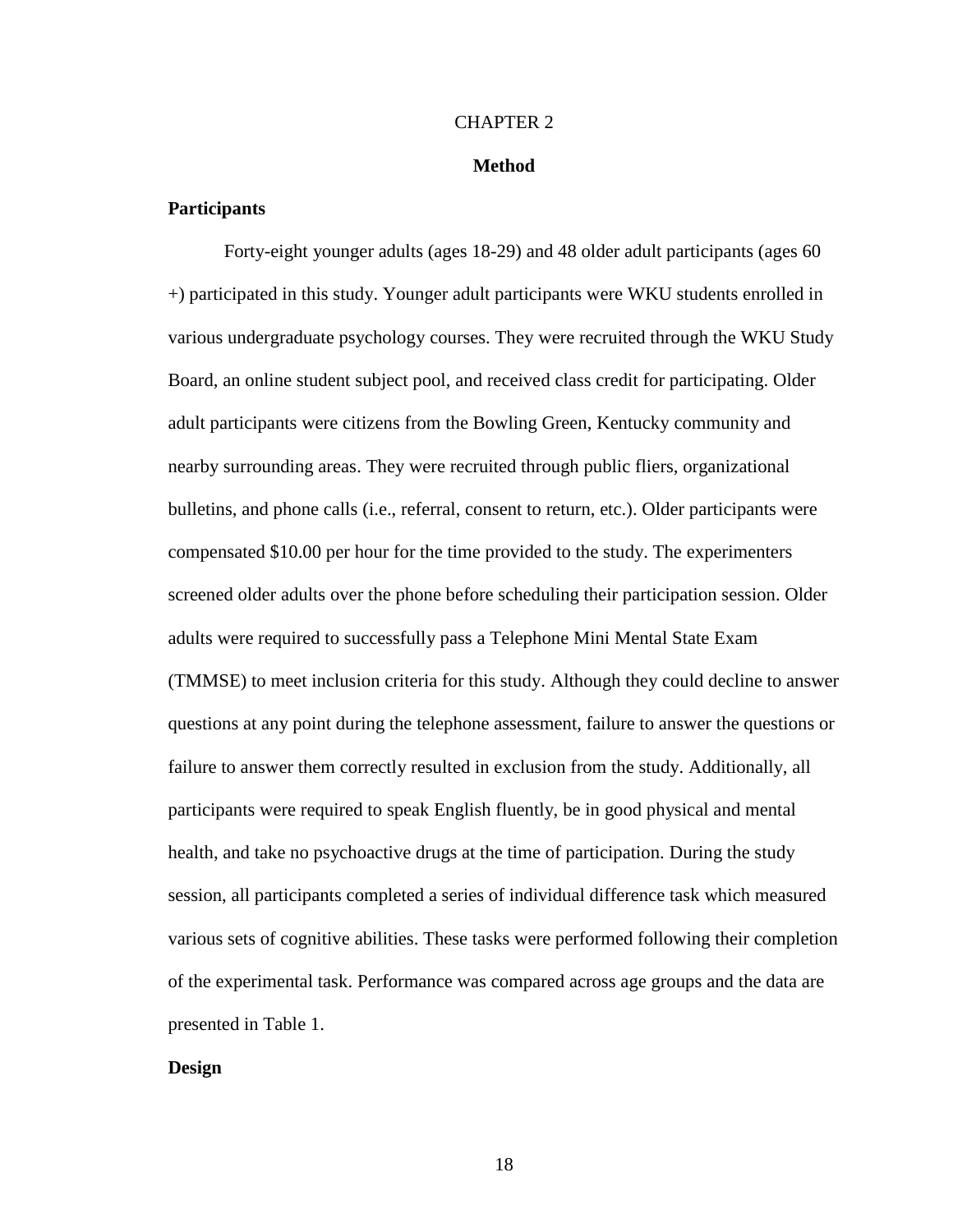Two quasi – experiments were conducted in this study. The first experiment assessed memory for individual items using a single item recognition test and employed a 2 (Age) x 2 (Reward) x 2 (Recognition Type) mixed factor design. Age (younger vs. older adults) was a between subjects quasi – experimental variable and reward (high: 200 points vs. low: 10 points) and recognition type (context recognition vs. no context recognition) were within subjects variables. Corrected recognition scores, a measure of discrimination, were calculated for each subtype of recognition as a function of the proportion of hits (i.e., correct "old/yes" responses; P (H)) minus the proportion of false alarms (i.e., incorrect "old/yes" responses; P (FA)). For single item recognition, context recognition scores were calculated as the  $P(H: Intact) - P(HA: New Item)$  and no context recognition scores were calculated as the P  $(H: Rearranged) - P$  (FA: Distractor).

The second experiment assessed memory for pairs of items using a dual item recognition test. In this experiment, age (younger adults vs. older adults) was again a between subjects quasi -variable and reward (high: 200 points vs. low: 10 points) and recognition type (associative recognition vs. pair recognition) were within subjects variables. Corrected recognition scores were calculated from participant responses. For dual item recognition, associative recognition scores were calculated as the P (H: Intact)  $- P$  (FA: Rearranged) and pair recognition scores were calculated as the P (H: Intact) – P (FA: Distractor).

Stimuli for each of the experiments were counterbalanced across reward and test item type. Two separate study lists were created to present all stimuli as both high and low reward item during the study phase of the experiment. Four test lists were created to present each stimulus as in all of the four possible test item types. Participants in each age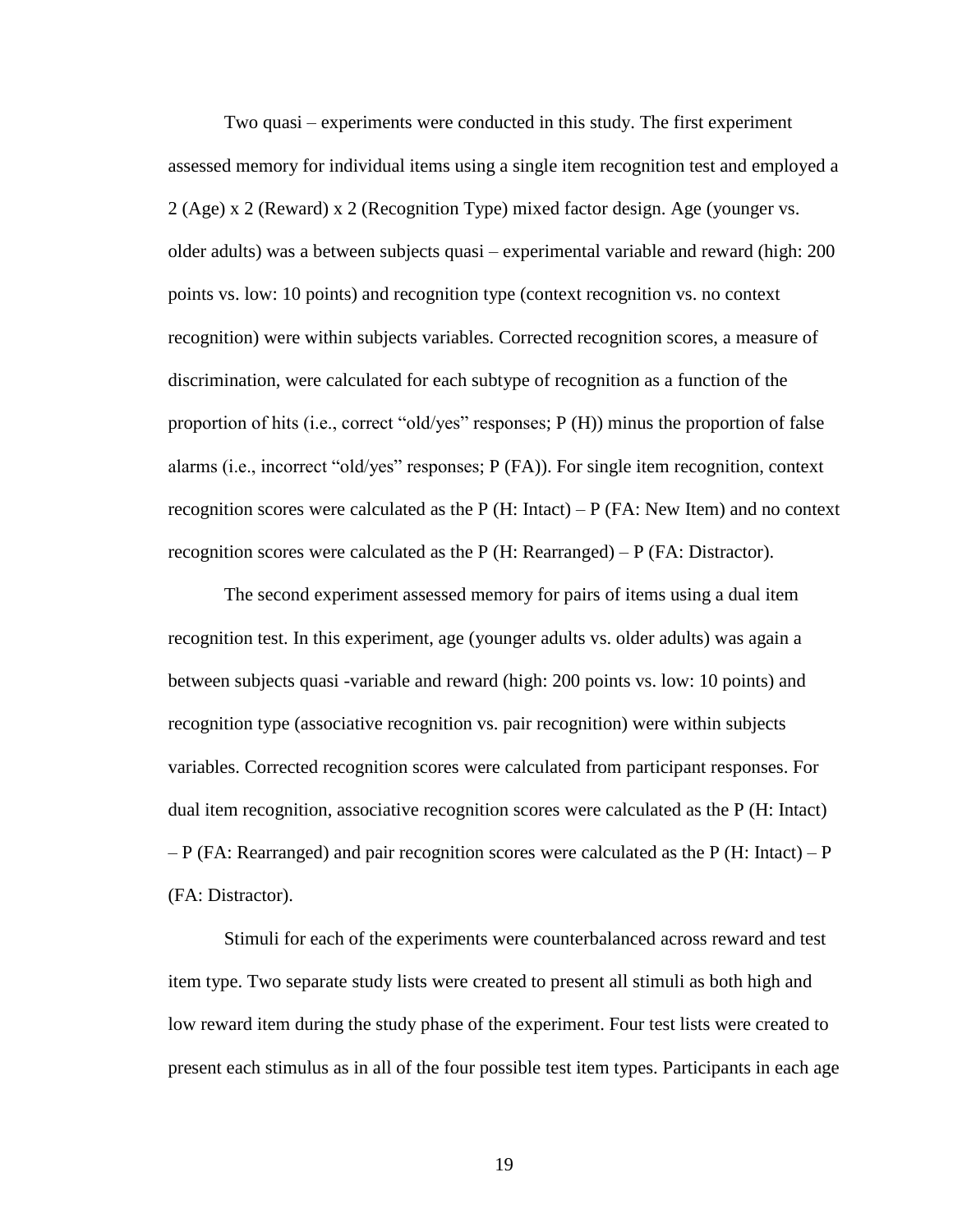group were randomly assigned to an experiment (i.e., single item or dual item recognition) and to one of the various study list by test list combinations.

#### **Materials**

The stimuli used in this study were 108 color pictures of everyday objects like *clock, jacket, globe, purse,* etc. that were previously used by Cushman (2012). The 108 total stimuli were randomly combined to create 48 sets of stimulus pairs for study, with the constraint that the pictures in a pair were not semantically or visually related to one another and the 12 remaining picture items (e.g., *shoe, flower*) were incorporated at test with study stimulus images to create "item" test items. Stimuli for each of the experiments were counterbalanced across reward type and test item type.

Counterbalancing across test item type requires that the stimulus pairs be presented at study such that they could later serve as the appropriate test item type. Thirty-six of the total 48 study stimulus pairs were randomly selected to be included into two study lists, such that reward was counterbalanced across items in each list (i.e., high and low). For example, if the stimulus *clock – jacket* was preceded by a high reward in Study List 1, it was preceded by a low reward in Study List 2. The remaining 12 picture pairs that were not selected in to the study list served as "new" distractor picture pairs.

For each experiment, four test lists were created. In each test list, all 96 pictures were presented in 48 picture pairs, with each individual picture presented only once. Test item type was counterbalanced across picture pairs, such that the *clock – jacket and globe - purse* stimuli were presented as an intact pairs in Test List 1 (e.g., *clock – jacket; globe - purse*), a rearranged pairs in Test List 2 with another picture stimulus from study (e.g., *clock – purse; globe – jacket*), a new item pair in Test List 3 presented with a new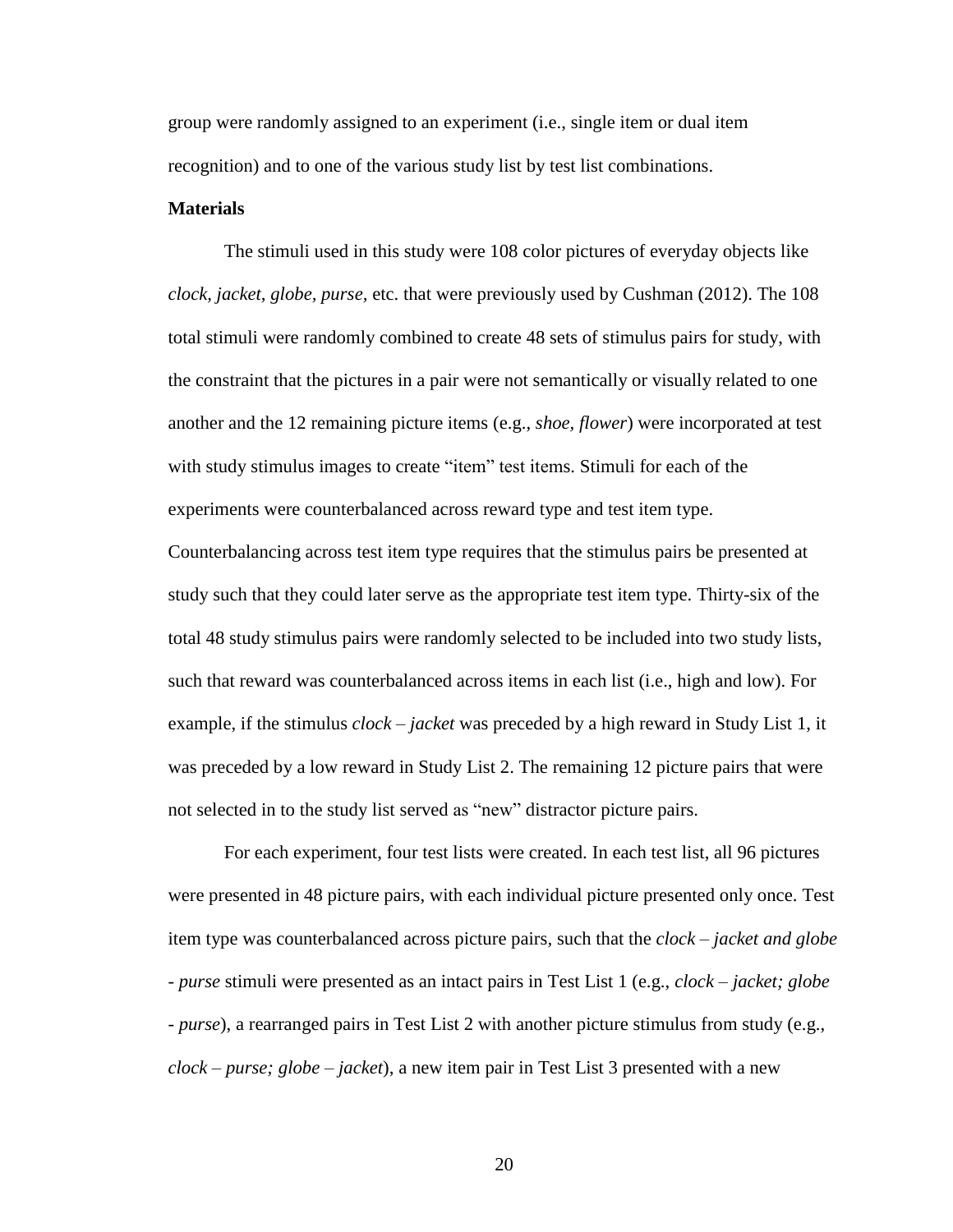distractor picture stimulus (e.g., *clock – shoe; globe - flower*), and is completely replaced by a distractor pair (i.e., two new pictures) in Test List 4 (e.g., *banana – book; tent ring*). The accuracy of participants' test responses depended upon which study list and test list combination they receive (See Appendix A).

During each trial of the study phase, a picture pair stimulus was preceded by a reward cue stimulus (e.g., high or low) and followed by a distractor task. The high reward cue stimulus includes an image of 20 golden coins and the number 200, indicating the point value that could be gained for subsequent memory of the upcoming stimulus (See Appendix B). The low reward cue stimulus included an image of a single golden coin and the number 10, indicating the point value of the picture pair stimulus (See Appendix B). In the distractor task a sequence of three randomly presented arrows (e.g.,  $\langle , \rangle$ ) were presented and participants had to attend to and repeat the sequence.

#### **Procedure**

All tests were conducted in the Cognition Laboratory at Western Kentucky University. Participants were tested in individual sessions that last approximately an hour and a half. Participation consisted of two parts: an experimental task and individual difference tests. Participants completed the experimental task on a computer and the individual differences tests on paper and computers.

Participants were given an informed consent document upon their arrival in the laboratory. Next, they were given a Biographical and Health Questionnaire (BHQ) to complete. This questionnaire included questions regarding contact information, education, occupation, socioeconomic status, health status, and a list of medications. Participants were informed that they could leave items blank if they are uncomfortable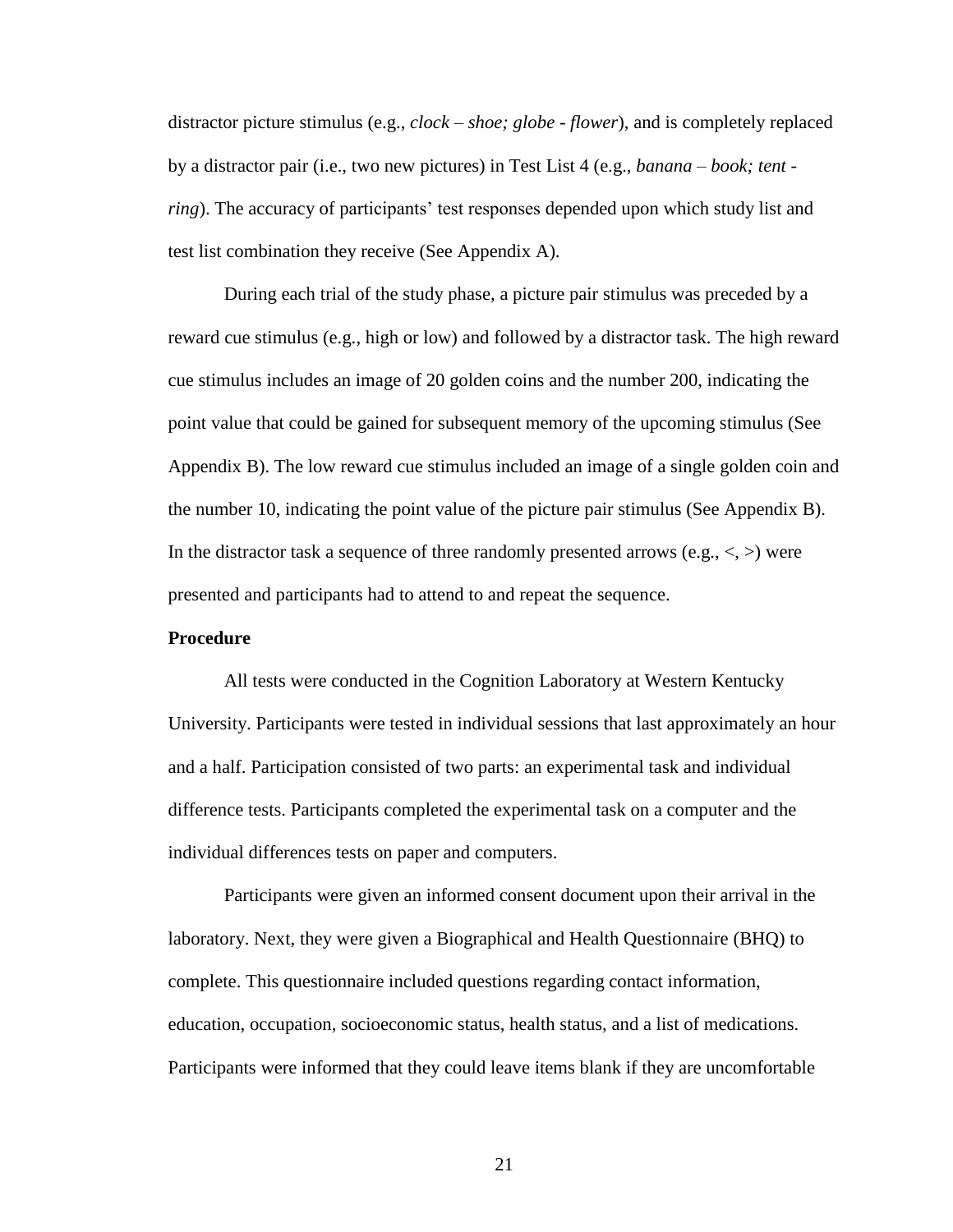answering, and they could ask the experimenter questions, as clarification may be needed. Upon completion of the BHQ, the experimenter asked the participant to be seated at a desk in front of a computer screen to begin the study phase of the experimental task.

Before beginning the study phase, the experimenter presented an instruction screen and read it aloud to the participant. This instruction screen was the same for both experiments. First, the instructions included a description of the reward, picture pair, and distractor stimuli and how to respond to them. Next, there was an instruction to pay attention to the picture stimuli and how they are paired with one another because there will be a memory test (See full study phase instructions, Appendix C).

During each of the 36 trials in the study phase, a reward cue (high or low) was presented in the center of the screen for 1.5 seconds. Next, in the center of the screen, a fixation cross appeared for 1.5 seconds, followed by a picture pair stimulus (e.g., *globe jacket*) that was presented for 3.5 seconds. Lastly, the participant saw the distractor arrow sequence for 2.5 seconds and made a manual response to this sequence by indicating the directions of the arrows using assigned keys on the keyboard. Then, a blank screen appeared for 2.5 seconds before the next trial began (See study phase trials, Appendix B).

The test phase began immediately after the study phase. Both recognition tests consisted of 48 test trials including 12 intact picture pairs (i.e., A—B, C—D), 12 rearranged picture pairs (i.e., A—C, B—D), 12 new item picture pairs (i.e., A—X, C— X), and 12 distractor picture pairs (i.e., Y—Z). If participants' test performance was 100% accurate, they earned \$10.08 for their performance.

**Single item recognition.** In this test, participants made 48 Yes/No recognition judgments as to whether the single picture on the right half of the screen was or was not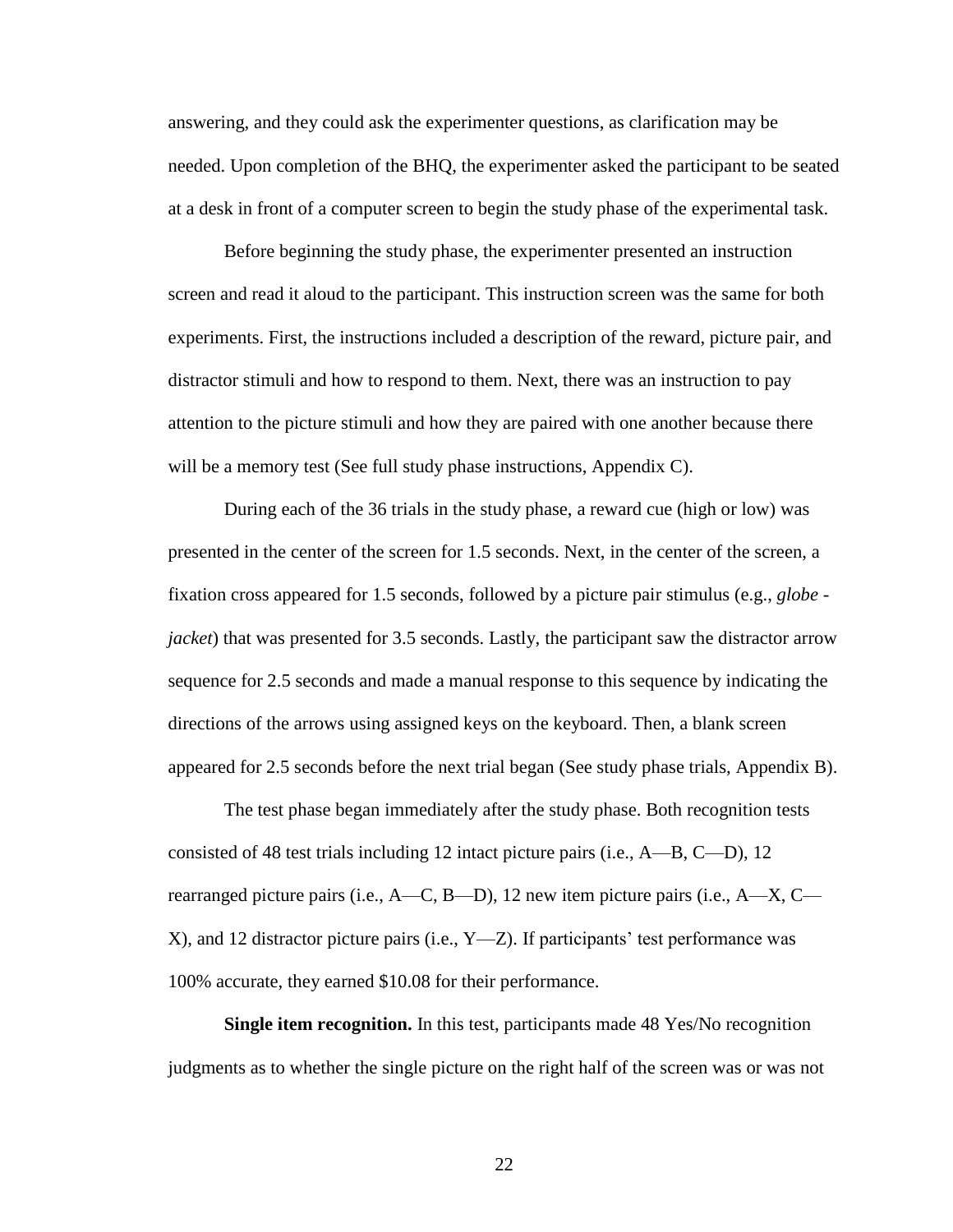presented in the study phase. Before beginning the single item recognition test, participants were presented with instructions on the computer screen that described the recognition judgments, how points can be earned and lost, and the cash payout that they would earn based upon their performance on the test. For correct recognition judgments, they earned the point value associated with that picture pair in the study phase. However, for incorrect recognition judgments, the associated point value was deducted from their accumulated total. (See full single item recognition test instructions, Appendix D).

**Dual item recognition.** In this test, participants made 48 Yes/No recognition decisions as to whether a picture pair as a whole was or was not presented in the study phase. Before beginning the dual item recognition test phase participants were presented with instructions on the computer screen that described the recognition judgments, how points can be earned and lost, and the cash payout that they would earn based upon their performance on the test As in the single item recognition task, correct recognition judgments earned associated point values and incorrect recognition judgments lost associated point values. (See full dual item recognition test instructions, Appendix E).

**Individual difference measures.** After completing the experimental task, all participants received a battery of tests used widely in cognitive aging research to measure specific cognitive abilities. Working memory was measured by the WAIS-III Digit Symbol Substitution test (Wechsler, 1997) and the Reading Span test (Salthouse & Babcock, 1991). The Digit Symbol Substitution test requires that participants maintain a series of symbol – digit pairs to promote quick and accurate performance during this twominute timed task, (split-half reliability,  $r = .89$ ). The Reading Span test requires that participants read a series of sentences that accumulate in an ascending fashion across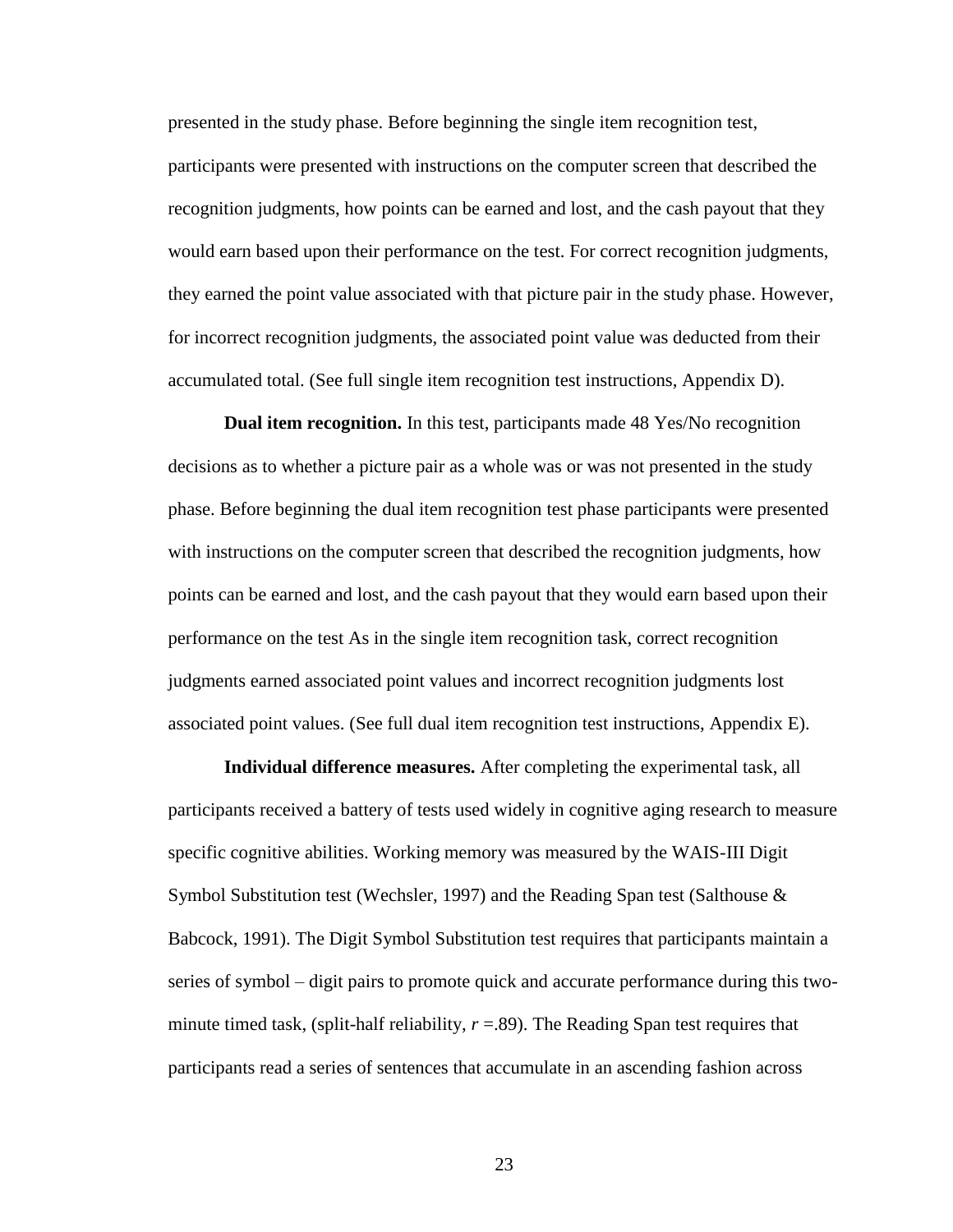trials and, after responding to a corresponding question for each, recall the final words of each of the sentences (test retest reliability,  $r = .86$ ). Associative learning and memory was tested using the WAIS-III Digit Symbol Incidental Learning test (Wechsler, 1997). The Digit Symbol Incidental Learning test requires that participants recall the series of incidentally learned symbol – digit pairs following the Digit Symbol Substitution test, (split-half reliability,  $r = .90$ ). Semantic knowledge was measured using the Advanced Vocabulary Test (Ekstrom, French, Harman, & Dermen, 1976). This is a 60 item, multiple choice test presents target words from the English language, varying in difficulty and require participants to select a synonym for each target word (split-half reliability,  $r =$ .83). Scores on these measures were compared across age groups to determine whether there is a difference between younger and older adults on these cognitive abilities. It was found that younger adults outperformed older adults on the Digit Symbol Incidental Learning test in both the single item,  $F(1, 47) = 13.40$ ,  $MSE = 23.79$ ,  $p = .00$ , and dual item,  $F(1, 48) = 10.27$ ,  $MSE = 18.81$ ,  $p = .00$ , recognition experiments. Younger adults also outperformed older adults on the Digit Symbol Substitution test in both the single item,  $F(1, 47) = 64.74$ ,  $MSE = 128.53$ ,  $p = .00$ , and dual item,  $F(1, 48) = 58.10$ ,  $MSE =$ 115.67,  $p = .00$ , recognition experiments. Older adults outperformed younger adults on the Advanced Vocabulary test in both the single item,  $F(1, 47) = 47.85$ ,  $MSE = 33.59$ ,  $p =$ .00, and dual item, *F*(1, 48) = 20.29, *MSE* = 53.49, *p* = .00, recognition experiments. There were no age differences on the Reading Span test in the single item,  $F(1, 47) =$ 1.10, *MSE* = 1.66, *p* = .30, or the dual item, *F*(1, 48) = 3.01, *MSE* = .98, *p* = .09, recognition experiments.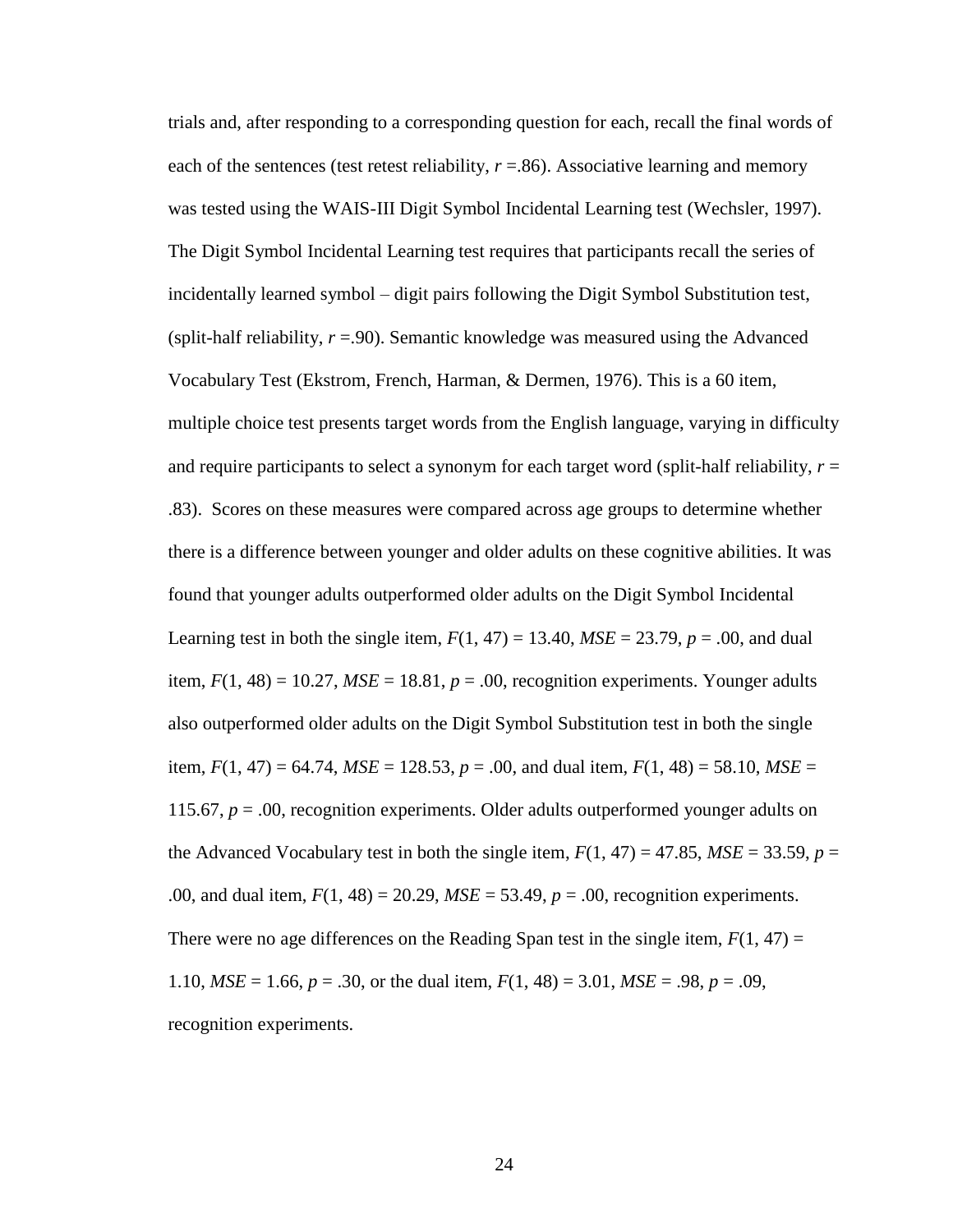#### Table 1

#### *Individual Differences Measures*

|                          | Single Item Recognition |                 | Dual Item Recognition |                |  |
|--------------------------|-------------------------|-----------------|-----------------------|----------------|--|
|                          | Younger                 | Older           | Younger               | Older          |  |
| Reading Span             | 2.71(.96)               | 2.22(1.51)      | 2.65(1.09)            | 2.17(.89)      |  |
| Advanced                 | 10.23(4.26)             | $21.51(7.01)^*$ | 10.65(6.01)           | $19.81(8.68)*$ |  |
| Vocabulary               |                         |                 |                       |                |  |
| <b>WAIS Digit Symbol</b> | 88.38(9.86)*            | 60.96(11.73)    | 83.04(10.87)*         | 59.00(10.55)   |  |
| Substitution             |                         |                 |                       |                |  |
| <b>WAIS Digit Symbol</b> | $24.54(3.55)^*$         | 19.83(5.94)     | $24.50(3.52)*$        | 20.52(5.11)    |  |
| Incidental Learning      |                         |                 |                       |                |  |

Note: Table displays younger and older adult participants' means and standard deviations (in parentheses) for the individual difference measures. Data were submitted to a oneway ANOVA to detect age differences on each individual difference measure. Age differences are indicated by an asterisks (\*), which is next to the age group that outperformed the other.

#### **Results**

Participants' raw scores from each of the tasks were categorized into hits and false alarms, and mean hit and false alarm rates were calculated. These rates were then transformed into *z* scores to allow for calculations of d-prime (*d'*) scores, a sensitive measure of discriminability. The formula for calculating *d'* scores is  $d' = z$ (hits) – *z*(false alarms). Calculating respective *d'* scores for each recognition subtype involves various combinations of the four test item types. These formulas are presented in Table 2. Separate *d'* scores were calculated for high and low reward items for each recognition subtype. Mean hit and false alarm rates, standard deviations, and mean standard errors for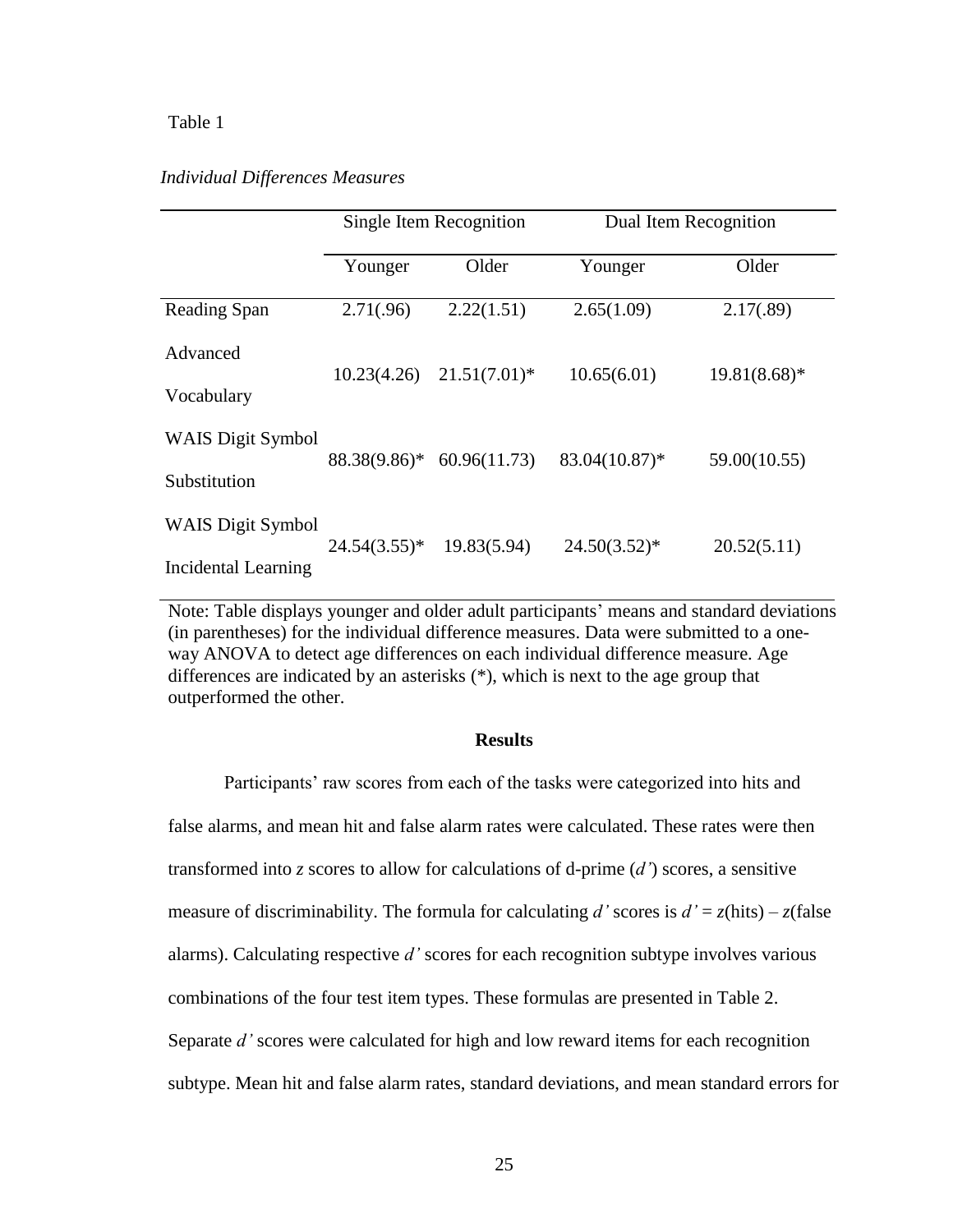are reported in Table 3 for single item recognition and Table 4 for dual item recognition.

All means comparison analyses were conducted using an alpha level of  $p \leq .05$  as criterion of significance.

Table 2

*Calculating d' scores for each recognition subtype*

| <b>Recognition Subtype</b> |             | <b>Hits</b> | <b>False Alarms</b> |  |
|----------------------------|-------------|-------------|---------------------|--|
| Single Item                | Context     | Intact      | Item                |  |
|                            | No Context  | Rearranged  | Distractor          |  |
| Dual Item                  | Pair        | Intact      | Distractor          |  |
|                            | Associative | Intact      | Rearranged          |  |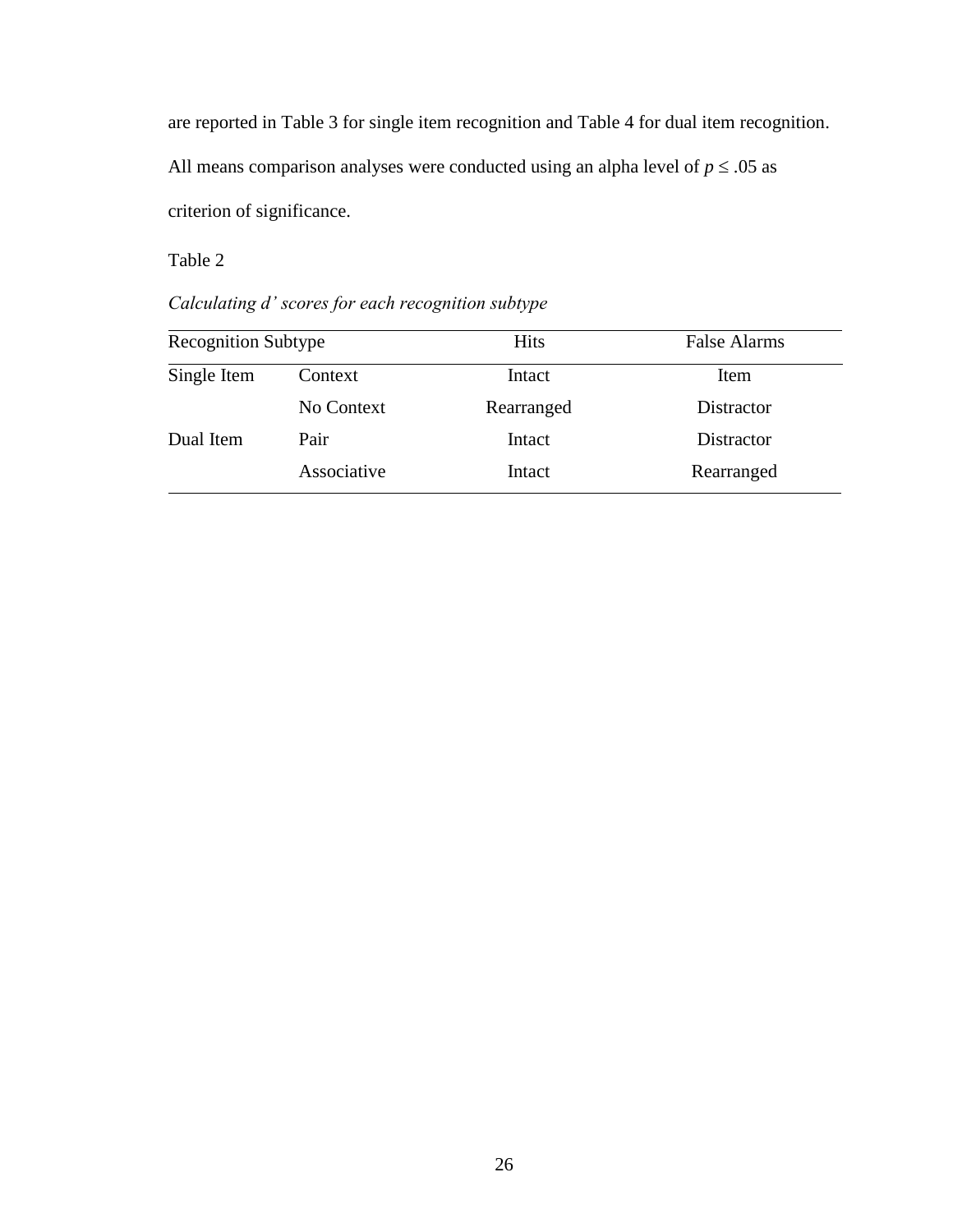|       | Hits        |     | <b>False Alarms</b> |                                             |     |  |     |     |                             |         |
|-------|-------------|-----|---------------------|---------------------------------------------|-----|--|-----|-----|-----------------------------|---------|
| Group |             |     |                     | High Intact Low Intact High Rearr Low Rearr |     |  |     |     | High Item Low Item High New | Low New |
| Young | Mean        | .93 | .94                 | .84                                         | .83 |  | .04 | .06 | .03                         | .02     |
|       | $\mathbf N$ | 24  | 24                  | 24                                          | 24  |  | 24  | 24  | 24                          | 24      |
|       | <b>SD</b>   | .11 | .11                 | .23                                         | .27 |  | .09 | .16 | .06                         | .07     |
|       | <b>SEM</b>  | .02 | .02                 | .05                                         | .06 |  | .02 | .03 | .01                         | .02     |
| Older | Mean        | .88 | .91                 | .81                                         | .83 |  | .08 | .08 | .03                         | .06     |
|       | $\mathbf N$ | 25  | 25                  | 25                                          | 25  |  | 25  | 25  | 25                          | 25      |
|       | <b>SD</b>   | .16 | .15                 | .17                                         | .16 |  | .17 | .16 | .06                         | .09     |
|       | <b>SEM</b>  | .03 | .03                 | .03                                         | .03 |  | .04 | .03 | .01                         | .02     |

## *Single Item Recognition: Hit and False Alarm Rates*

Table 3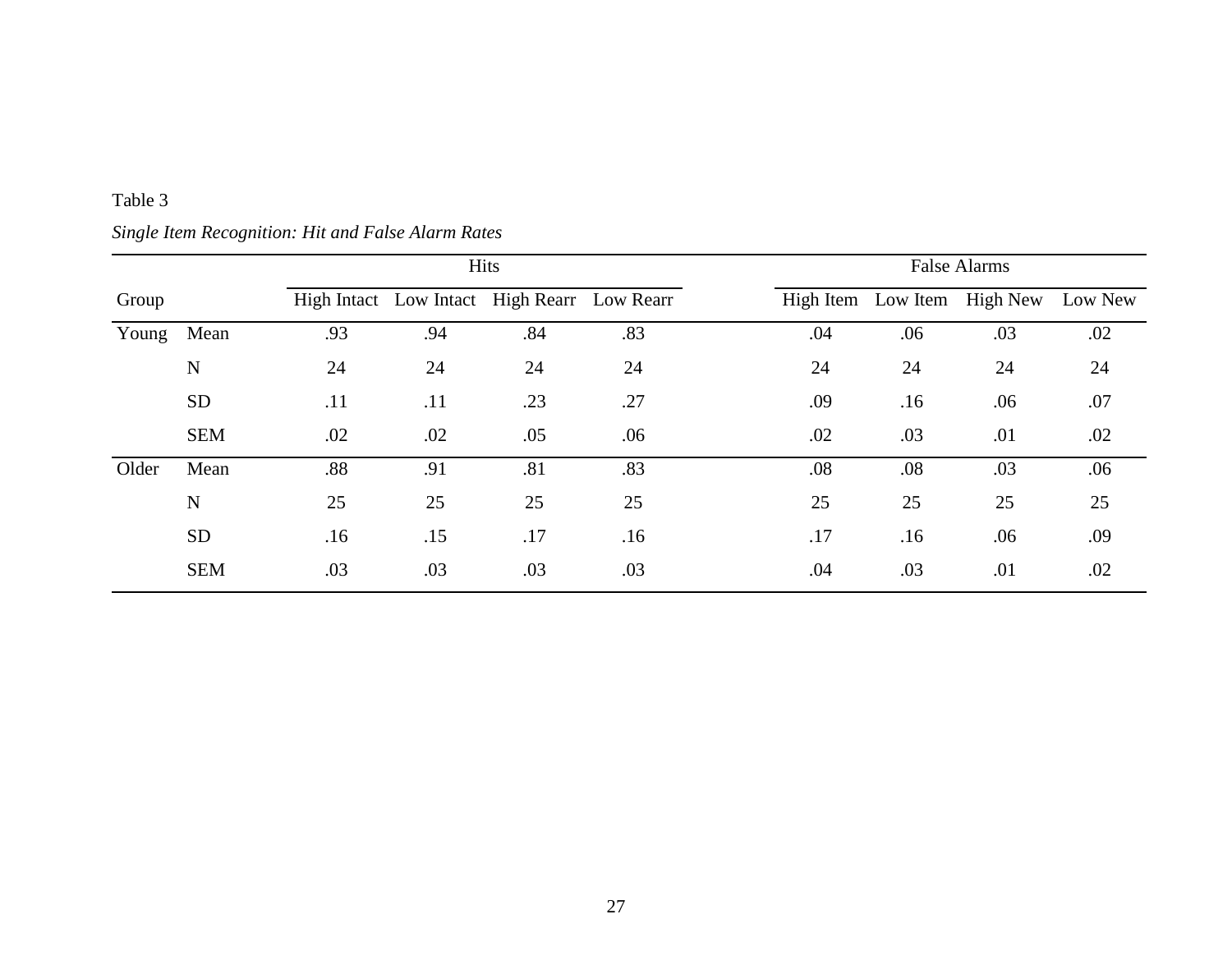|       |             | Hits |                        | <b>False Alarms</b> |     |     |                                       |     |
|-------|-------------|------|------------------------|---------------------|-----|-----|---------------------------------------|-----|
| Group |             |      | High Intact Low Intact |                     |     |     | High New Low New High Rearr Low Rearr |     |
| Young | Mean        | .91  | .94                    |                     | .05 | .06 | .35                                   | .33 |
|       | $\mathbf N$ | 26   | 26                     |                     | 26  | 26  | 26                                    | 26  |
|       | <b>SD</b>   | .12  | .10                    |                     | .13 | .11 | .28                                   | .27 |
|       | <b>SEM</b>  | .02  | .02                    |                     | .03 | .02 | .06                                   | .05 |
| Older | Mean        | .89  | .90                    |                     | .01 | .02 | .48                                   | .45 |
|       | $\mathbf N$ | 24   | 24                     |                     | 24  | 24  | 24                                    | 24  |
|       | <b>SD</b>   | .17  | .12                    |                     | .05 | .10 | .32                                   | .30 |
|       | <b>SEM</b>  | .04  | .02                    |                     | .01 | .02 | .07                                   | .06 |

*Dual Item Recognition: Hits and False Alarm Rates*

Table 4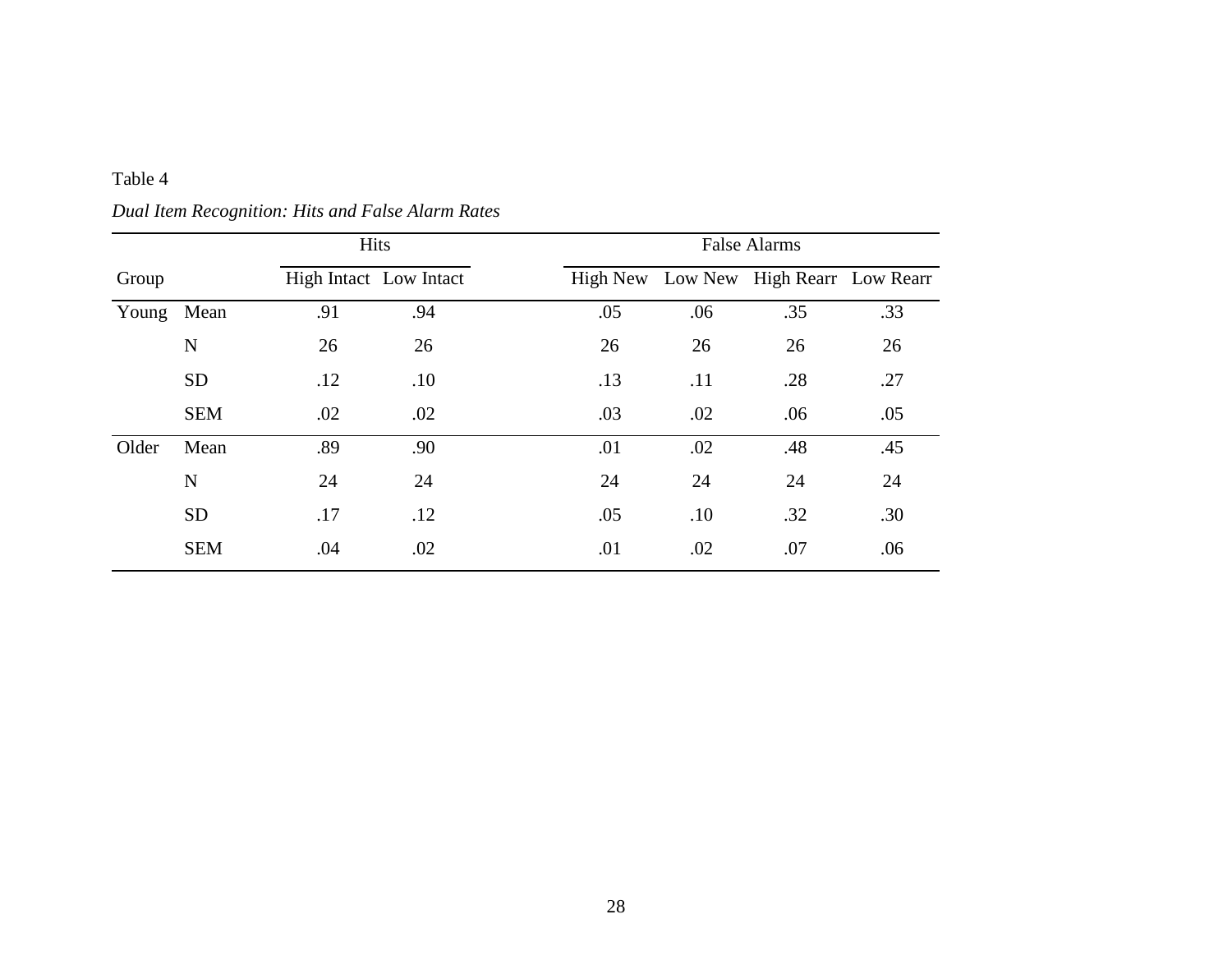#### **Single Item Recognition**

Mean *d'* scores and standard errors are illustrated in Figure 1 for younger and older adults' context and no context recognition performance under high and low reward motivation. Differences among these scores were examined in a 2 (Age) x 2 (Reward) x 2 (Recognition Subtype) mixed factorial analysis of variance (ANOVA) with both reward and recognition subtype as repeated measures variables. There were no significant main effects of age,  $F(1, 47) = .02$ ,  $MSE = .41$ ,  $p = .90$ , reward,  $F(1, 47) = .24$ ,  $MSE = .18$ ,  $p =$ .62, or recognition subtype,  $F(1, 47) = 1.81$ ,  $MSE = .22$ ,  $p = .19$ , nor was there a significant age by recognition subtype interaction,  $F(1, 47) = .98$ ,  $MSE = .22$ ,  $p = .33$ . There was a significant age by reward interaction,  $F(1, 47) = 5.41$ ,  $MSE = .18$ ,  $p = .02$ ,  $\omega^2$ = .10, indicating that reward had differential effects on younger and older adults' performance. Younger adults recognized high and low reward picture items equally well,  $t(23) = 1.32$ ,  $MSE = .09$ ,  $p = .20$ , whereas older adults recognized somewhat more low reward picture items than high,  $t(24) = -1.32$ ,  $MSE = .09$ ,  $p = .06$ . However, there were no differences between younger and older adult performance under high reward motivation,  $t(23) = 1.28$ ,  $MSE = .11$ ,  $p = .22$ , nor were there age differences under low reward motivation,  $t(23) = -1.26$ ,  $MSE = 0.12$ ,  $p = 0.22$ . There was no reward by recognition subtype interaction,  $F(1, 47) = .98$ ,  $MSE = .14$ ,  $p = .33$ , nor was there a three-way age by reward by recognition subtype interaction,  $F(1, 47) = .32$ ,  $MSE = .14$ ,  $p = .56$ .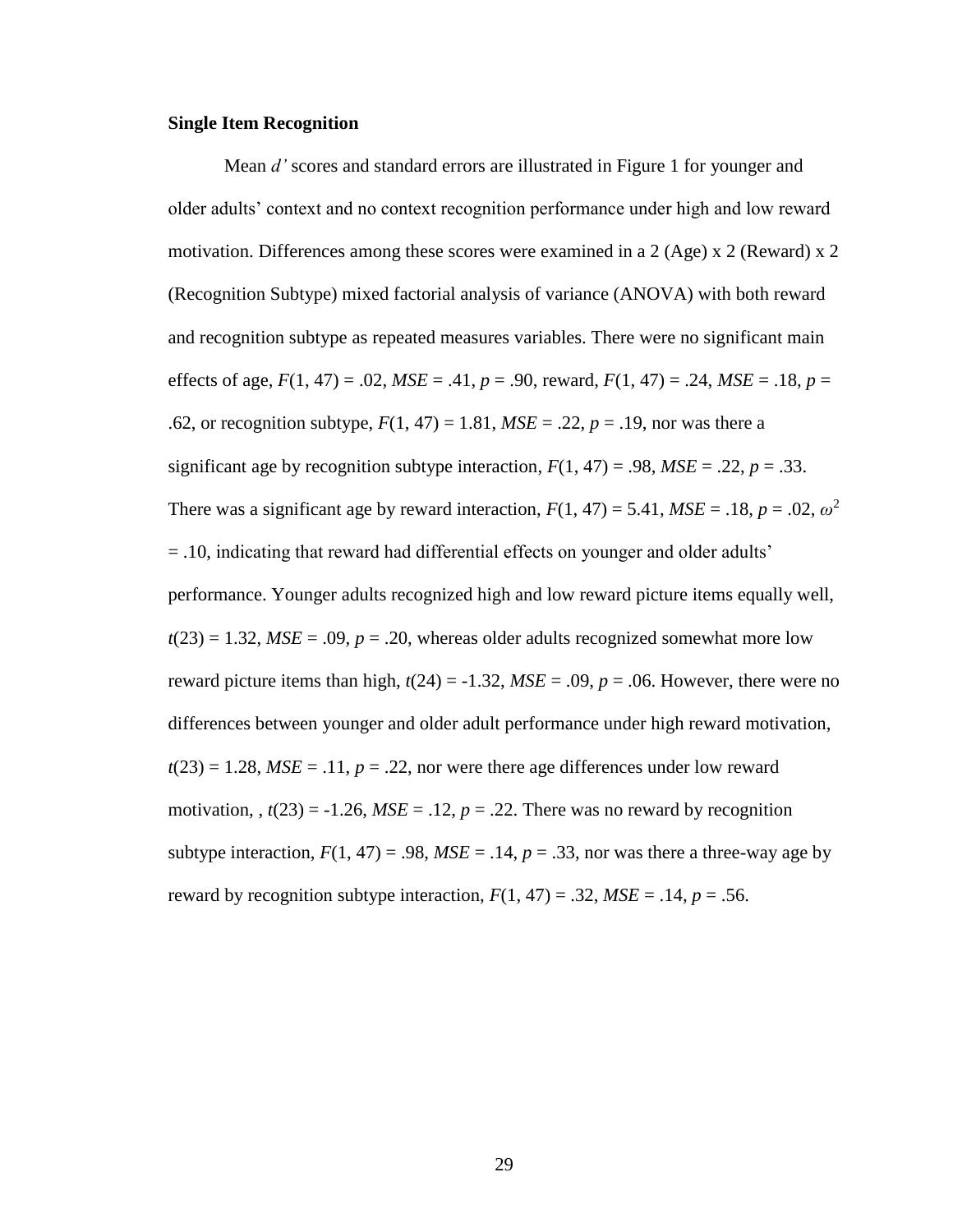

## Single Item Recognition

*Figure 1.* Single item recognition memory performance as a function of age and reward.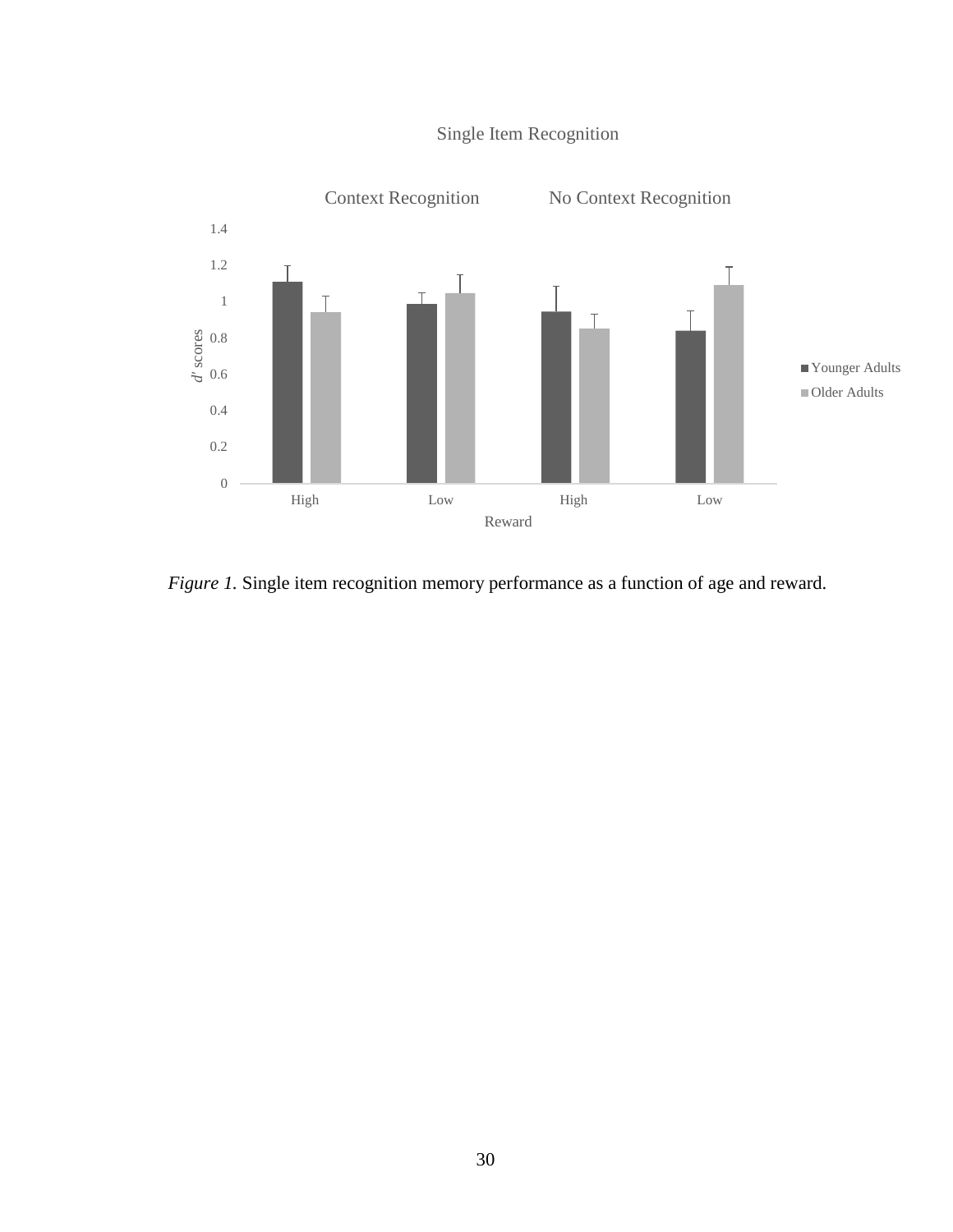#### **Dual Item Recognition**

Mean *d*' scores and mean standard errors are illustrated in Figure 2 for younger and older adults' pair and associative recognition performance under high and low reward motivation. Differences among these scores were examined by a 2 (Age)  $x$  2 (Reward) x 2 (Recognition Subtype) mixed factorial analysis of variance (ANOVA) with both reward and recognition subtype as repeated measures variables. There was a significant main effect of age,  $F(1, 48) = 9.54$ ,  $MSE = .31$ ,  $p = .00$ ,  $\eta_p^2 = .17$ , indicating that overall, younger adults ( $M = 1.05$ ,  $SD = .26$ ) performed better than older adults ( $M = .81$ ,  $SD =$ .29) on tests of dual item recognition. There were no main effects of reward,  $F(1, 48) =$ 1.27, *MSE* = .18, *p* = .27, or recognition subtype, *F*(1, 48) = 1.35, *MSE* = .26, *p* = .25. There was a marginal three-way age by reward by recognition subtype interaction, *F*(1,  $48) = 3.33, MSE = .11, p = .07, \omega^2 = .07.$ 

Planned comparisons were conducted to examine the predicted effect of reward on pair and associative recognition performance for the two age groups and the effect of age on associative and pair recognition performance. Under high reward, there was a significant main effect of age, indicating that younger adults  $(M = 1.03, SD = .35)$ performed better than older adults (*M* = .77, *SD* = .36), *F*(1, 48) = 6.65, *MSE* = .25, *p* = .01,  $\eta_p^2 = 0.12$ . There was no main effect of recognition subtype,  $F(1, 48) = 1.03$ ,  $MSE =$ .18,  $p = 0.32$ , however there was a significant age by recognition subtype interaction,  $F(1)$ ,  $48$ ) = 1.57,  $MSE = .18$ ,  $p = .04$ ,  $\eta_p^2 = .09$ . Examining this simple interaction revealed that under high reward motivation, younger adults performed better than older adults on associative recognition  $F(1, 48) = 7.32$ ,  $MSE = .33$ ,  $p = .01$ ,  $\eta_p^2 = .88$ , but there were no age differences for pair recognition performance,  $F(1, 48) = .73$ ,  $MSE = .01$ ,  $p = .40$ .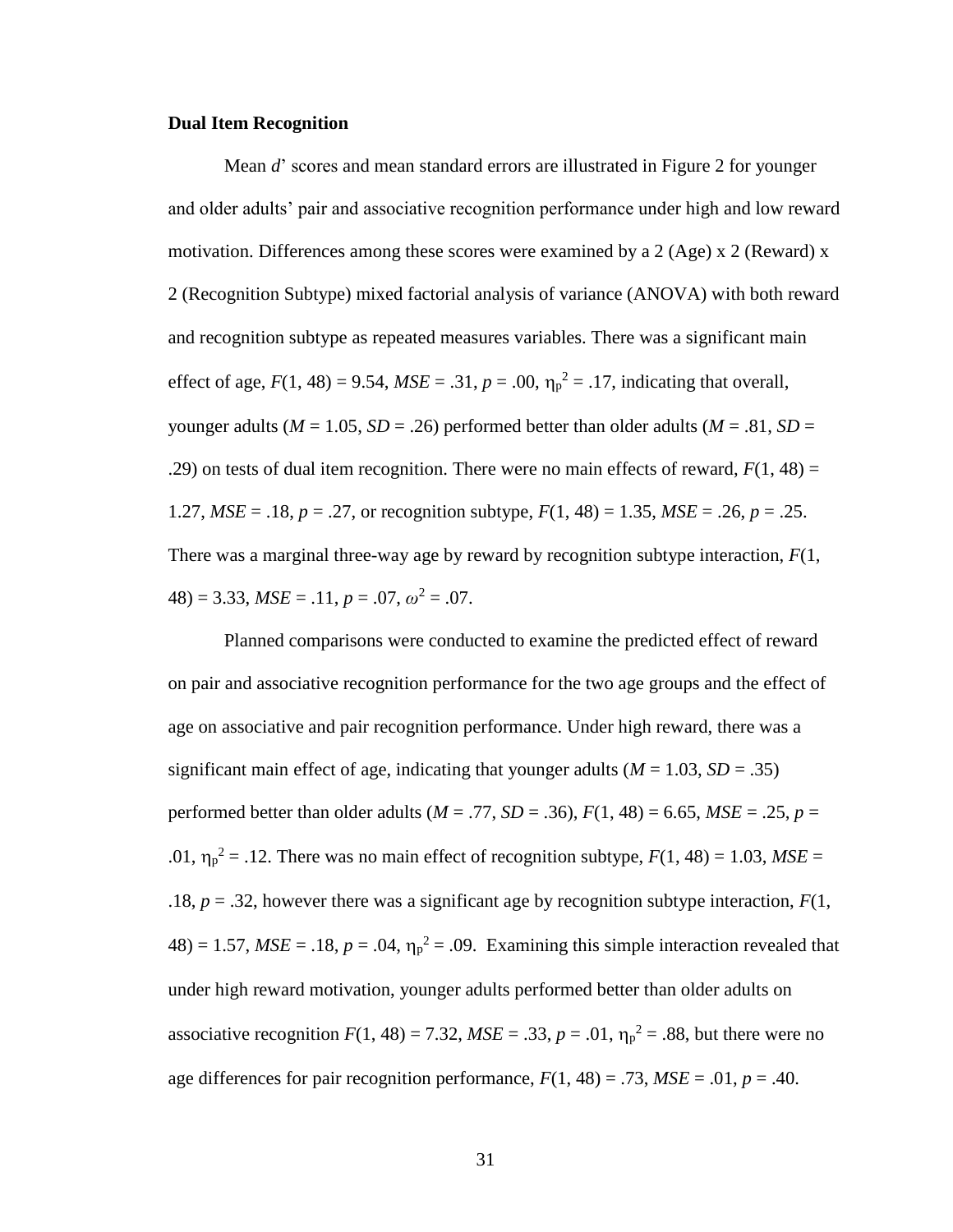Under low reward, there was a significant main effect of age, indicating that younger adults ( $M = 1.08$ ,  $SD = .32$ ) performed better than older adults overall ( $M = .86$ ,  $SD =$ .34),  $F(1, 48) = 5.31$ ,  $MSE = .24$ ,  $p = .03$ ,  $\eta_p^2 = .10$ , but there was no main effect of recognition subtype,  $F(1, 48) = .89$ ,  $MSE = .19$ ,  $p = .35$  nor an age by recognition subtype interaction,  $F(1, 48) = .02$ ,  $MSE = .19$ ,  $p = .99$ .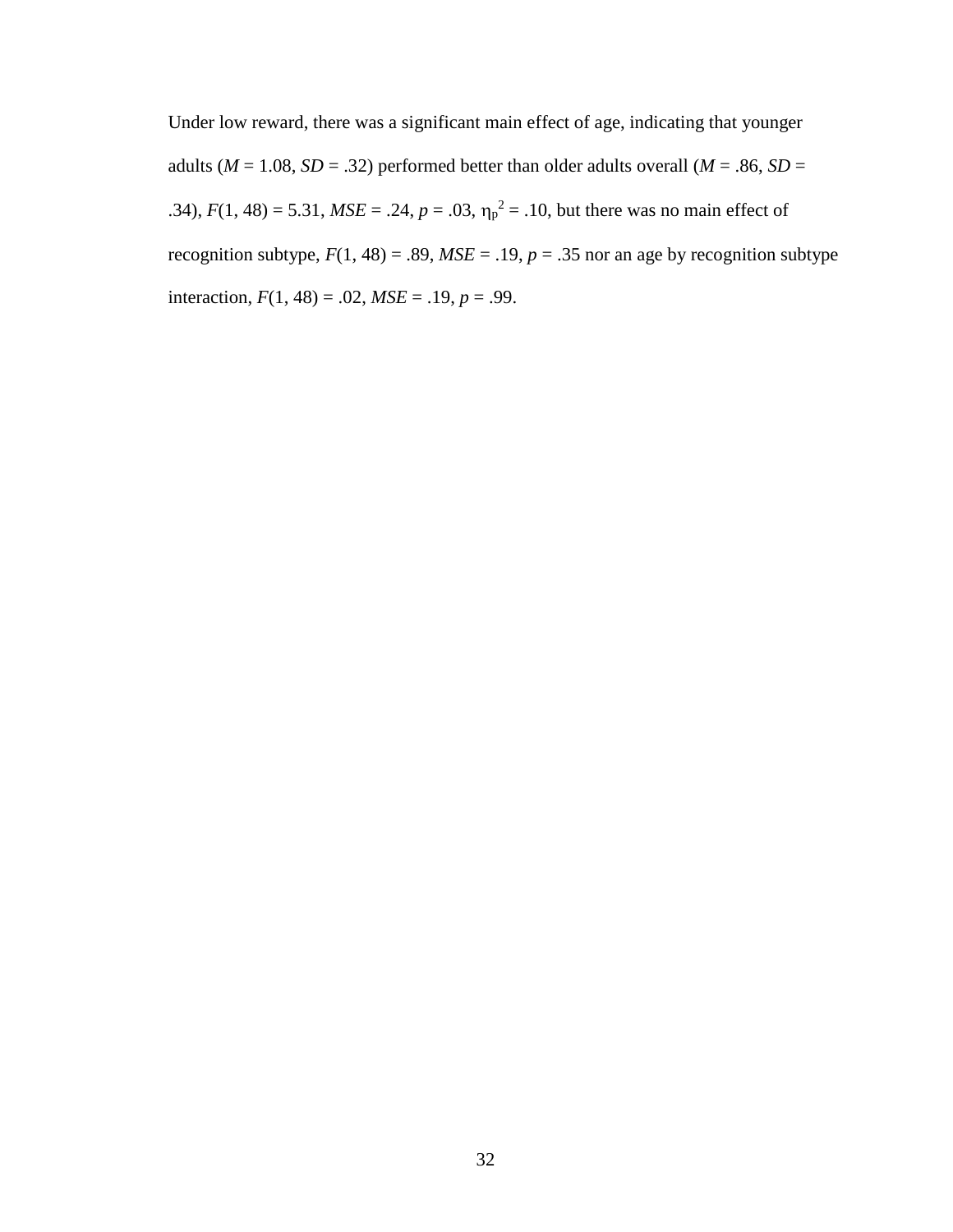

## Dual Item Recognition

*Figure 2.* Dual item recognition memory performance as a function of age and reward.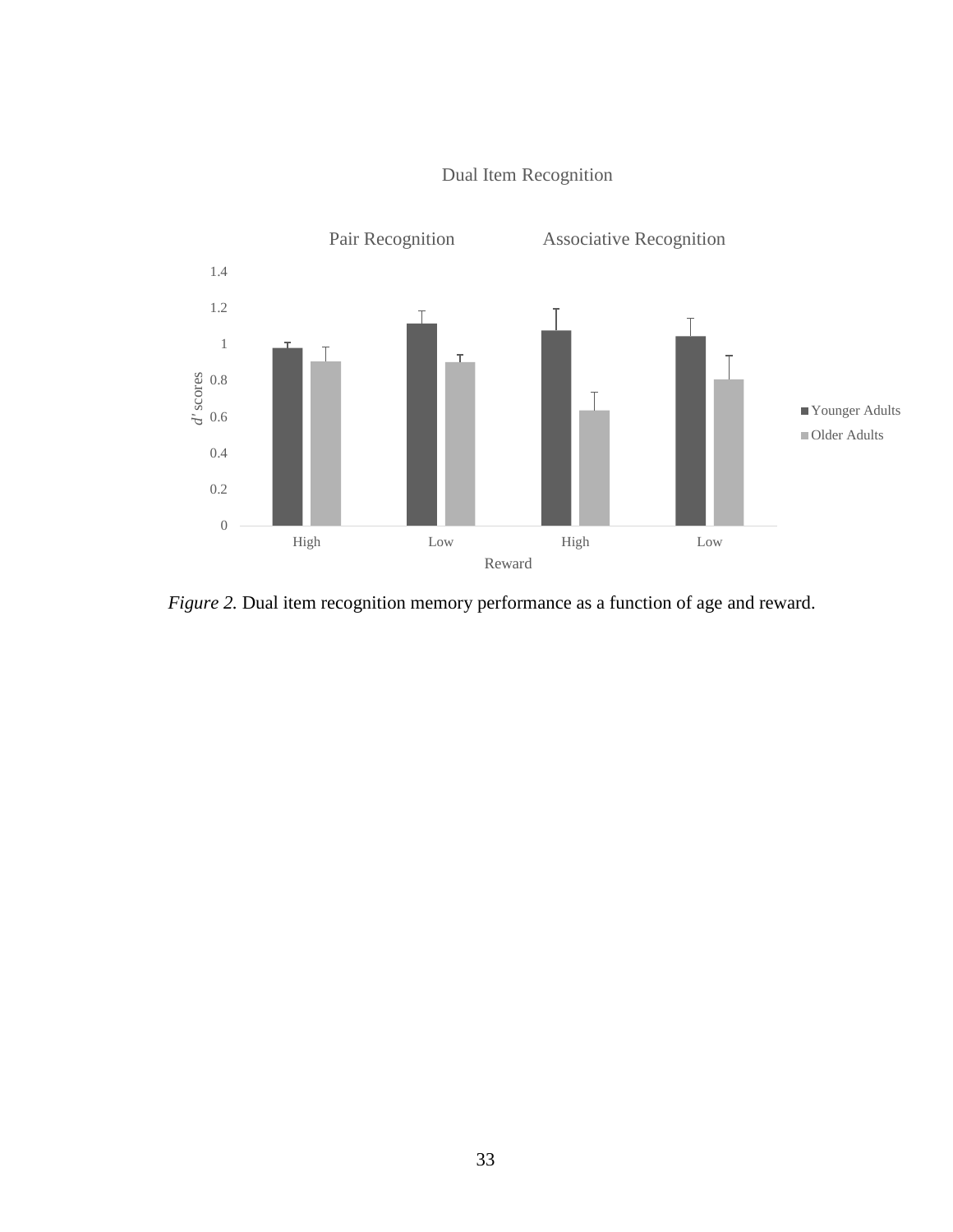#### CHAPTER 4

#### **Discussion**

The purpose of the current study was to conceptually replicate Cushman's (2012) reward-motivated recognition testing of picture stimuli using the procedure implemented by Mutter, Luttrell, and Steen (2013). This study was designed to more effectively address how various types of recognition for pictures differ as a function of age and reward motivation. For the single item recognition test, it was predicted that high reward would improve both context and no context recognition performance for younger and older adults, and that although younger adults would perform better than older adults on context recognition, there would be no age differences on no context recognition. These predictions were not confirmed. Unexpectedly, younger adults recognized high and low reward pictures equally and older adults recognized marginally more low reward than high reward pictures on tests of both context and no context recognition. Further, there were no age differences for either subtype of single item recognition. For the dual item recognition test, it was predicted that high reward would selectively improve pair recognition but not associative recognition for both younger and older adults. Further, it was expected that younger adults would perform better than older adults on associative recognition, but there would be no age differences on pair recognition. Some, but not all, of these predictions were confirmed. Younger adults had better associative recognition performance than older adults, especially under high reward. Further, there were no age differences in pair recognition performance while under high reward motivation. However, younger adults performed better than older adults on pair recognition while under low reward motivation.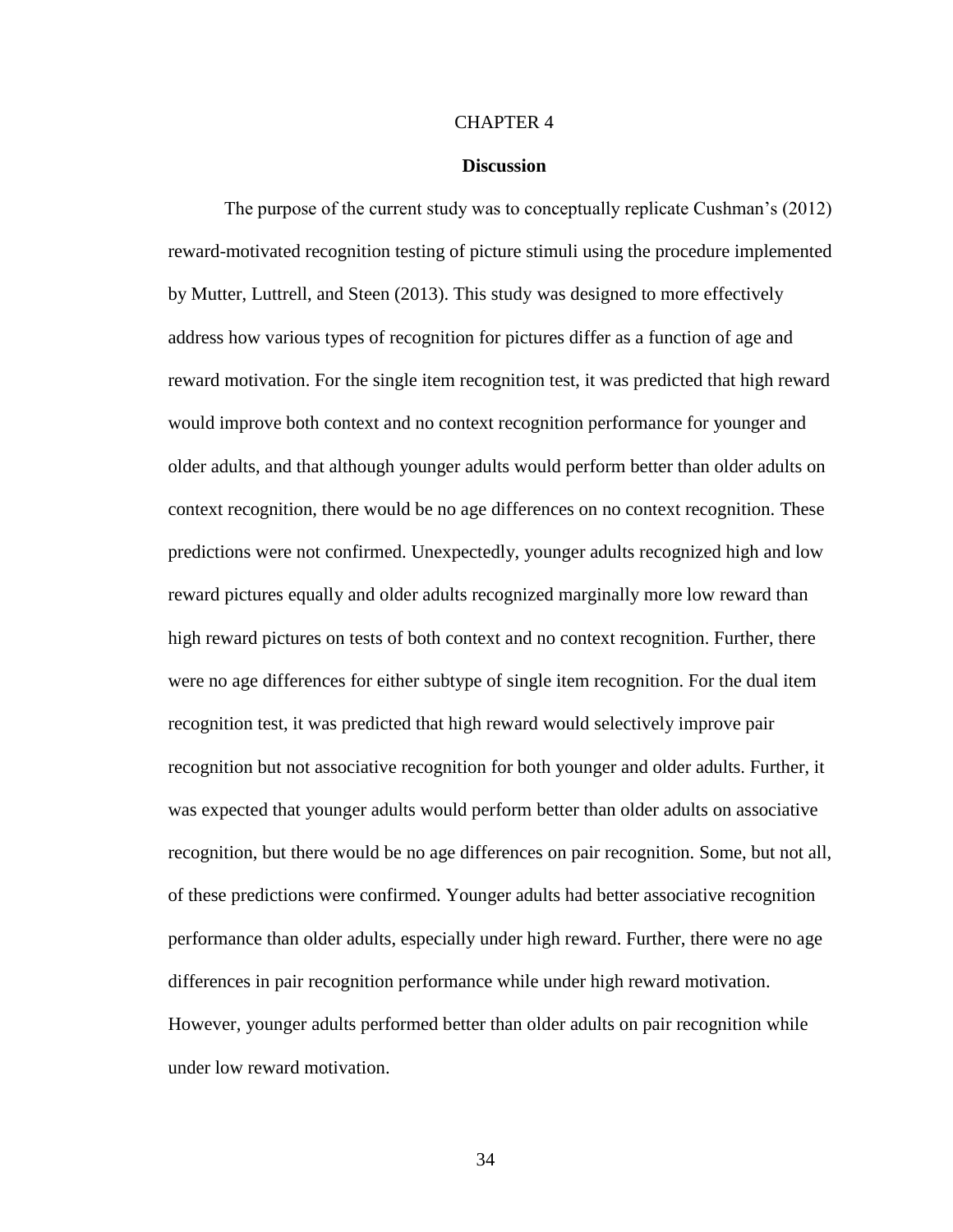Mutter and colleagues (2013) employed the same type of recognition testing paradigm, but used word-pair stimuli instead of pictures and found that reward had no effect on younger or older adults' single item recognition performance but both groups' dual item recognition performance was enhanced by high reward. However, in Cushman's (2012) study on picture recognition, the opposite effect of reward was observed. Item recognition was enhanced by high reward motivation for both younger and older adults but associative recognition was not. Therefore, we expected that reward would improve single item recognition, but not dual item recognition, for picture stimuli. These predictions were not confirmed in the current study because high reward pictures were not recognized better than low reward pictures on the single item recognition test. In addition, age differences in associative recognition were actually greater for high reward pictures because older adults performed much worse for these stimuli on this test. The findings of the current study do not rule out the possibility of a fundamental difference in the effects of reward on verbal and non-verbal learning, but further research that investigates the reliability of these findings will be necessary in order to make such claims.

The effects of reward motivation on item recognition for picture stimuli in the current study are inconsistent with previous studies that have consistently found that older and younger adults alike have better item recognition for high reward relative to low reward picture targets (Castel et al., 2013; Cushman, 2012; Spaniol et al., 2013). However, the YES - NO item recognition testing paradigm employed in these previous studies was different from the tests of context and no context recognition employed in the current study and it is highly likely that the current testing procedure measured a different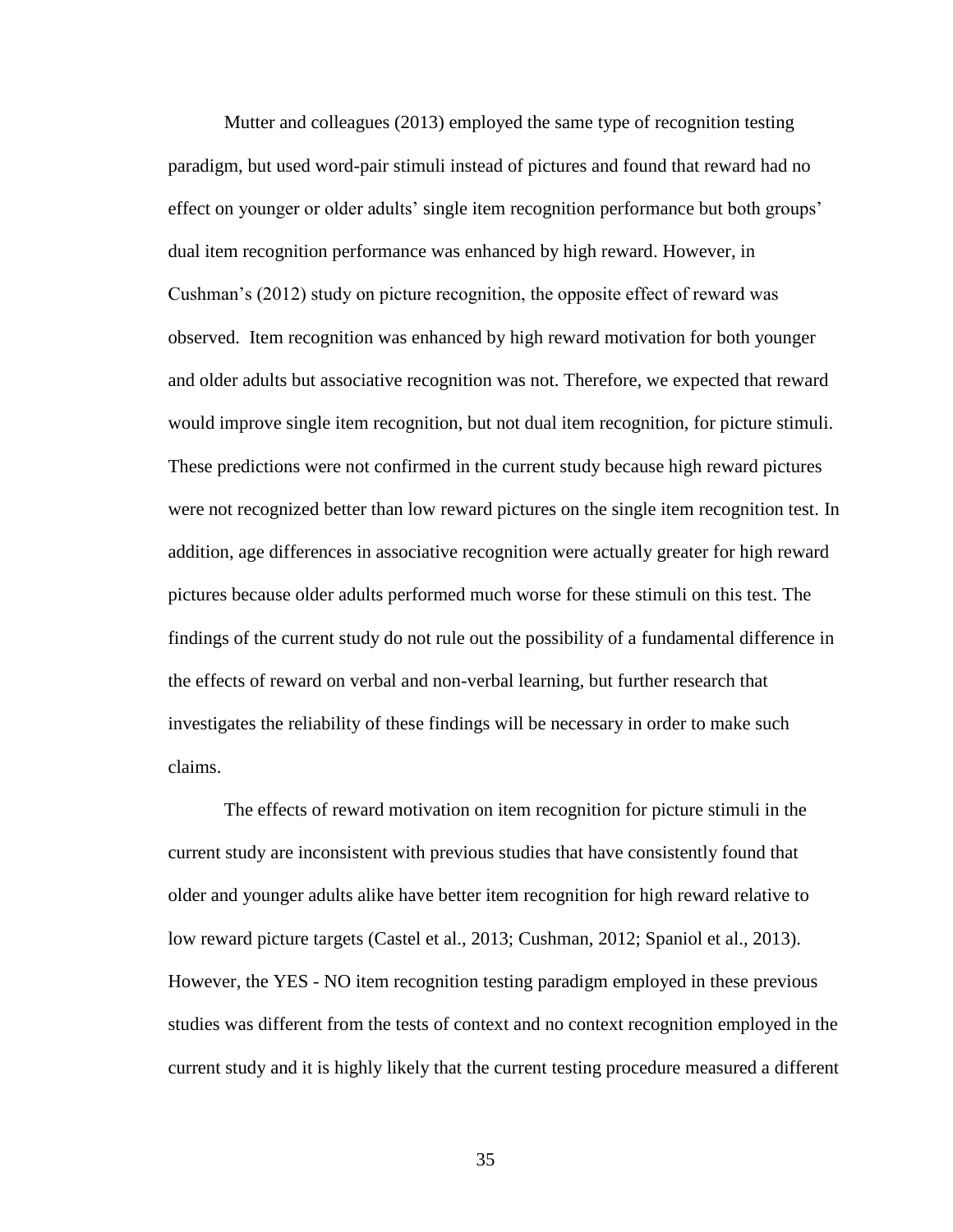type of recognition. An item recognition test involves studying a list of individual stimuli and then discriminating the individual items that were seen before from distractors that were not seen. The single item recognition test differs from the YES - NO item recognition test in that it includes contextual information along with the target stimulus. Thus, single item recognition tests measure one's the ability to identify the previous exposure of a single stimulus that is presented in the context of another stimulus (Mandler, 1980). This test has more ecological validity as a measure of the way that individuals learn and recognize stimuli in their environments because most, if not all, instances of learning and memory occur in the presence of contextual information (Humphreys, 1976) that can be used as an aid to both encoding and retrieval. Therefore, it may be too liberal of a generalization to expect that reward motivation would affect these two types of recognition memory ability the same. This issue will require further research.

There are other possible factors that could have reduced the effectiveness of the reward motivation manipulation in single item recognition. Younger adults' single item recognition performance did not differ for high and low reward motivation and it is possible that this finding is due to ceiling effects in their performance. Although the current study used *d*' scores, a sensitive measure of discriminability, to report recognition performance, there was little variability observed in younger adults' single item recognition performance. This lack of variability is attributed to uniformly high hit rates and low false alarm rates among younger adult participants on the single item recognition test. Previous research has suggested that picture recognition is considerably easier than word recognition, a phenomenon known as the picture superiority effect (Shepard, 1967).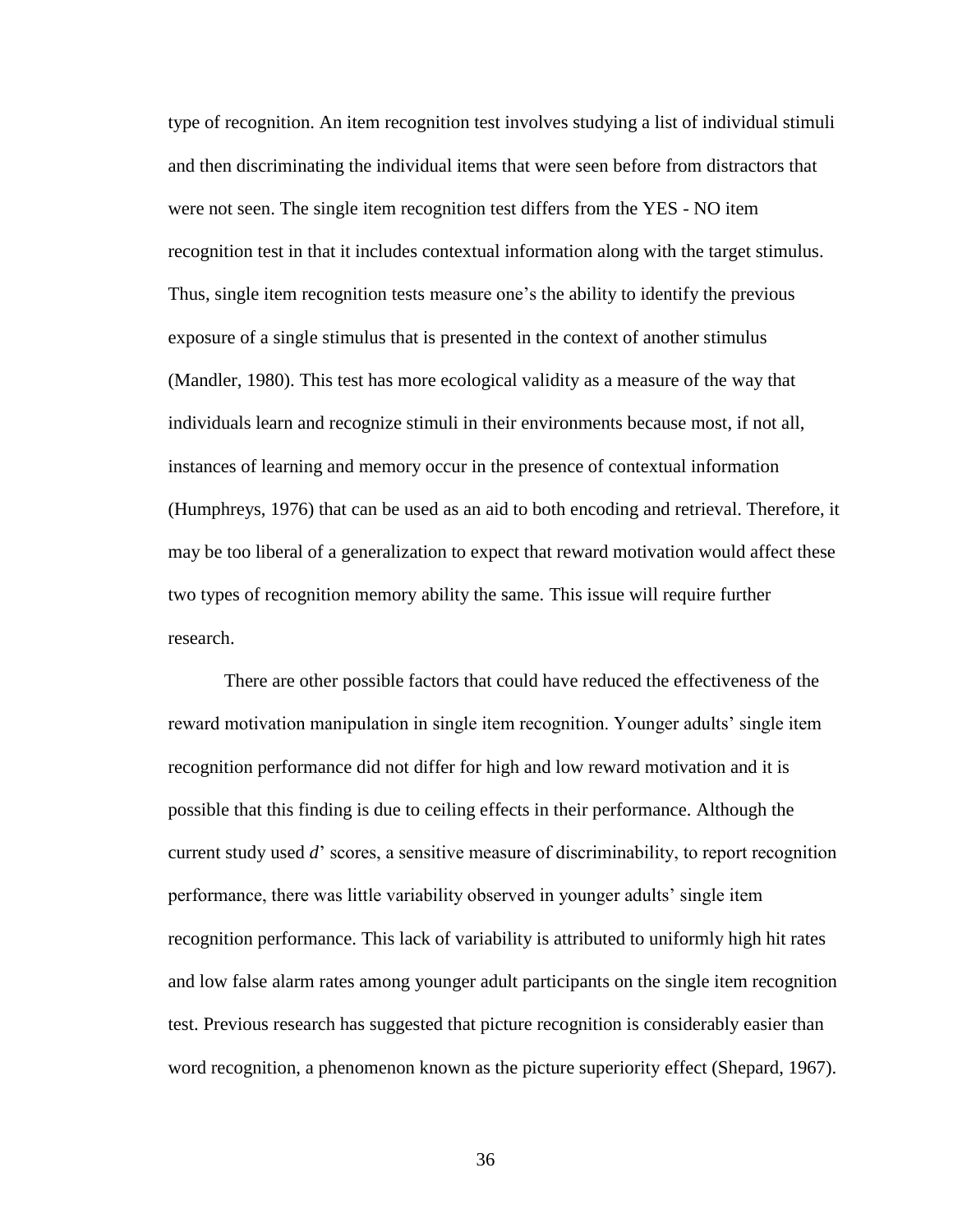It is therefore possible that the pictures in the task were independently distinctive enough to produce strong single item recognition, leaving little room for reward motivation to have any enhancing effects on performance. As mentioned previously, older adults actually recognized somewhat more low than high reward items, suggesting that high reward motivation may actually have been a distraction to them during encoding. This finding has not been shown previously and the explanation is speculative. Moreover, this unusual effect was only marginally significant when using the pooled error term from the omnibus ANVOA. Had a more conservative error term been used in the analysis, such as that from the simple comparison alone, the effect of reward for older adults would not have reached significance. This suggests that the effect is small and possibly an artifact of the particular testing arrangement in this study. Further research will be necessary to investigate both of these unexpected findings for single item recognition performance. One aim for future studies will be to determine if younger adults' single item recognition performance for pictures is at ceiling and thereby unchanged by manipulations of reward motivation. One possible way to reduce ceiling effects in younger adult performance would be to use a longer retention interval between study and test phases. Another interest for future studies will be to determine if the detrimental effect of high reward on older adults' single item recognition performance is reliable, which would support the idea that high reward motivation distracts older adults during encoding.

It was also predicted that younger adults would perform better than older adults on context recognition but there would be no age differences on no context recognition. However, there were no age differences for either subtype of single item recognition. This finding is consistent with previous research that has uniformly found no differences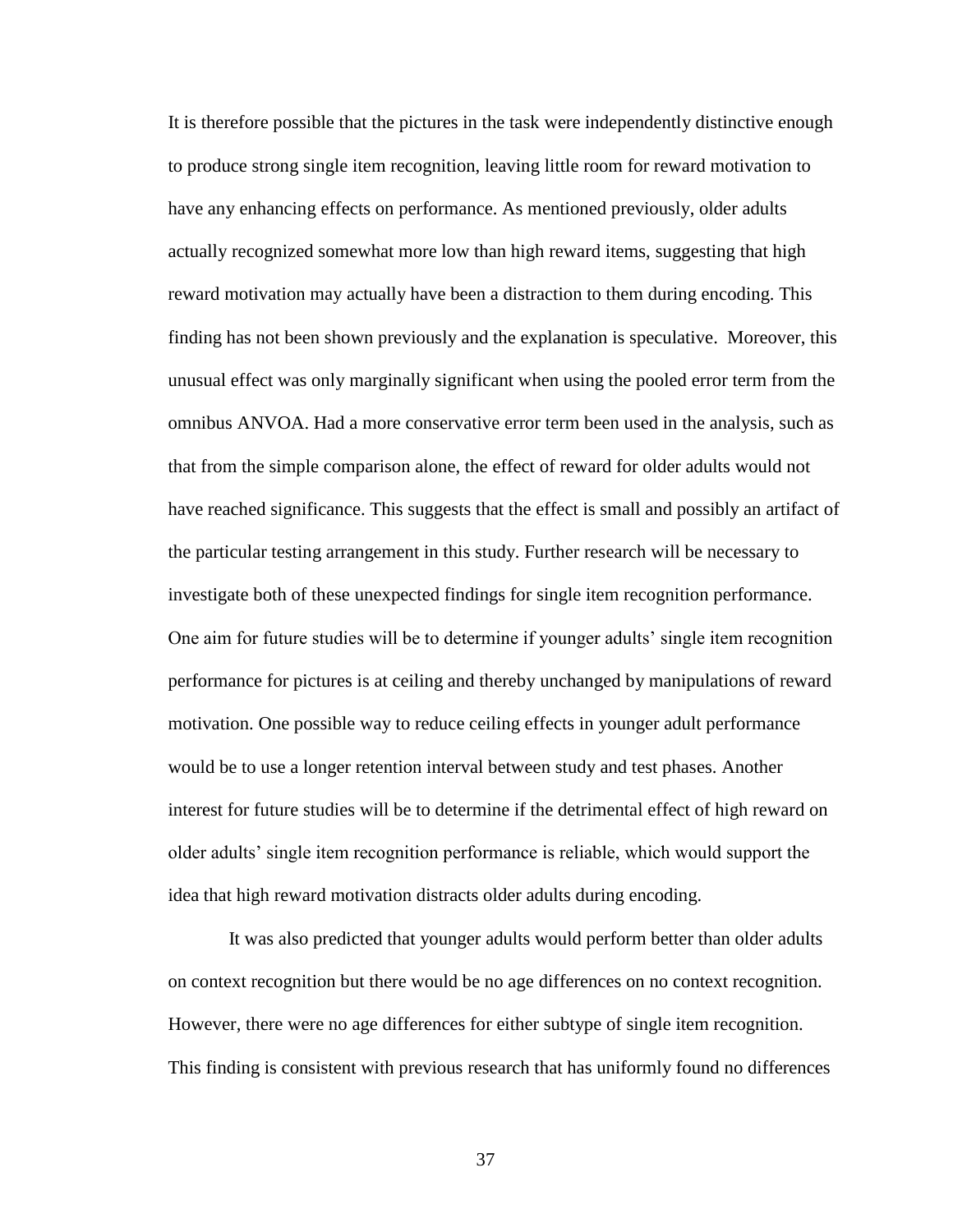between younger and older adult performance on tests of YES - NO item recognition (Cushman, 2012; Naveh-Benjamin et al., 2003; Spaniol et al., 2013). Although consistent, the aforementioned differences in testing paradigms should be taken into consideration as the single item recognition and YES – NO item recognition tests could possibly be measuring different types of recognition ability. The current finding also differs from that of Mutter and colleagues (2013) where word-pair stimuli were used and younger adults out-performed older adults in context recognition but the two groups performed equally well for no context recognition. Younger adults are better equipped than older adults to use contextual cues for memory retrieval, so it was again expected that older adults would perform worse than younger adults on the context recognition test for pictures due to their associative deficit. However, it is possible that due to a picture superiority effect, younger adults did not need to rely on contextual information as a strategy to perform well. The pictures were distinctive and easily memorable regardless of their context. If younger adults did not use contextual information for encoding or retrieval, there is no reason to expect that younger and older adults would perform differently on a context recognition test.

Turning now to the dual item recognition test, it was predicted that younger adults would outperform older adults on associative but not pair recognition, and that high reward would selectively improve pair recognition but not associative recognition performance for both younger and older adults. The results of the study partially confirmed the first prediction, but did not support the second prediction. Under high reward motivation, younger adults performed better than older adults on associative recognition, but there were no age differences for pair recognition performance. This is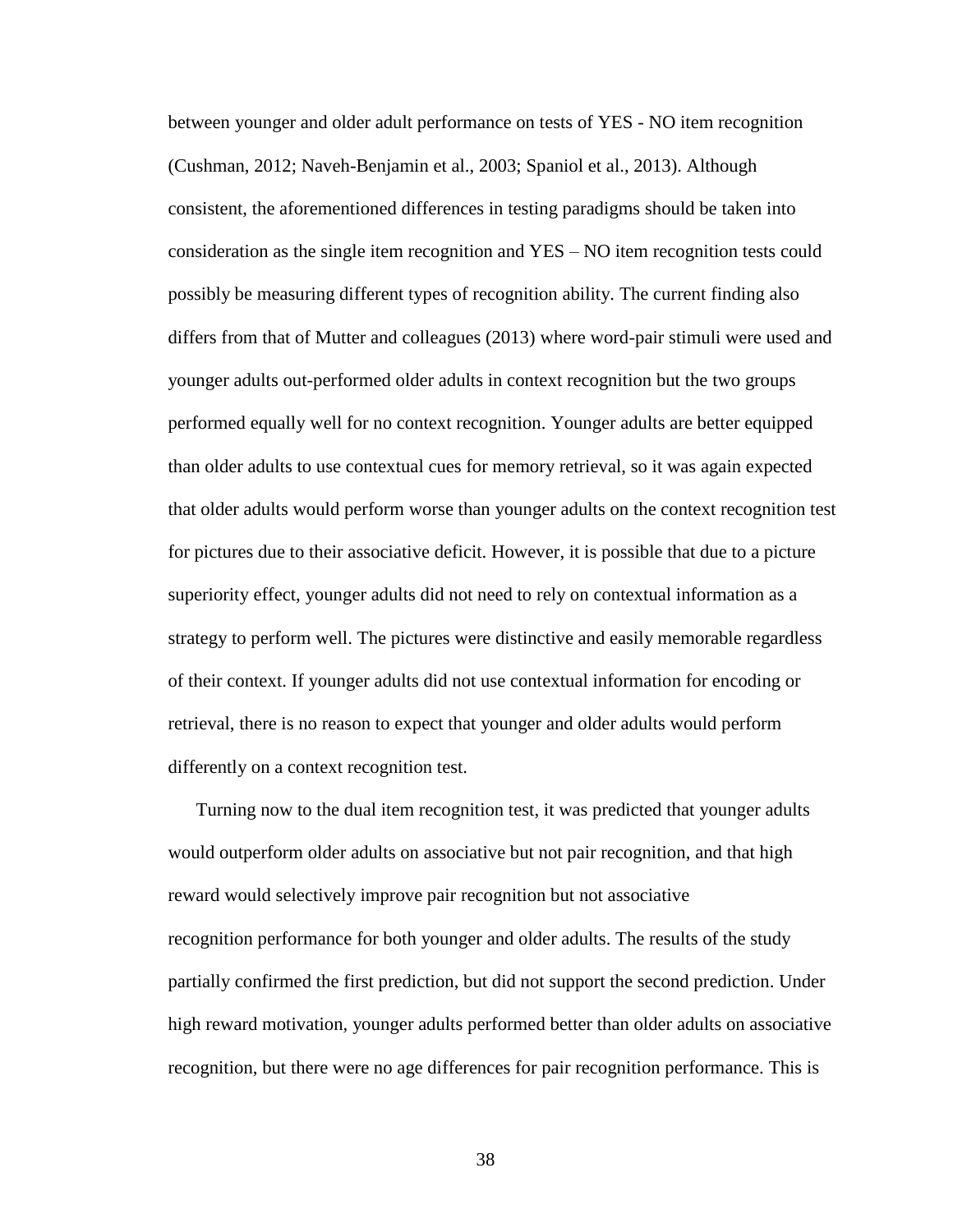consistent with previous research because it replicates the associative deficit of older adults that is observed throughout the cognitive aging literature (Cushman, 2012; Mutter et al., 2013; Naveh-Benjamin et al., 2003). Further, these results provide support for the preservation of the associative deficit even when reward motivation is high, suggesting that older adults' poorer performance on this task is a product of a deficit and not lack of motivation (Cushman, 2012; Mutter et al., 2013). Finally, this finding also replicates that of Mutter and colleagues (Mutter et al., 2013), who found age differences for associative but not pair recognition performance under high reward using word-pair stimuli.

In contrast to the second prediction, younger adults' pair recognition performance was better for low reward than high reward picture pairs and older adults' was equal for high and low reward pictures. These findings are atypical as they were 1) the only case where younger adults did not perform equally well for low and high reward and 2) the only case where older adults did not perform worse under high than low reward. These findings are also inconsistent with the findings of Mutter and colleagues (2013), who used the same testing paradigm, and observed the predicted enhancing effect of high reward motivation on pair recognition using word-pair stimuli. Specifically, that both younger and older adults alike recognized more high than low reward word-pairs.

Focusing now on dual item recognition performance under low reward motivation, younger adults outperformed older adults both on associative and pair recognition. These results are only partially consistent with the hypotheses for this study, as it was predicted that under low reward motivation, younger adults would outperform older adults on associative recognition, but there would be no age difference in pair recognition. The observation of age differences under low reward motivation on the associative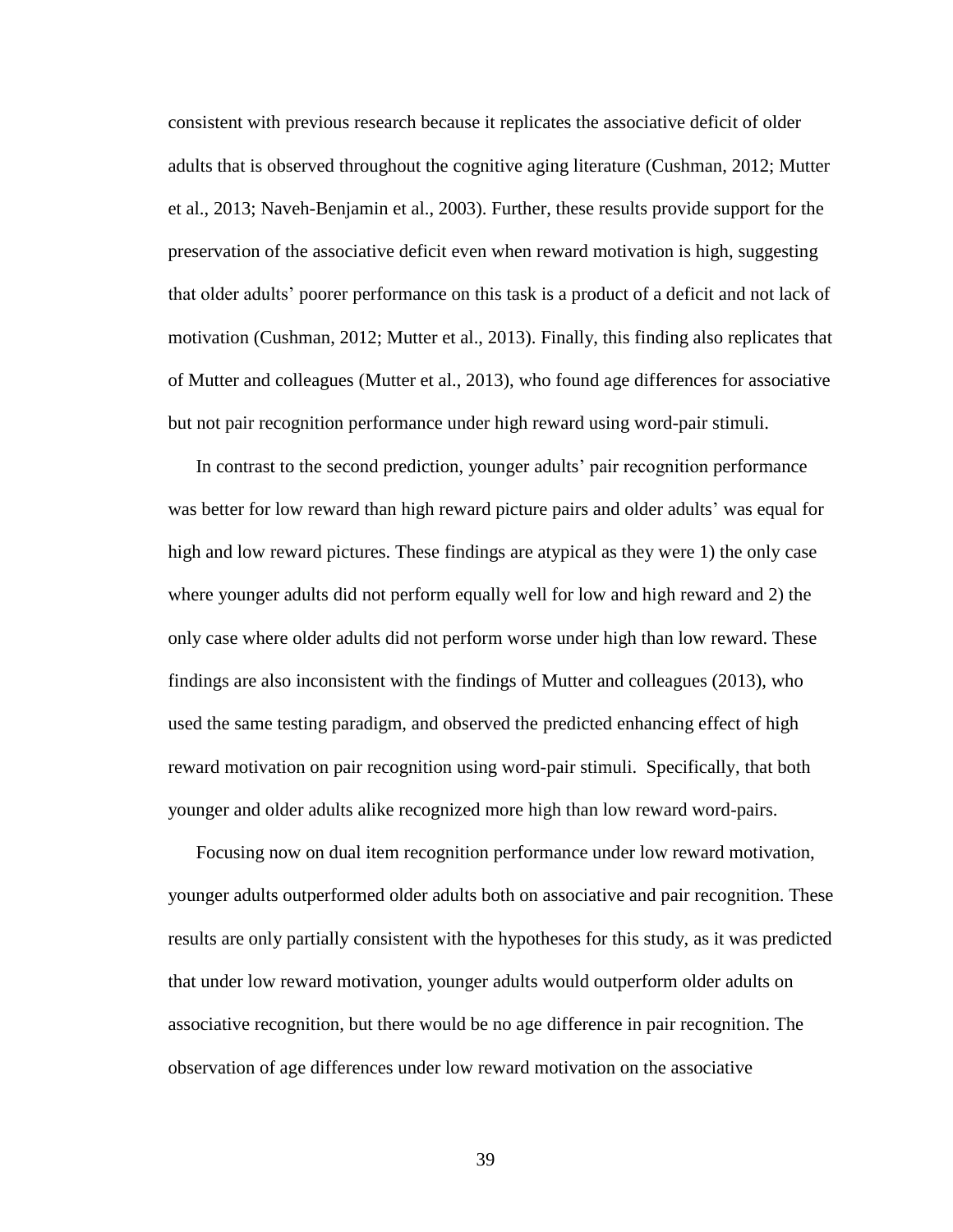recognition test is consistent with the associative deficit of older adults (Naveh-Benjamin et al., 2003). However, the observation of age differences on the pair recognition test under low reward motivation is inconsistent with both the findings of Mutter and colleagues (2013), who observed no age differences for pair recognition performance under low reward motivation, as well as the findings from the current study, where no age differences were observed on pair recognition under high reward motivation.

The inconsistencies in patterns of performance across tests in this experiment presents complications in interpreting the results and limits the support that is provided to the idea that the associative deficit of older adults may not apply to pair recognition performance (Mutter et al., 2013). While there were consistent age differences in associative recognition under high and low reward motivation, age differences in pair recognition performance were mixed across levels of reward. There were no age differences for pair recognition under high reward, but there were age differences under low reward. Moreover, the lack of age differences observed under high reward on the pair recognition test appears to be due to younger adults performing slightly worse for high than low reward with older adults performing equally well for both rewards. In the previous study by Mutter and colleagues there were no age differences on pair recognition performance, under either high or low reward motivation and younger and older adults alike recognized more high reward than low reward pairs. The discrepancy of the present results with those from this previous study brings into question the reliability of these findings as well as the conclusions drawn from the former study.

The findings from the current study should be interpreted with caution due to the methodological limitations. Ceiling effects in participant performance were limiting to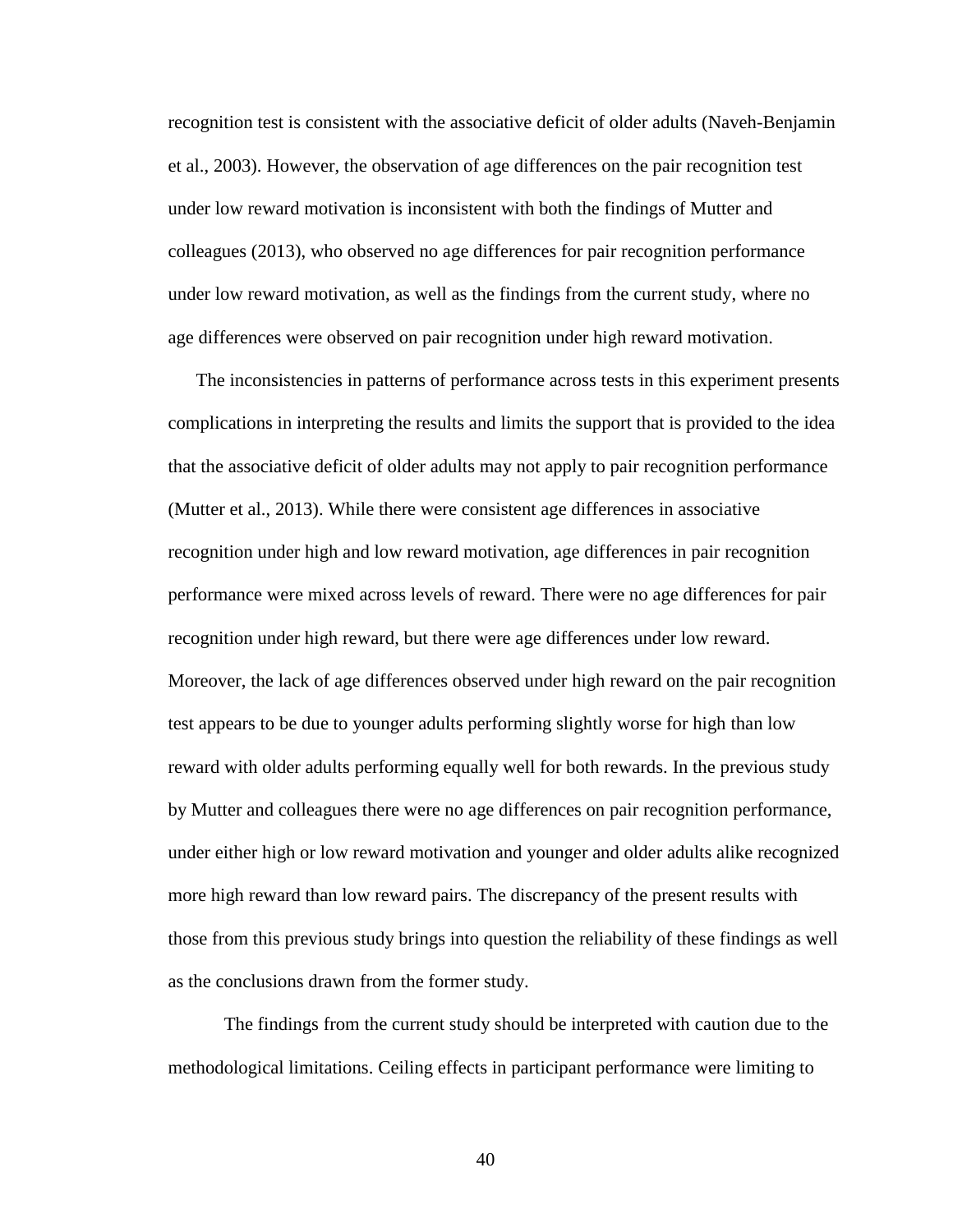this study because they masked the expected effects of reward motivation found in previous studies and limited the implications that could be drawn from the study overall. The issue of using pictures as stimuli was previously discussed with regards to the phenomenon known as the picture superiority effect. Specifically, this phenomenon suggests that picture recognition is considerably easier than word recognition (Shepard, 1967) and that the pictures in the task could have been independently distinctive enough to produce strong performance. In addition to this, the short retention interval between the study phase and test phases of the experimental protocol is possibly a major limitation of the current study. Previous research suggests memories, especially those encoded under conditions of high arousal, are best consolidated into long term storage during sleep and show enhanced performance at delayed testing relative to immediate (Kleinsmith & Kaplan, 1963). The combined effects of picture superiority and the short retention interval may have produced the ceiling effects observed particularly in younger adults' single item recognition performance. Therefore, a future direction for this research would be to incorporate a longer retention interval into the protocol for this study as a way to deal with the picture superiority issue and eliminate ceiling effects. It is expected that, if the retention interval is lengthened, the effects of reward motivation on picture recognition performance will emerge.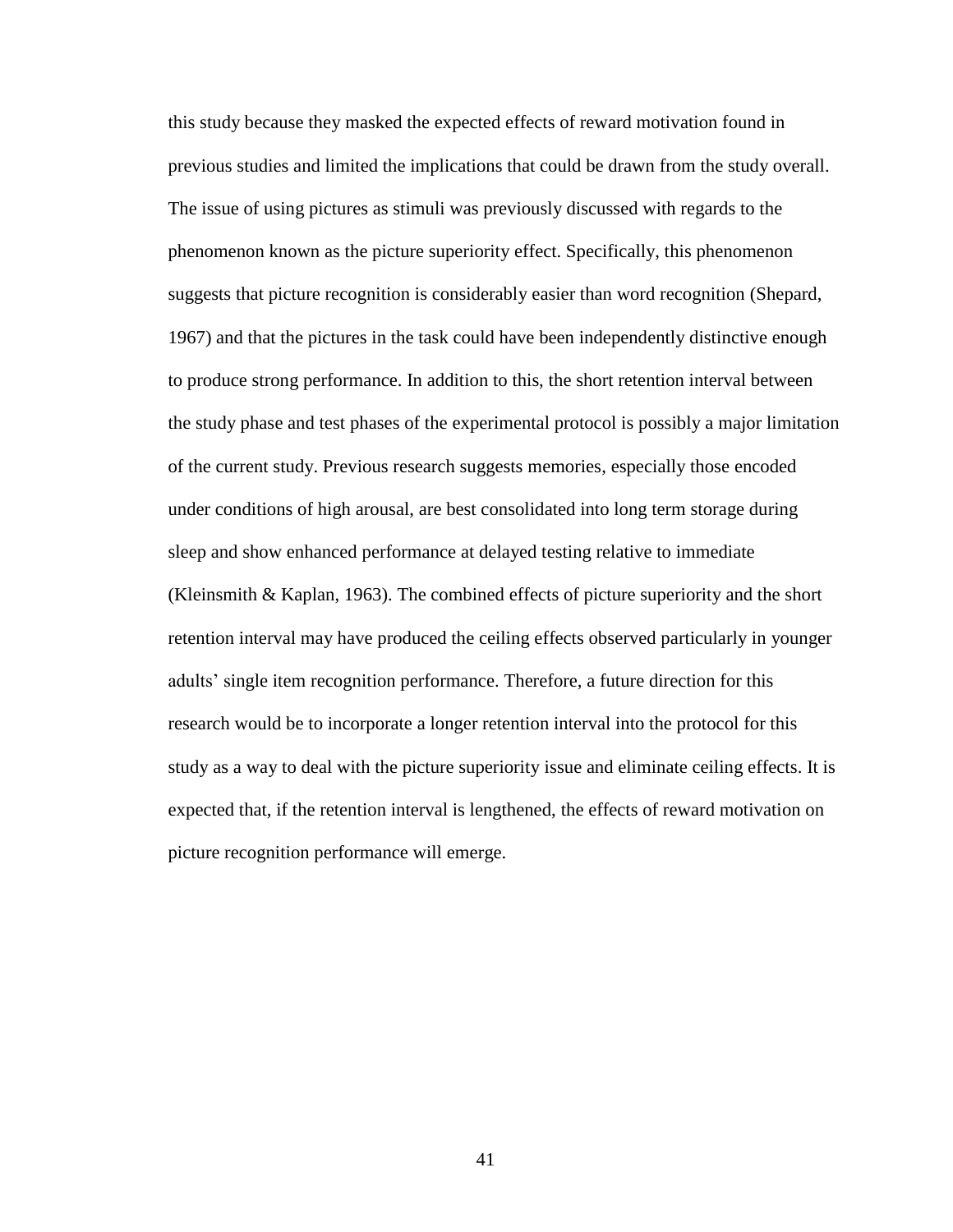#### **References**

- Adcock, A., Thangavel, A., Whitfield-Gabrieli, S., Knutson, B., & Gabrieli, J.D.E. (2006). Reward-motivated learning: mesolimbic activation precedes memory formation, *Neuron, 50*, 507-517. doi: 10.1016/j.neuron.2006.03.036
- Braver, T.S., Krug, M.K., Chiew, K.S., Kool, W., Westbrook, J.A. Clement, N.J., … & Somerville, L.H. (2014). Mechanisms of motivation – cognition interaction: Challenges and opportunities, *Cognitive Affect Behavioral Neuroscience*, *14,* 443- 472. doi: 10.3758/s13415-014-0300-0
- Bunzeck, N., Schütze, H., Stallforth, S., Kaufmann, J., Düzel, S., Heinze, H., & Düzel, E. (2007). Mesolimbic novelty processing in older adults. *Cerebral Cortex, 17*, 2940-2948. doi:10.1093/cercor/bhm020
- Castel, A., & Craik, F.I.M. (2003). The effects of aging and divided attention on memory for item and associative information. *Psychology and Aging, 18*, 873-885. doi: 0.1037/0882-7974.18.4.873
- Castel, A.D., Murayama, K., Friedman, M.C., McGillivray, S., & Link, I. (2013). Selecting information to remember: Age related differences and similarities in self-regulated learning, *Psychology and Aging, 29,* 232-242. doi: 10.1037/a0030678.
- Clark, S. E. (1992). Word frequency effects in associative and item recognition. Memory and *Cognition, 20*, 231-243. doi: 10.3758/BF03199660
- Clark, S. E., & Shiffrin, R. M. (1992). Cuing effects and associative information in recognition memory. *Memory & Cognition, 20*, 580- 598. doi: 10.3758/BF03199590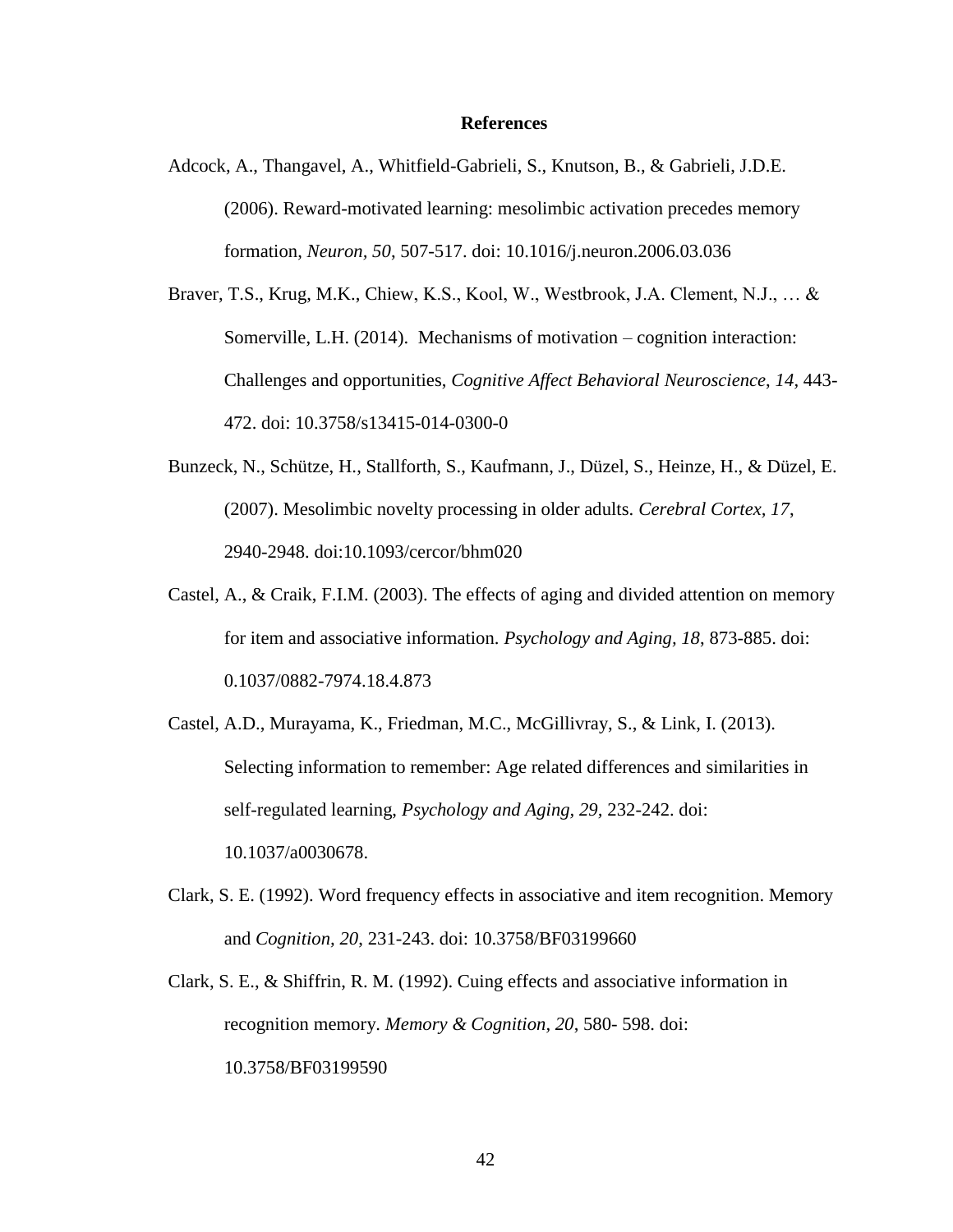- Cushman, K. (2012). *Age differences in reward anticipation and memory.* Western Kentucky University. Bowling Green, KY. Retrieved from: http://digitalcommons.wku.edu/cgi/viewcontent.cgi?article=2225&context=theses
- Danker, J. F., & Anderson, J. R. (2010). The ghosts of brain states past: Remembering reactivates the brain regions engaged during encoding. *Psychological Bulletin, 136*, 87-102. doi: 10.1037/a0017937
- Daw, N. D., & Shohamy, D. (2008). The cognitive neuroscience of motivation and learning. *Social Cognition, 26,* 593-620. doi: 10.1521/soco.2008.26.5.593
- Davachi, L., Mitchell, J. P., & Wagner, A. D. (2003). Multiple routes to memory: Distinct medial temporal lobe processes build item and source memories, *Proceedings of the National Academy of Science, 100*, 2157-2162. doi: 10.1073pnas.0337195100
- Einstein, G. O., & Hunt, R. R. (1980). Levels of processing and organization: Additive effects of individual-item and relational processing, *Journal of Experimental Psychology: Human Learning and Memory, 6,* 588-598. doi: 10.1037/0278- 7393.6.5.588
- Ekstrom, R. B., French, J. W., Harman, H. H., & Dermen, D. (1976). *Manual for kit of factor referenced cognitive tests.* Princeton, NJ: Educational Testing Service.

Howard, M. W., Bessette – Symons, B., Zhang, Y., & Hoyer, W. J. (2006). Aging selectively impairs recollection in recognition memory for pictures: Evidence from modeling and ROC curves. *Psychology and Aging, 21,* 96-106. doi: 10.1037/0882-7974.21.1.96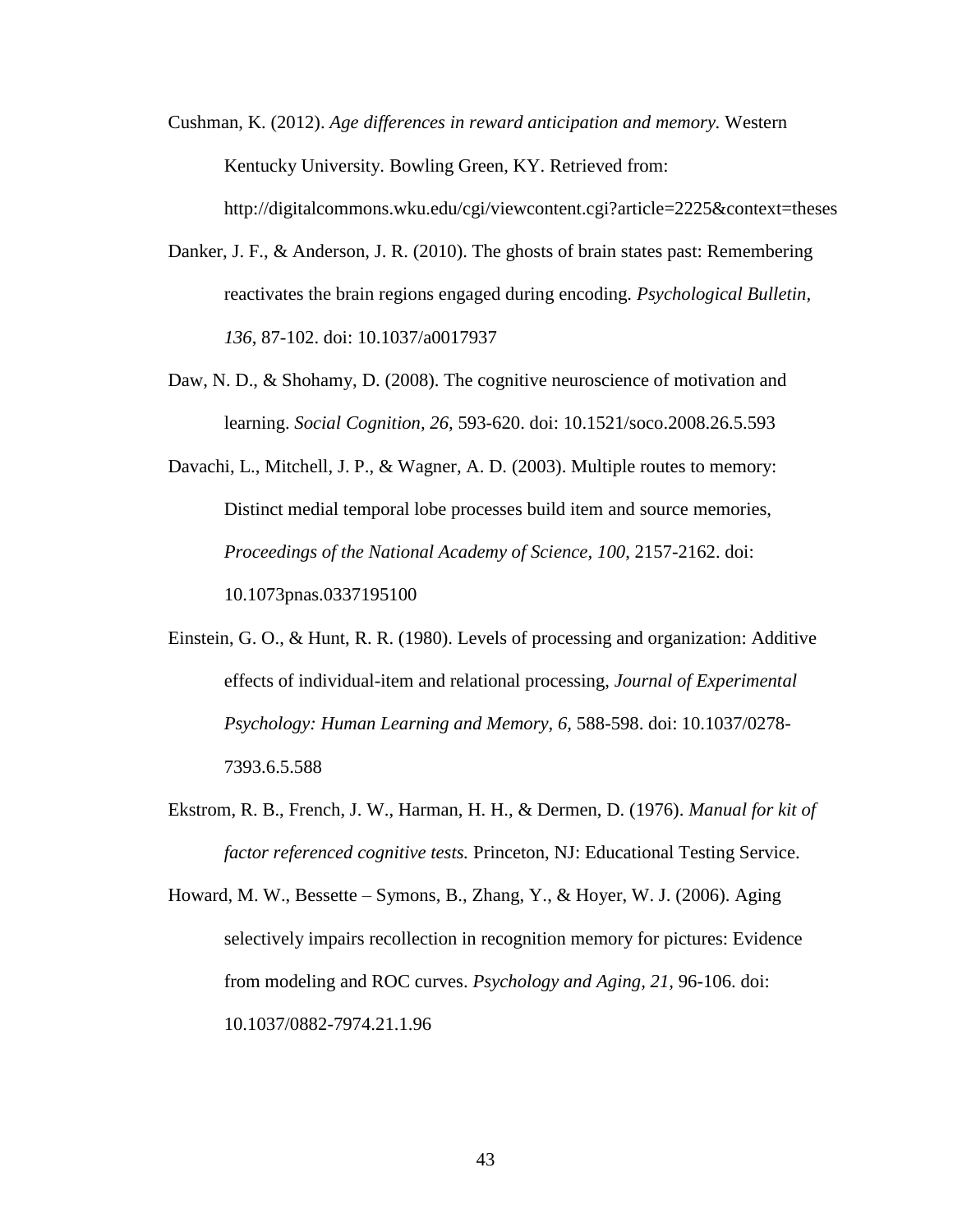Humphreys, M. S. (1976). Relational information and the context effect in recognition memory. *Memory and Cognition, 4*, 221-232. doi: 10.3758/BF03213167

Kausler, D. H. (1994). *Learning and memory in normal aging*. San Diego: Academic Press.

- Kleinsmith, L.J. & Kaplan, S. (1963). Paired-associate learning as a function of arousal and interpolated interval. *Journal of Experimental Psychology, 2*, 190-193. doi: 10.1037/h0040288
- Mandler, G. & Boeck, W. J. (1974). Retrieval processes in recognition. *Memory and Cognition, 2,* 613 – 615. doi: 10.3758/BF03198129
- Mandler, G. (1980). Recognizing: The judgment of previous occurrence. *Psychological Review, 87*, 252 – 271. doi: 1037/0033-295X.87.3.252
- Morcom, A., Bullmore, E. T., Huppert, F. A., Lennox, B., Praseedom, A., Linnington, H., & Fletcher, P. C. (2009). Memory encoding and dopamine in the aging brian: A psychopharmacological neuroimaging study. *Cerebral Cortex, 20*, 743-757. doi:10.1093/cercor/bhp139
- Mutter, S.A., Luttrell, M.D., & Steen, A. (2013, November). *Effects of age and reward motivation on item and associative recognition*. Poster session presented at the Annual Meeting of the Psychonomic Society, Toronto, ON, Canada.
- Naveh Benjamin, M. (2000) Adult age differences in memory performance: Tests of an associative deficit hypothesis. *Journal of Experimental Psychology: Learning, Memory, and Cogntiion, 26,* 1170 – 1187*. doi*: 10.1037//0278-7393.26.5.1170
- Naveh Benjamin, M., Craik, F. I. M., Guez, J., & Kreuger S. (2005). Divided attention in younger and older adults: Effects of strategy and relatedness on memory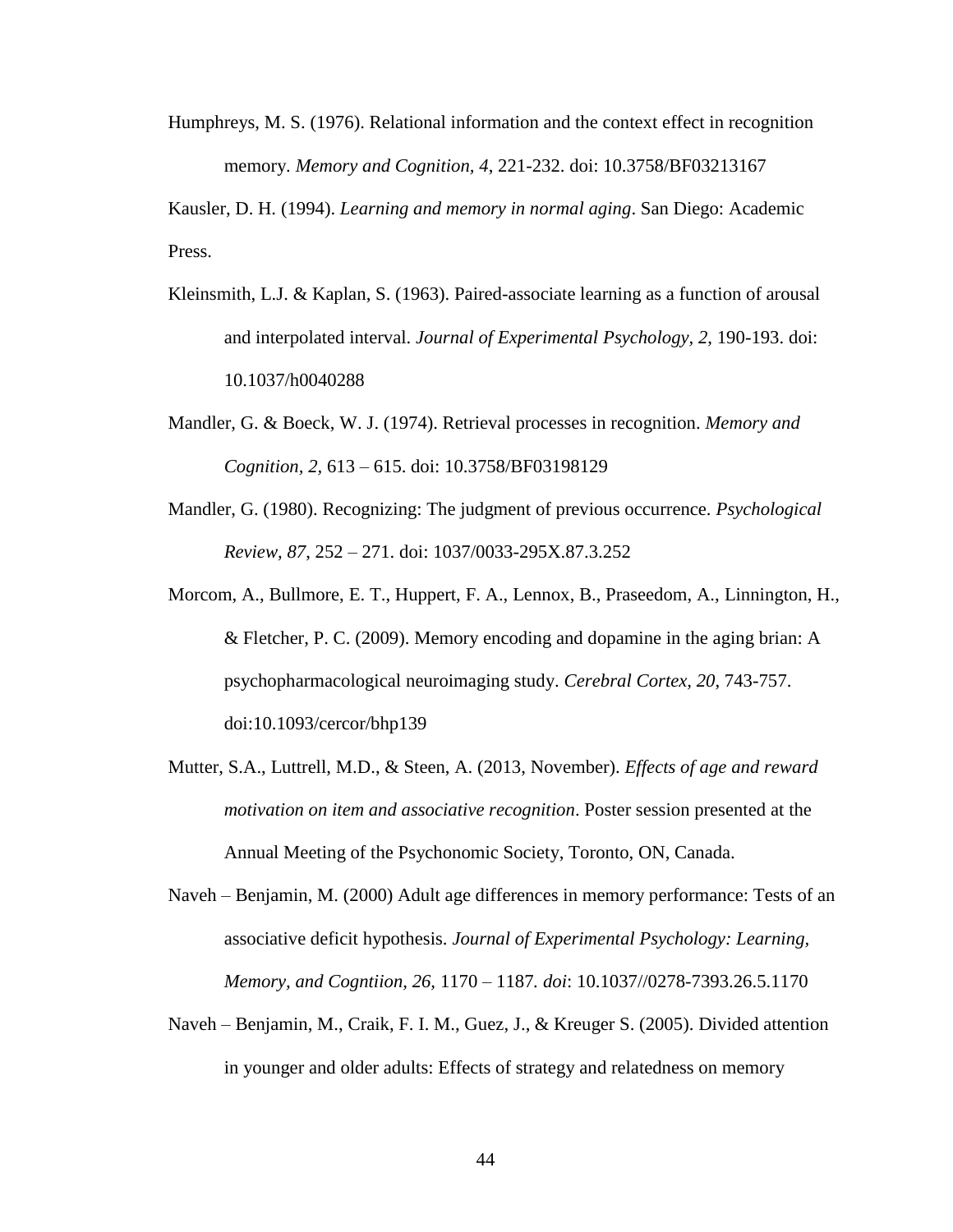performance and secondary strategy costs. *Journal of Experimental Psychology: Learning, Memory, and Cognition, 31,* 520 – 537. doi: 10.1037/0278- 7393.31.3.520

- Naveh Benjamin, M., Guez, J., & Schulman, S. (2004). Older adults' associative deficit in episodic memory: Assessing the role of decline in attentional resources. *Psychonomic Bulletin and Review, 11,* 1067 – 1073. doi: 10.3758/BF03196738
- Naveh-Benjamin, M., Hussain, Z., Guez, J., & Bar-On, M. (2003). Adult age differences in episodic memory: Further support for an associative-deficit hypothesis, *Journal of Experimental Psychology, 29,* 826-837. doi: 10.1037/0278-7393.29.5.826
- Naveh-Benjamin, M., Keshet Brav, T., & Levy, O. (2007). The associative memory deficit of older adults: The role of strategy utilization. *Psychology and Aging, 22*, 202-208. doi:10.1037/0882-7974.22.1.202
- Shepard, R. (1967). Recognition memory for words, sentences, and pictures. *Journal of Verbal Learning and Verbal Behavior, 6*, 156-163. doi: 10.1016/S0022- 5371(67)80067-7
- Salthouse, T., & Babcock, R. (1991). Decomposing adult age differences in working memory. *Developmental Psychology, 27*, 763-776. doi:10.1037/0012- 1649.27.5.763
- Spaniol, J., Schain, C., & Bowen, H.J. (2013). Reward-enhanced memory in younger and older adults, *Journals of Gerontology, Series B: Psychological Sciences and Social Sciences, 68,* 1-11. doi: 10.1093/geronb/gbt044
- Wechsler, D. (1997). *Weschler adult intelligence scale, 3rd ed*. San Antonio, TX: The Psychological Corporation.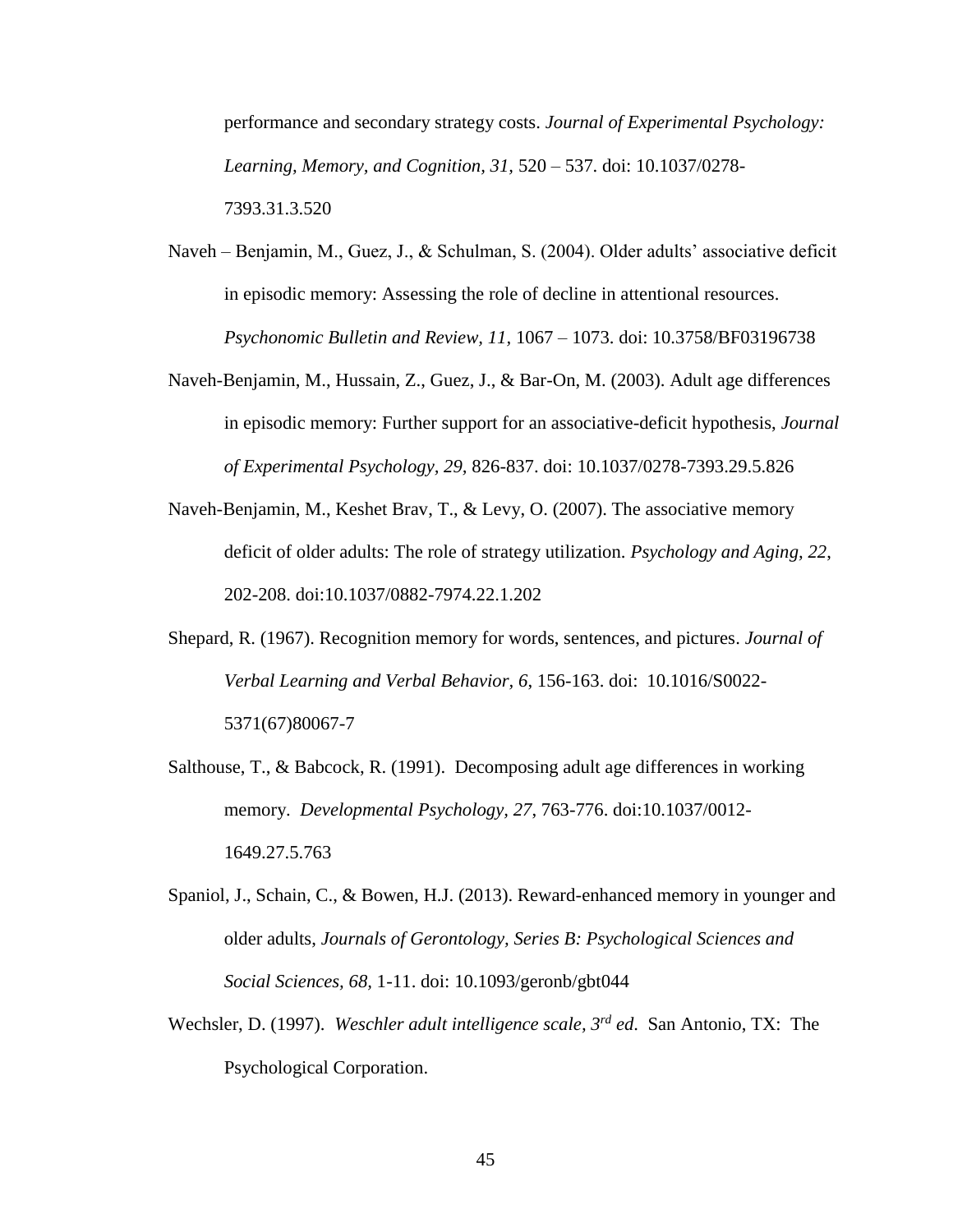- Willoughby, R. R. (1929). Incidental learning. *Journal of Educational Psychology, 9,* 671 – 682. doi: [10.1037/h0071404](http://psycnet.apa.org/doi/10.1037/h0071404)
- Yin, H. H., & Knowlton, B. J. (2004). Contributions of striatal subregions to place and response learning. *Learning and Memory, 11*, 459 – 463. doi: 10.1101/ lm.81004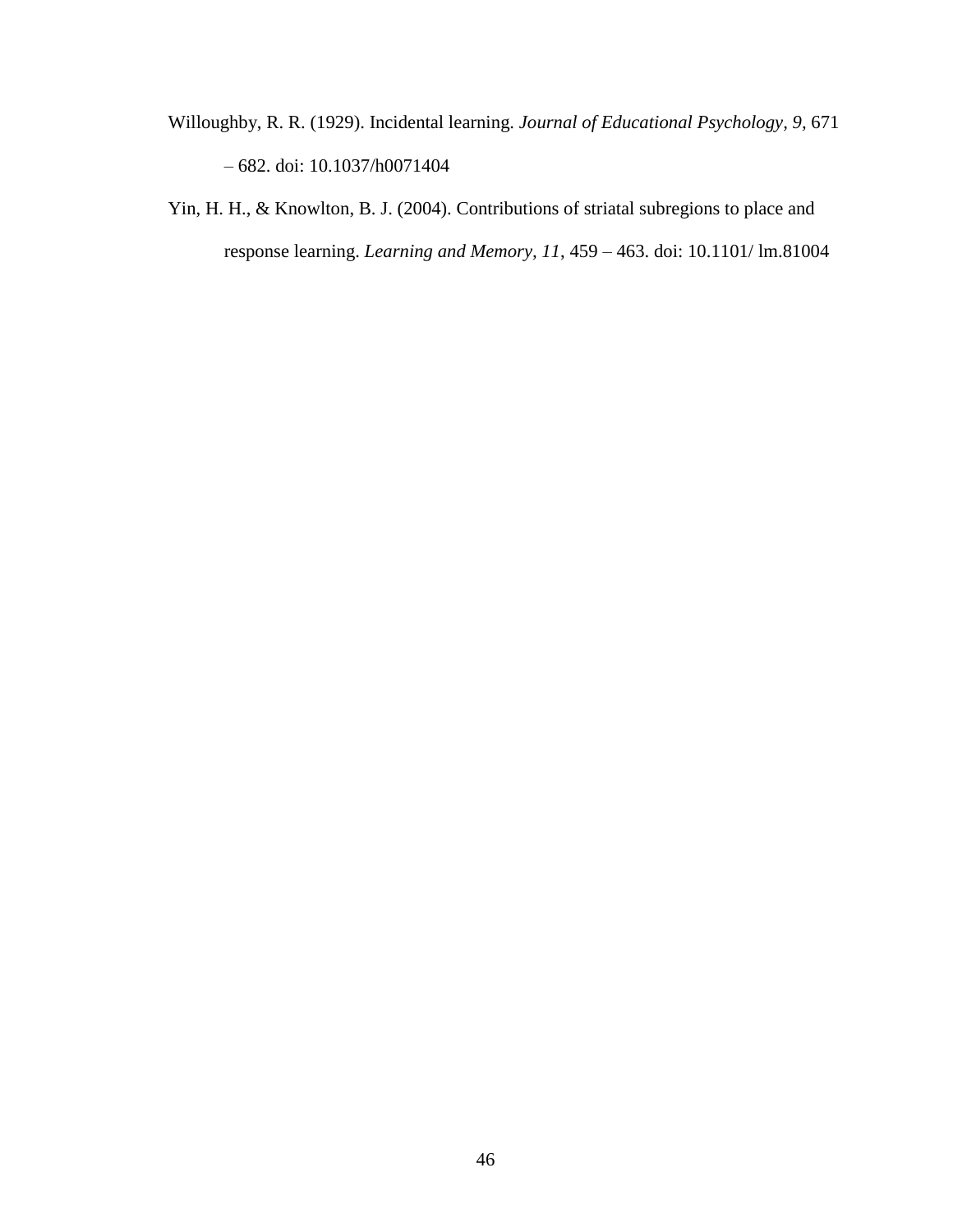## **Appendix A**

## Table 1: Study Items

## *Counterbalancing Reward Across Study Item: Study List 1 & 2*

|                             |                           | <b>Study List 1</b> | <b>Study List 2</b> |
|-----------------------------|---------------------------|---------------------|---------------------|
| <b>Study</b><br><b>Item</b> | <b>Picture Pair Label</b> | <b>Reward</b>       | <b>Reward</b>       |
| $\mathbf{1}$                | baseball - wine           | <b>High: 200</b>    | Low: $10$           |
| $\mathbf{2}$                | bird - hose               | <b>High: 200</b>    | Low: $10$           |
| 3                           | cake - trumpet            | <b>High: 200</b>    | Low: $10$           |
| $\overline{4}$              | crab - mirror             | <b>High: 200</b>    | Low: $10$           |
| 5                           | dustpan - pupil           | <b>High: 200</b>    | Low: $10$           |
| 6                           | fireman - slipper         | <b>High: 200</b>    | Low: $10$           |
| 7                           | hammer - coffee           | <b>High: 200</b>    | Low: $10$           |
| 8                           | insect - drum             | <b>High: 200</b>    | Low: $10$           |
| 9                           | jumprope - cigar          | <b>High: 200</b>    | Low: $10$           |
| 10                          | peach - wheelchair        | <b>High: 200</b>    | Low: $10$           |
| 11                          | rug - statue              | <b>High: 200</b>    | Low: $10$           |
| 12                          | shoes - mailbox           | <b>High: 200</b>    | Low: $10$           |
| 13                          | stone - carrot            | <b>High: 200</b>    | Low: $10$           |
| 14                          | truck - balloon           | <b>High: 200</b>    | Low: $10$           |
| 15                          | umbrella - monkey         | <b>High: 200</b>    | Low: $10$           |
| 16                          | wallet - geese            | <b>High: 200</b>    | Low: $10$           |
| 17                          | banana - dress            | <b>High: 200</b>    | Low: $10$           |
| 18                          | comb - die                | <b>High: 200</b>    | Low: $10$           |
| 19                          | bench - apple             | <b>High: 200</b>    | Low: $10$           |
| 20                          | brush - drill             | <b>High: 200</b>    | Low: $10$           |
| 21                          | cat - soldier             | <b>High: 200</b>    | Low: $10$           |
| 22                          | doll - snail              | <b>High: 200</b>    | Low: $10$           |
| 23                          | earth - rollerskate       | <b>High: 200</b>    | Low: $10$           |
| 24                          | hamburger - screw         | <b>High: 200</b>    | Low: $10$           |
| 25                          | handcuffs - potato        | Low: $10$           | <b>High: 200</b>    |
| 26                          | jacket - piano            | Low: $10$           | <b>High: 200</b>    |
| 27                          | mop - lobster             | Low: $10$           | <b>High: 200</b>    |
| 28                          | rattle - lamp             | Low: $10$           | <b>High: 200</b>    |
| 29                          | sailboat - spoon          | Low: $10$           | <b>High: 200</b>    |
| 30                          | slingshot - plate         | Low: $10$           | <b>High: 200</b>    |
| 31                          | table - caterpillar       | Low: $10$           | <b>High: 200</b>    |
| 32                          | tweezers - chair          | Low: $10$           | <b>High: 200</b>    |
| 33                          | violin - hound            | Low: $10$           | <b>High: 200</b>    |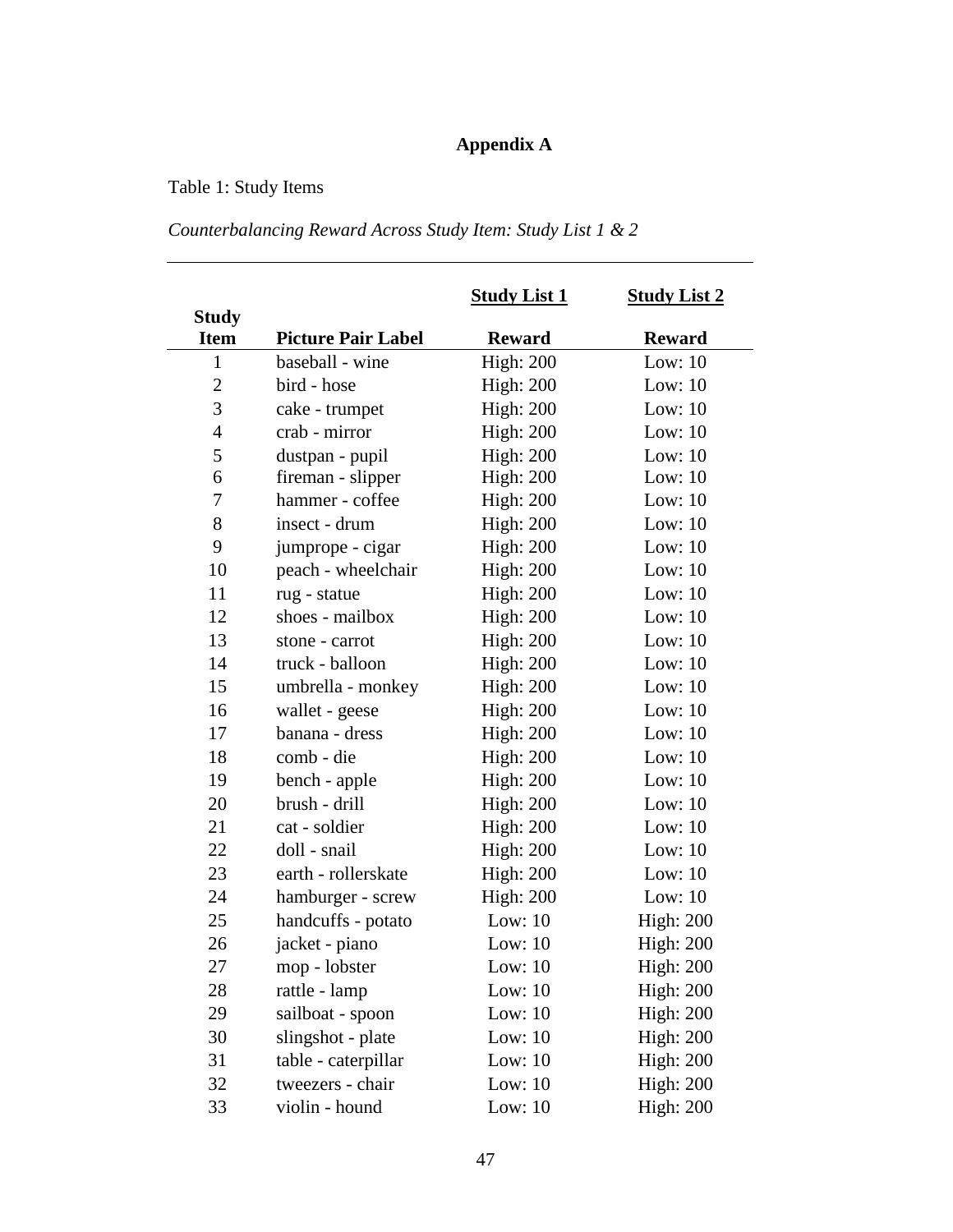|    | wheelbarrow -       |           |                  |
|----|---------------------|-----------|------------------|
| 34 | singer              | Low: $10$ | <b>High: 200</b> |
| 35 | bell - skull        | Low: $10$ | <b>High: 200</b> |
| 36 | broom - candy       | Low: $10$ | <b>High: 200</b> |
| 37 | arrow - blossom     | Low: $10$ | High: $200$      |
| 38 | brain - harp        | Low: $10$ | High: $200$      |
| 39 | mousetrap - window  | Low: $10$ | High: $200$      |
| 40 | jelly - kettle      | Low: $10$ | <b>High: 200</b> |
| 41 | moss - infant       | Low: $10$ | <b>High: 200</b> |
| 42 | cord - house        | Low: $10$ | High: $200$      |
| 43 | globe - lantern     | Low: $10$ | <b>High: 200</b> |
| 44 | microscope - turkey | Low: $10$ | High: $200$      |
| 45 | wheat - watermelon  | Low: $10$ | High: $200$      |
| 46 | tent - stroller     | Low: $10$ | <b>High: 200</b> |
| 47 | oven - ruler        | Low: $10$ | <b>High: 200</b> |
| 48 | ring - salad        | Low: $10$ | <b>High: 200</b> |

## \*\*For item test items

| N1              | rabbit   |
|-----------------|----------|
| N <sub>2</sub>  | pillar   |
| N <sub>3</sub>  | scissors |
| N <sub>4</sub>  | hat      |
| N <sub>5</sub>  | gift     |
| N <sub>6</sub>  | bowl     |
| N7              | barrel   |
| N <sub>8</sub>  | door     |
| N <sub>9</sub>  | hinge    |
| N10             | ink      |
| N11             | seat     |
| N <sub>12</sub> | keyboard |

## Table 2: Test Items

*Counterbalancing Test Item Type Across Study Items: Test Lists 1 – 4* 

|                                 | <b>Test List 1</b>         | <b>Test List 2</b>           | <b>Test List 3</b>           | <b>Test List 4</b>        |
|---------------------------------|----------------------------|------------------------------|------------------------------|---------------------------|
| <b>Test Item</b><br><b>Type</b> | $0 = 7 - 12;$<br>$31 - 36$ | $0 = 13 - 18$ ;<br>$37 - 42$ | $0 = 19 - 24$ ;<br>$43 - 48$ | $0 = 1 - 6;$<br>$25 - 30$ |
| Intact                          | $1 - 1$                    | $7 - 7$                      | $13 - 13$                    | $19 - 19$                 |
| Intact                          | $2 - 2$                    | $8 - 8$                      | $14 - 14$                    | $20 - 20$                 |
| Intact                          | $3 - 3$                    | $9 - 9$                      | $15 - 15$                    | $21 - 21$                 |
| Intact                          | $4 - 4$                    | $10 - 10$                    | $16 - 16$                    | $22 - 22$                 |
| Intact                          | $5 - 5$                    | $11 - 11$                    | $17 - 17$                    | $23 - 23$                 |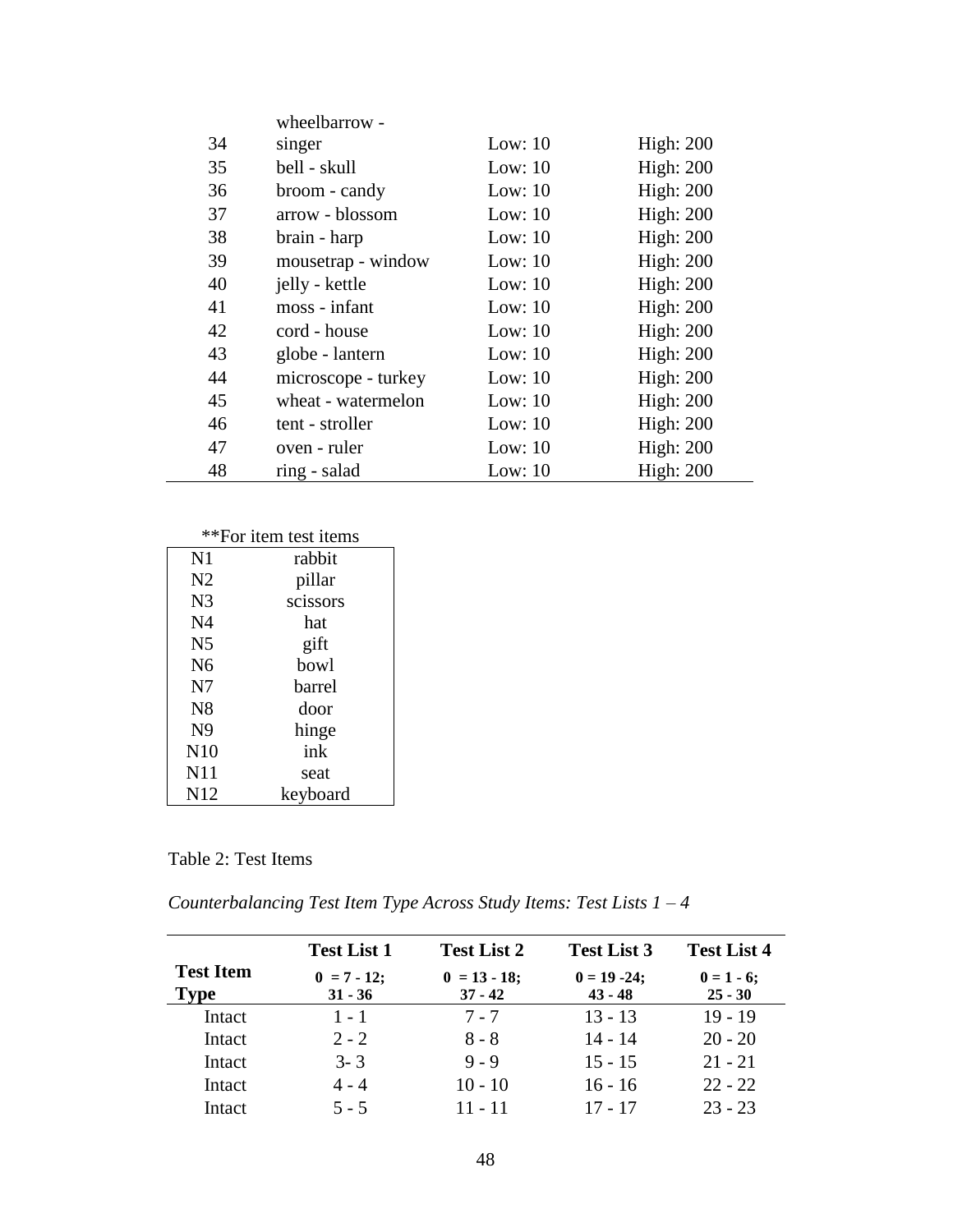| Intact     | $6 - 6$    | $12 - 12$  | $18 - 18$  | $24 - 24$  |
|------------|------------|------------|------------|------------|
| <b>New</b> | $7 - 7$    | $13 - 13$  | $19 - 19$  | $1 - 1$    |
| <b>New</b> | $8 - 8$    | $14 - 14$  | $20 - 20$  | $2 - 2$    |
| <b>New</b> | $9 - 9$    | $15 - 15$  | $21 - 21$  | $3 - 3$    |
| <b>New</b> | $10 - 10$  | $16 - 16$  | $22 - 22$  | $4 - 4$    |
| <b>New</b> | $11 - 11$  | $17 - 17$  | $23 - 23$  | $5 - 5$    |
| <b>New</b> | $12 - 12$  | $18 - 18$  | $24 - 24$  | $6 - 6$    |
| Item       | $13 - N1$  | $19 - N1$  | $1 - N1$   | $7 - N1$   |
| Item       | $14 - N2$  | $20 - N2$  | $2 - N2$   | $8 - N2$   |
| Item       | $15 - N3$  | $21 - N3$  | $3 - N3$   | $9 - N3$   |
| Item       | $16 - N4$  | $22 - N4$  | $4 - N4$   | $10 - N4$  |
| Item       | $17 - N5$  | $23 - N5$  | $5 - N5$   | $11 - N5$  |
| Item       | $18 - N6$  | 24 - N6    | $6 - N6$   | $12 - N6$  |
| Rearranged | $19 - 20$  | $1 - 2$    | $7 - 8$    | $13 - 14$  |
| Rearranged | $20 - 19$  | $2 - 1$    | $8 - 7$    | $14 - 13$  |
| Rearranged | $21 - 22$  | $3 - 4$    | $9 - 10$   | $15 - 16$  |
| Rearranged | $22 - 21$  | $4 - 3$    | $10 - 9$   | $16 - 15$  |
| Rearranged | $23 - 24$  | $5 - 6$    | $11 - 12$  | $17 - 18$  |
| Rearranged | $24 - 23$  | $6 - 5$    | $12 - 11$  | $18 - 17$  |
| Intact     | $25 - 25$  | $31 - 31$  | $37 - 37$  | $43 - 43$  |
| Intact     | $26 - 26$  | $32 - 32$  | $38 - 38$  | 44 - 44    |
| Intact     | $27 - 27$  | $33 - 33$  | $39 - 39$  | $45 - 45$  |
| Intact     | $28 - 28$  | $34 - 34$  | $40 - 40$  | $46 - 46$  |
| Intact     | $29 - 29$  | $35 - 35$  | $41 - 41$  | $47 - 47$  |
| Intact     | $30 - 30$  | $36 - 36$  | $42 - 42$  | $48 - 48$  |
| <b>New</b> | $31 - 31$  | $37 - 37$  | $43 - 43$  | $25 - 25$  |
| <b>New</b> | $32 - 32$  | $38 - 38$  | 44 - 44    | $26 - 26$  |
| <b>New</b> | $33 - 33$  | $39 - 39$  | $45 - 45$  | $27 - 27$  |
| <b>New</b> | $34 - 34$  | $40 - 40$  | $46 - 46$  | $28 - 28$  |
| <b>New</b> | $35 - 35$  | $41 - 41$  | $47 - 47$  | $29 - 29$  |
| <b>New</b> | $36 - 36$  | $42 - 42$  | $48 - 48$  | $30 - 30$  |
| Item       | $37 - N7$  | $43 - N7$  | $25 - N7$  | $31 - N7$  |
| Item       | $38 - N8$  | 44 - N8    | $26 - N8$  | $32 - N8$  |
| Item       | $39 - N9$  | $45 - N9$  | $27 - N9$  | $33 - N9$  |
| Item       | $40 - N10$ | $46 - N10$ | $28 - N10$ | $34 - N10$ |
| Item       | 41 - N11   | 47 - N11   | $29 - N11$ | $35 - N11$ |
| Item       | 42 - N12   | $48 - N12$ | $30 - N12$ | $36 - N12$ |
| Rearranged | $43 - 44$  | $25 - 26$  | $31 - 32$  | $37 - 38$  |
| Rearranged | $44 - 43$  | $26 - 25$  | $32 - 31$  | $38 - 37$  |
| Rearranged | $45 - 46$  | $27 - 28$  | $33 - 34$  | $39 - 40$  |
| Rearranged | $46 - 45$  | $28 - 27$  | $34 - 33$  | $40 - 39$  |
| Rearranged | $47 - 48$  | $29 - 30$  | $35 - 36$  | $41 - 42$  |
| Rearranged | $48 - 47$  | $30 - 29$  | $36 - 35$  | $42 - 41$  |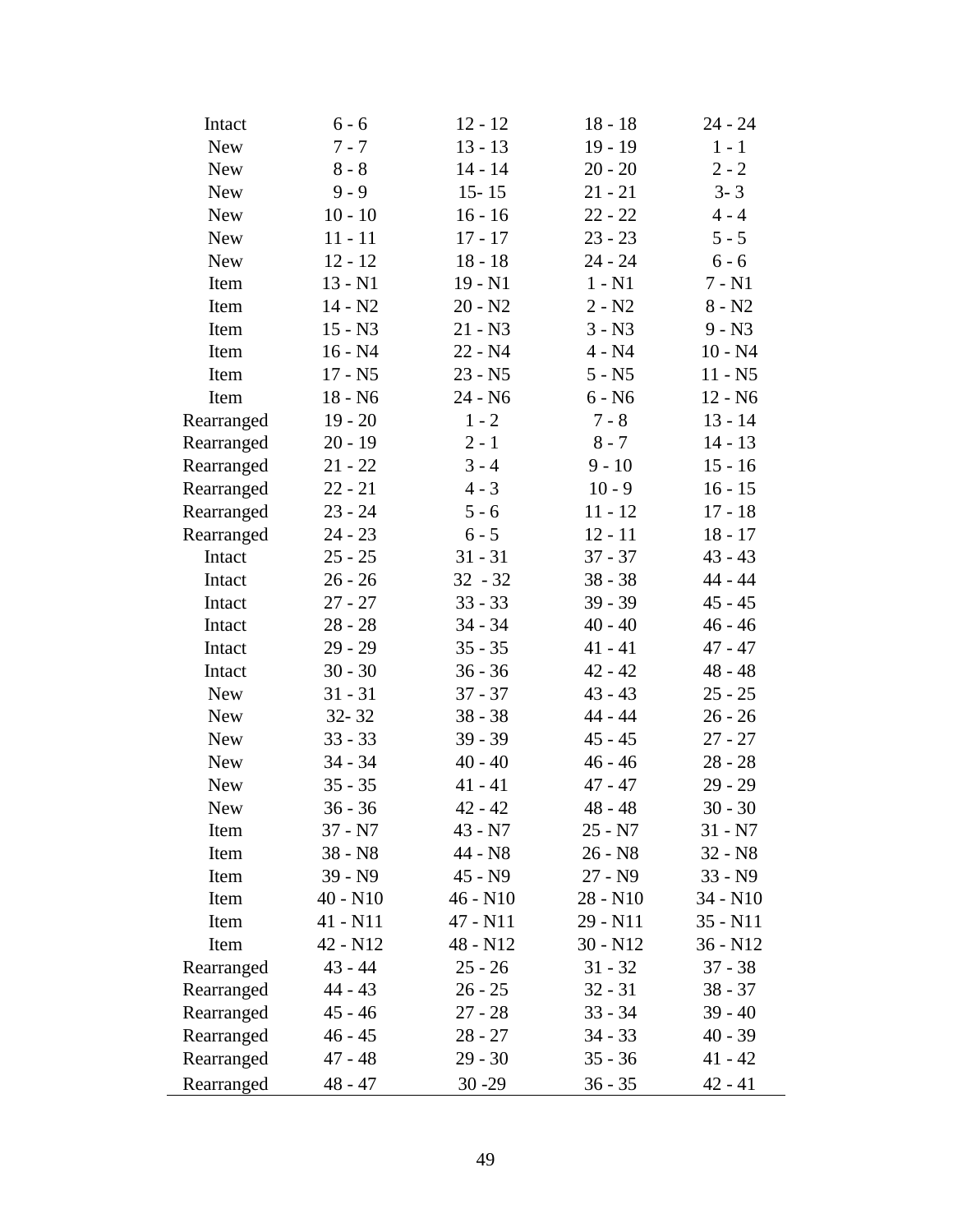## **Appendix B**

High Reward Study Phase Trial



Low Reward Study Phase Trial

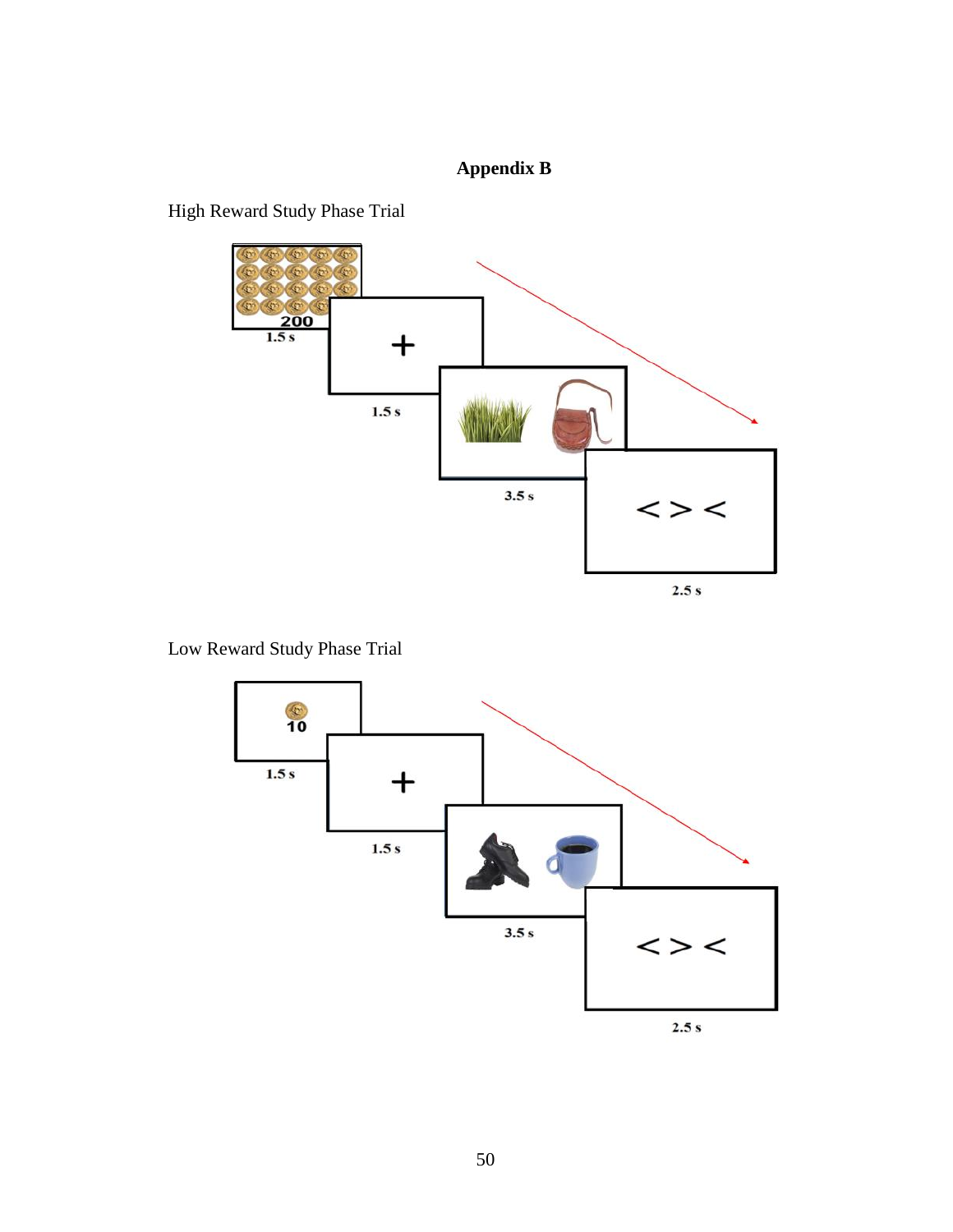#### **Appendix C**

#### **Study Phase Instructions**

"Welcome! In this task, you will see several pairs of pictures on the computer screen. Please pay close attention to these pictures and how they are paired with one another because later your memory will be tested.

Before you see each picture pair, you will see a reward cue with either the number "10" or the number "200". These reward cues tell you the number of points you will earn if you remember those items on the later memory test. So, for example, if a picture pair is preceded by the reward cue "200" and you accurately remember this item on the later test, you will earn 200 points, whereas if the picture pair is preceded by the reward cue "10" you will earn 10 points. Of course, if you don't accurately remember the item on the later test, you won't receive any points. After the experiment is over, you will be able to exchange the points you have earned for cash; the more points you have, the more cash you will receive.

After you see the picture pair, a random series of three arrows will appear, followed by the prompt "? ? ?". When you see the prompt, use the arrow keys on the keyboard to indicate the arrow sequence. It is important that you enter the sequence as accurately as possible.

Do you have any questions? If so, please ask the experimenter now. When you are sure you understand the task, you may press the spacebar to begin. The first picture pair you will see is just for practice and you will then have an opportunity to ask questions again."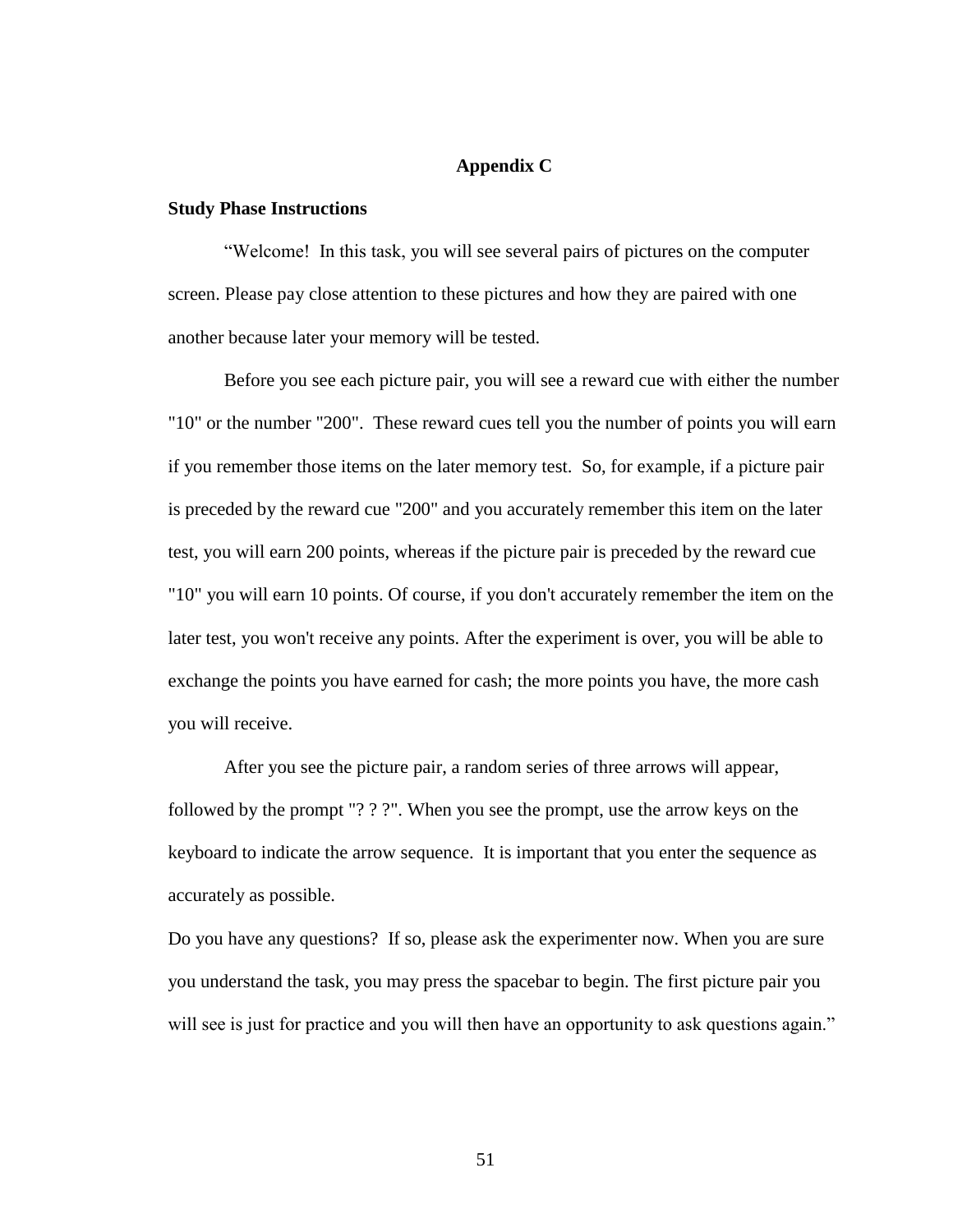#### **Appendix D**

#### **Single Item Recognition Test Phase Instructions**

"In this part of the task, we would like to see how well you remember the individual pictures in the picture pairs you just saw. You will see a series of picture pairs and your job is to indicate whether the SECOND PICTURE in the pair, or the one on the right side of the screen, is a picture you saw during the previous study phase. If you remember seeing the second picture, you should press the Y (Yes) key. If you do not remember seeing the second picture, press the N (No) key.

Accuracy is more important than speed, so take as much time as you need to make your response. You will not receive feedback on the accuracy of your response, but each time you are correct, you will earn the reward points that were associated with that picture pair during the study phase. However, each time you are incorrect, the points associated with that picture pair will be deducted from your accumulated reward total. Therefore, you should try to respond as accurately as possible in order to gain the greatest number of points.

Do you have any questions? If so, please ask them now. When you are sure you understand the procedure, you may press the spacebar to begin."